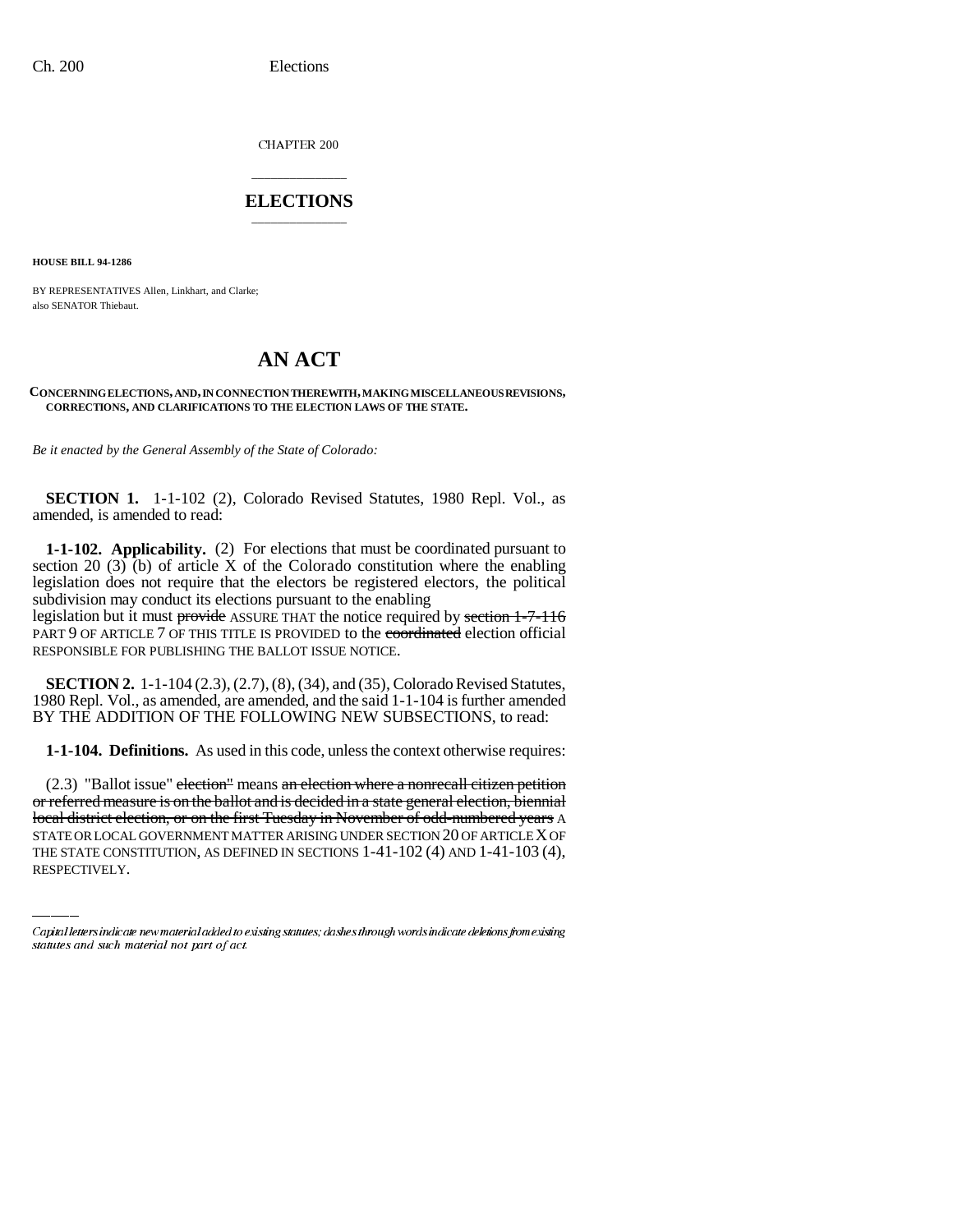(2.5) "BALLOT ISSUE NOTICE" MEANS THE NOTICE WHICH IS REQUIRED BY SECTION 20 (3) (b) OF ARTICLE X OF THE STATE CONSTITUTION AND COMPRISES THE MATERIAL BETWEEN THE NOTICE TITLE AND THE CONCLUSION OF THE SUMMARY OF COMMENTS.

 $(2.7)$  "Ballot question" election means an election other than a ballot issue election where A STATE OR LOCAL GOVERNMENT MATTER INVOLVING a nonrecall citizen petition or referred measure, is on the ballot OTHER THAN A BALLOT ISSUE.

(8) "Designated election official" means the member of a governing board, secretary of the board, county clerk and recorder, or other person DESIGNATED BY THE GOVERNING BODY AS THE PERSON who is responsible for the running of an election.

(9.5) "DISTRICT OFFICE OF STATE CONCERN" MEANS THOSE ELECTIVE OFFICES, INVOLVING CONGRESSIONAL DISTRICTS OR UNIQUE POLITICAL SUBDIVISIONS WITH TERRITORY IN MORE THAN ONE COUNTY AND WITH THEIR OWN ENABLING LEGISLATION, AS IDENTIFIED BY RULES OF THE SECRETARY OF STATE BASED UPON THE METHOD FOR DESIGNATING CANDIDATES FOR OFFICE AND RESPONSIBILITY FOR IDENTIFICATION AND QUALIFICATION OF CANDIDATES.

(34) "Publication" means printing ONE TIME, in one newspaper of general circulation in the political subdivision if there is such a newspaper, and, if not, then in a newspaper in the county in which the political subdivision is located. FOR A POLITICAL SUBDIVISION WITH TERRITORY WITHIN MORE THAN ONE COUNTY, IF PUBLICATION CANNOT BE MADE IN ONE NEWSPAPER OF GENERAL CIRCULATION IN THE POLITICAL SUBDIVISION, THEN ONE PUBLICATION IS REQUIRED IN A NEWSPAPER IN EACH COUNTY IN WHICH THE POLITICAL SUBDIVISION IS LOCATED AND IN WHICH THE POLITICAL SUBDIVISION ALSO HAS FIFTY OR MORE ELIGIBLE ELECTORS.

(34.5) "REFERRED MEASURE" INCLUDES ANY BALLOT QUESTION OR BALLOT ISSUE SUBMITTED BY THE GENERAL ASSEMBLY OR THE GOVERNING BODY OF ANY POLITICAL SUBDIVISION TO THE ELIGIBLE ELECTORS OF THE STATE OR POLITICAL SUBDIVISION PURSUANT TO ARTICLE 40 OR 41 OF THIS TITLE.

(35) "Registered elector" means an elector, as defined in subsection (12) of this section, who has complied with the registration provisions of this code and who resides within OR IS ELIGIBLE TO VOTE IN the jurisdiction of the political subdivision calling the election. If any provision of this code requires the signing of any document by a registered elector, the person making the signature shall be deemed to be a registered elector if the person's name and address at the time of signing the document matches the name and address for the person on the registration document at the county clerk and recorder's office, and as it appears on the master elector list on file with the secretary of state.

**SECTION 3.** 1-1-111 (2), Colorado Revised Statutes, 1980 Repl. Vol., as amended, is amended to read:

**1-1-111. Powers and duties of governing boards.** (2) All powers and authority granted to the governing board of a political subdivision may be exercised by an election official designated by the board. The governing body may also contract with the county clerk and recorder of the county in which the political subdivision is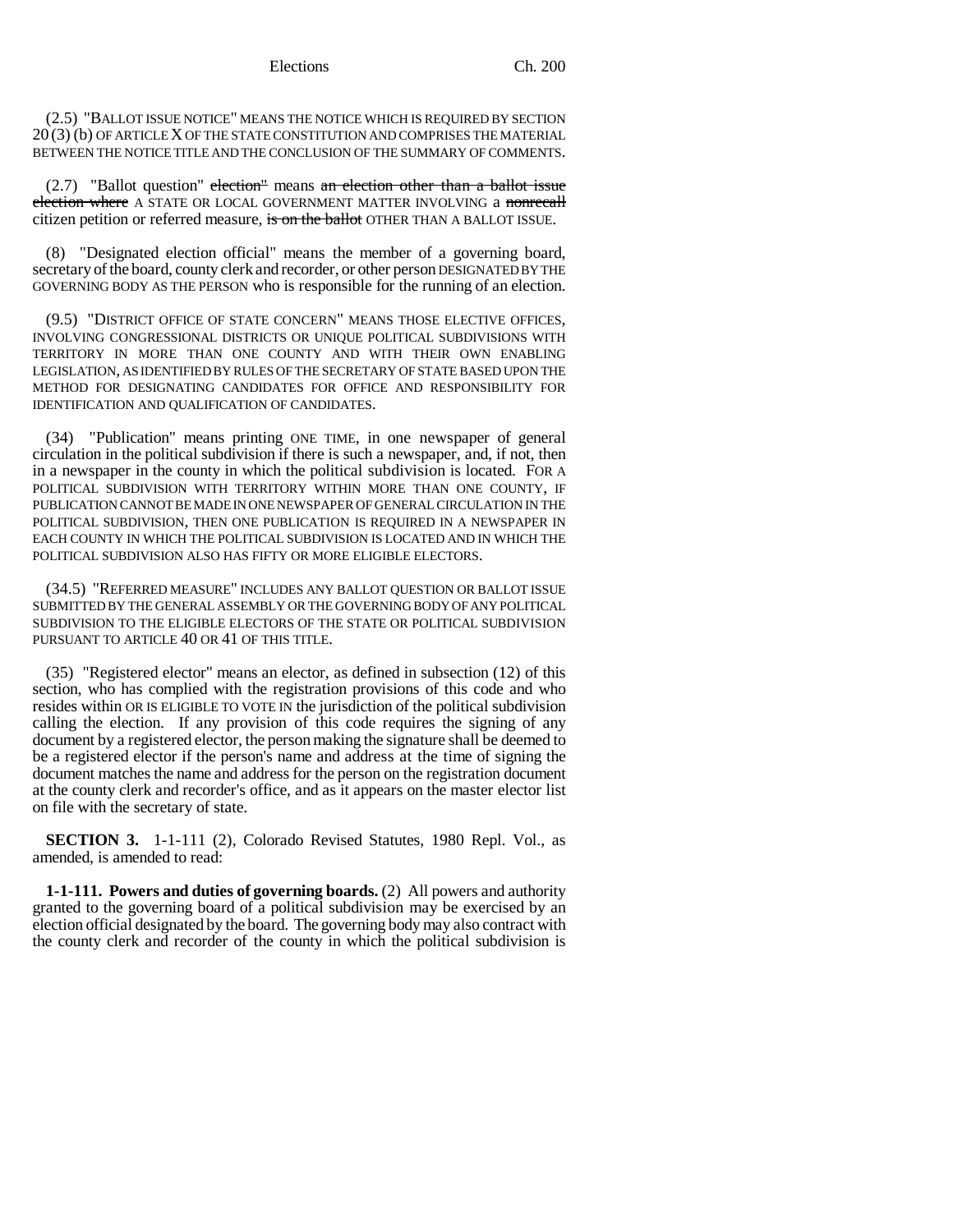organized to be the designated election official PERFORM ALL OR PART OF THE REQUIRED DUTIES IN CONDUCTING THE ELECTION.

**SECTION 4.** 1-1-113 (2), Colorado Revised Statutes, 1980 Repl. Vol., as amended, is amended, and the said 1-1-113 is further amended BY THE ADDITION OF A NEW SUBSECTION, to read:

**1-1-113. Neglect of duty and wrongful acts.** (2) The petitioner shall be required to deposit in court the sum of two dollars per day STATUTORY WITNESS FEES PURSUANT TO SECTION 13-33-102, C.R.S., for each person cited or summoned into court as a party or a witness, to be paid to the party or witness if the charge is not sustained. The money so deposited shall be returned to the party depositing it if any of the charges are sustained.

(4) EXCEPT AS OTHERWISE PROVIDED IN THIS PART 1, THE PROCEDURE SPECIFIED IN THIS SECTION SHALL BE THE EXCLUSIVE METHOD FOR THE ADJUDICATION OF CONTROVERSIES ARISING FROM A BREACH OR NEGLECT OF DUTY OR OTHER WRONGFUL ACT THAT OCCURS PRIOR TO THE DAY OF AN ELECTION.

**SECTION 5.** 1-1-202, Colorado Revised Statutes, 1980 Repl. Vol., as amended, is amended to read:

**1-1-202. Commencement of terms - nonpartisan officers.** The regular terms of office of all nonpartisan officers elected at regular elections shall commence at the next meeting of the governing body, but no later than thirty days following the survey of returns and upon the signing of an oath and posting of a bond, where required, UNLESS OTHERWISE PROVIDED BY LAW.

**SECTION 6.** 1-2-202 (1), Colorado Revised Statutes, 1980 Repl. Vol., as amended, is amended to read:

**1-2-202. Registration by county clerk and recorder.** (1) The county clerk and recorder shall register any eligible elector residing in any precinct in the state of Colorado who appears in person at the primary office or at any office, mobile or stationary, regularly maintained by the county clerk and recorder and staffed by regular employees at any time following any general election, up to and including the twenty-fifth day before the primary election, or at any time after the primary election, up to and including the twenty-fifth day before the general election. The registrations shall then be forwarded to the appropriate county clerk and recorder. The county clerk and recorder shall accept deferred registrations pursuant to subsection (6) of this section, except on the days of the primary, general, and congressional vacancy elections AND ELECTIONS HELD ON THE FIRST TUESDAY IN NOVEMBER OF ODD-NUMBERED YEARS.

**SECTION 7.** 1-2-206 (2), Colorado Revised Statutes, 1980 Repl. Vol., as amended, is amended to read:

**1-2-206. Declaration of party affiliation.** (2) Any declaration shall be separately dated and signed or dated and initialed by the elector if present or by the county clerk and recorder if the elector is not present, so that it is clearly indicated that the elector's affiliation has been properly recorded. An elector who is unable to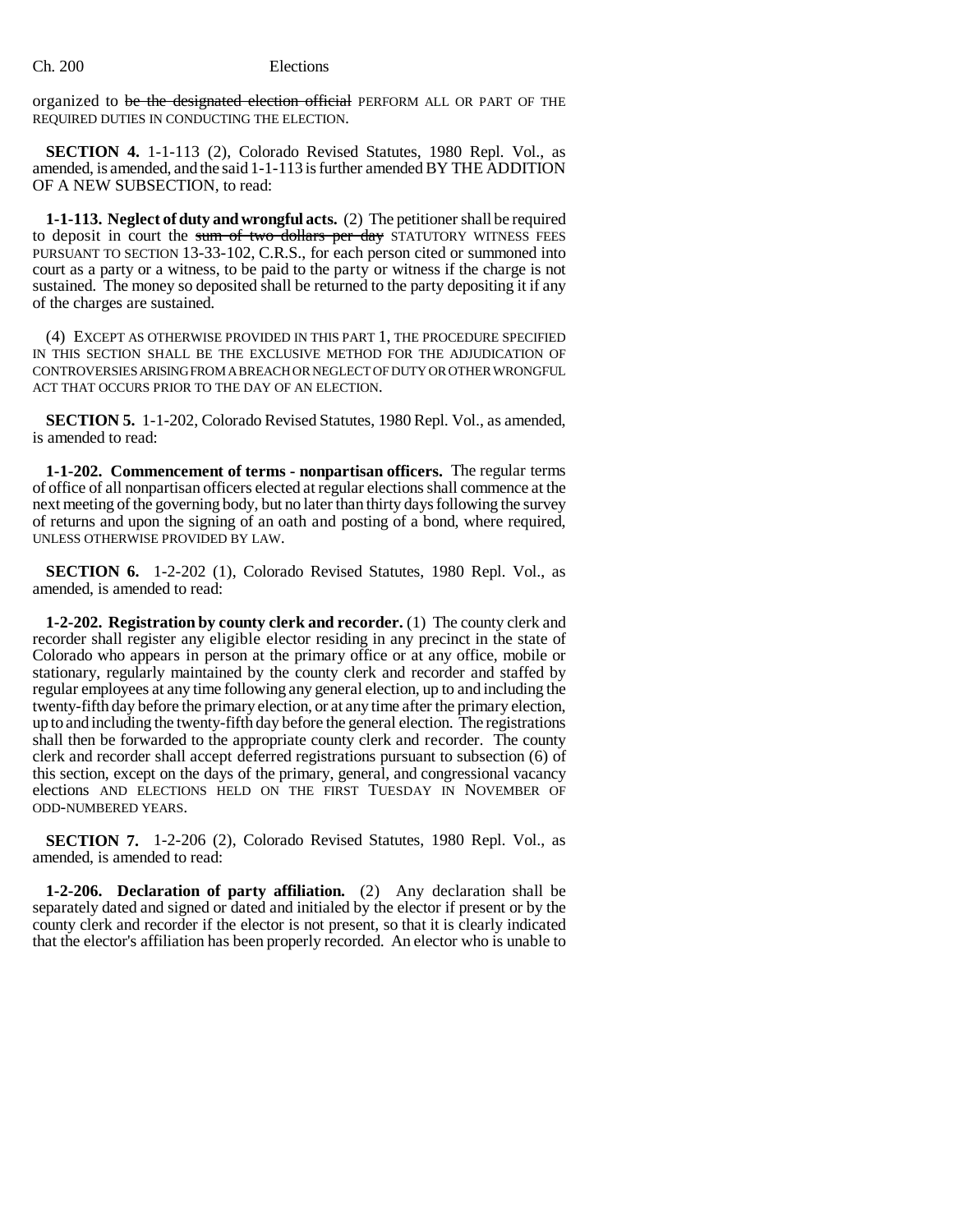write may request assistance from the county clerk and recorder, The county clerk and recorder WHO shall then sign the registration record in or adjacent to the space provided for recording party affiliation and shall witness the elector's mark.

**SECTION 8.** 1-2-216 (1), Colorado Revised Statutes, 1980 Repl. Vol., as amended, is amended to read:

**1-2-216. Change of residence.** (1) Any eligible elector who has moved from the precinct in which the elector is registered to some other precinct in the same county or has moved from one residence to another residence in the same precinct may have the elector's residence changed on the registration books by appearing before the county clerk and recorder and signing the registration book for the change. An eligible elector may also have his or her residence changed on the registration books by writing a letter or filing a form furnished by the county clerk and recorder. The letter or form for the change shall include the elector's new RESIDENCE address within the county, MAILING ADDRESS IF DIFFERENT FROM THE RESIDENCE ADDRESS, printed name, birth date, social security number, if the elector wishes to state it, and signature and the date. Inclusion of the elector's old address of record in the letter or on the form is optional. Any eligible elector may make the change of residence for any family member who resides at the same address as the elector.

**SECTION 9.** 1-2-224 (6) (a) and (7), Colorado Revised Statutes, 1980 Repl. Vol., as amended, are amended to read:

**1-2-224. Canceling registration.** (6) (a) At any time after January 1 and before January 10 after any general election, any registered elector whose registration record is marked "Inactive" prior to the general election and who failed to become "Active" pursuant to either subsection (2) or subsection (4) of this section, shall be mailed a continuance card by the county clerk and recorder pursuant to paragraph (b) of this subsection (6).

(7) Within one hundred twenty ONE HUNDRED THIRTY-FIVE days following any general election, the county clerk and recorder shall furnish to the county chairpersons of the two major political parties a list containing the names, addresses, precinct numbers, and party affiliations of the electors whose names were removed from the registration book.

**SECTION 10.** 1-2-301 (2), Colorado Revised Statutes, 1980 Repl. Vol., as amended, is amended to read:

**1-2-301. Secretary of state to maintain master list of electors - consolidated data processing system.** (2) Within five days after the close of the registration books prior to a primary, general, or congressional vacancy election, the county clerk and recorder of each county shall transmit to the secretary of state a list, tape, or card deck of the registered electors in the county. The list, tape, or card deck shall contain, but shall not be limited to, each elector's name, place of residence, MAILING ADDRESS IF DIFFERENT FROM RESIDENCE ADDRESS, precinct number, date of birth or naturalization, social security number or other identification number, and the date on which the elector was last registered.

**SECTION 11.** 1-3-101, Colorado Revised Statutes, 1980 Repl. Vol., as amended,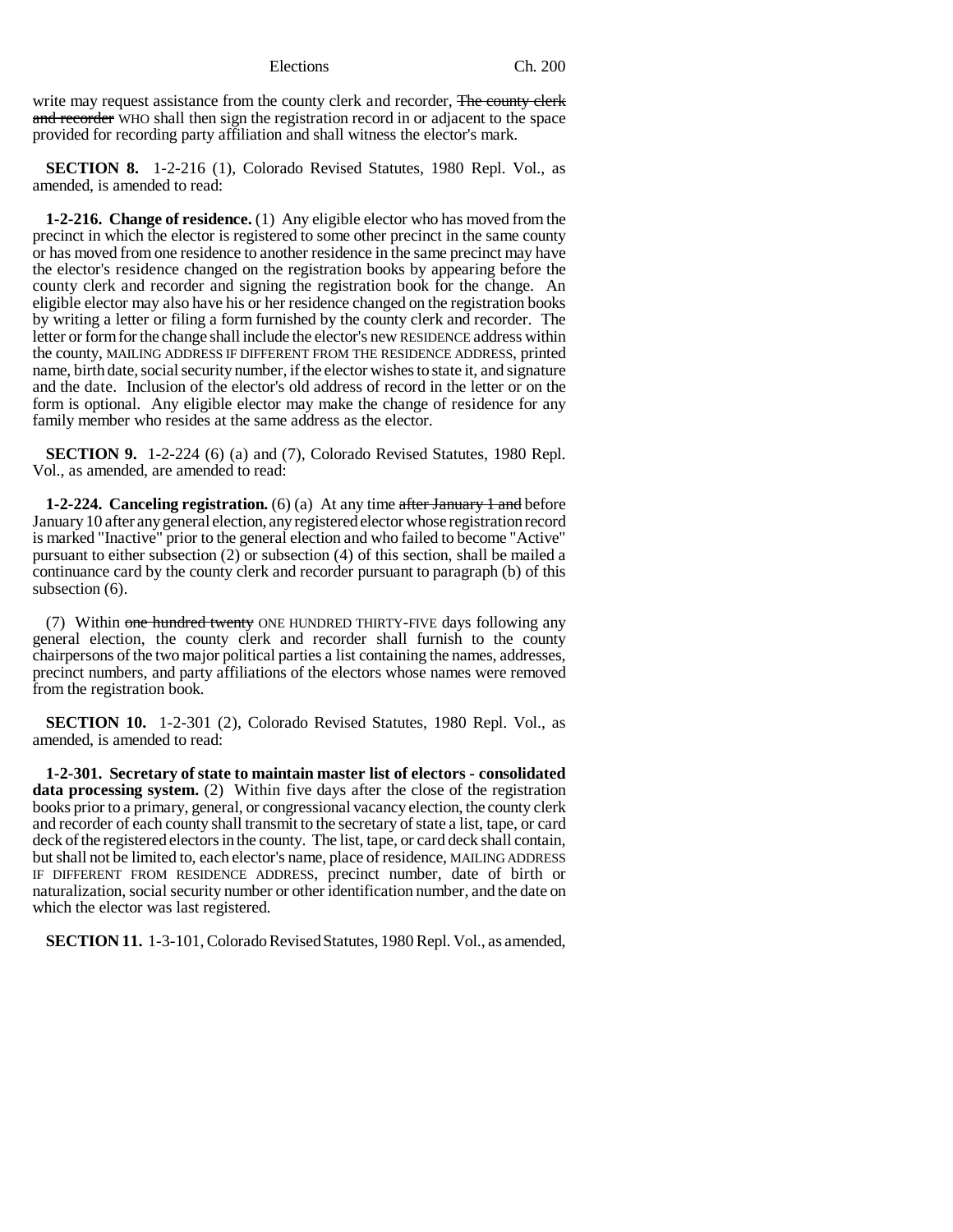# is amended BY THE ADDITION OF A NEW SUBSECTION to read:

**1-3-101. Party affiliation required - residence - lists of registered electors.** (3) AT LEAST FORTY DAYS PRIOR TO THE DATE OF THE PRECINCT CAUCUS, THE COUNTY CLERK AND RECORDER SHALL FURNISH WITHOUT CHARGE TO EACH MAJOR POLITICAL PARTY IN THE COUNTY A LIST OF THE REGISTERED ELECTORS IN THE COUNTY WHO ARE AFFILIATED WITH THAT POLITICAL PARTY.

**SECTION 12.** 1-4-501 (2), Colorado Revised Statutes, 1980 Repl. Vol., as amended, is amended to read:

**1-4-501. Only eligible electors eligible for office.** (2) No person is eligible to be a candidate for more than one office at one time; except that this subsection (2) does not apply to memberships on DIFFERENT special district boards.

**SECTION 13.** 1-4-601 (4) (a), Colorado Revised Statutes, 1980 Repl. Vol., as amended, is amended to read:

**1-4-601. Designation of candidates for primary election.** (4) (a) No person is eligible for designation by assembly as a candidate for nomination at any primary election unless the person has been affiliated with the political party holding the assembly for a period of at least twelve months immediately preceding the date of the assembly, as shown by the registration books of the county clerk and recorder, UNLESS OTHERWISE PROVIDED BY PARTY RULES.

**SECTION 14.** 1-4-803 (1), Colorado Revised Statutes, 1980 Repl. Vol., as amended, is amended to read:

**1-4-803. Petitions for nominating school district directors.** (1) Any person who desires to be a candidate for the office of school director shall file a nomination petition signed by a number of eligible electors equal to the lesser of fifty or fifteen percent of the eligible electors of the district, but if the school district has a director district plan of representation, the petition shall be signed by a number of eligible electors equal to the lesser of fifty or fifteen percent of the eligible electors resident in the director district in which the person is a candidate. AN ELIGIBLE ELECTOR MAY SIGN AS MANY PETITIONS AS CANDIDATES FOR WHOM THAT ELECTOR MAY VOTE.

**SECTION 15.** 1-4-804 (1), Colorado Revised Statutes, 1980 Repl. Vol., as amended, is amended, and the said 1-4-804 is further amended BY THE ADDITION OF A NEW SUBSECTION, to read:

**1-4-804. Petitions for nominating other nonpartisan directors.** (1) NOT LESS THAN SIXTY-SIX DAYS PRIOR TO THE DATE OF THE ELECTION, any person who desires to be a candidate for the office of a special district director shall file a nomination petition signed by the number of FIVE eligible electors of the district, WHICH MAY INCLUDE THE SIGNATURE OF THE CANDIDATE, required UNLESS OTHERWISE PROVIDED by the enabling legislation. not less than sixty-six days prior to the date of the election.

(3) IN CASE A PETITION FOR NOMINATING A NONPARTISAN CANDIDATE IS NOT SUFFICIENT, IT MAY BE AMENDED ONCE AT ANY TIME PRIOR TO 3 P.M. ON THE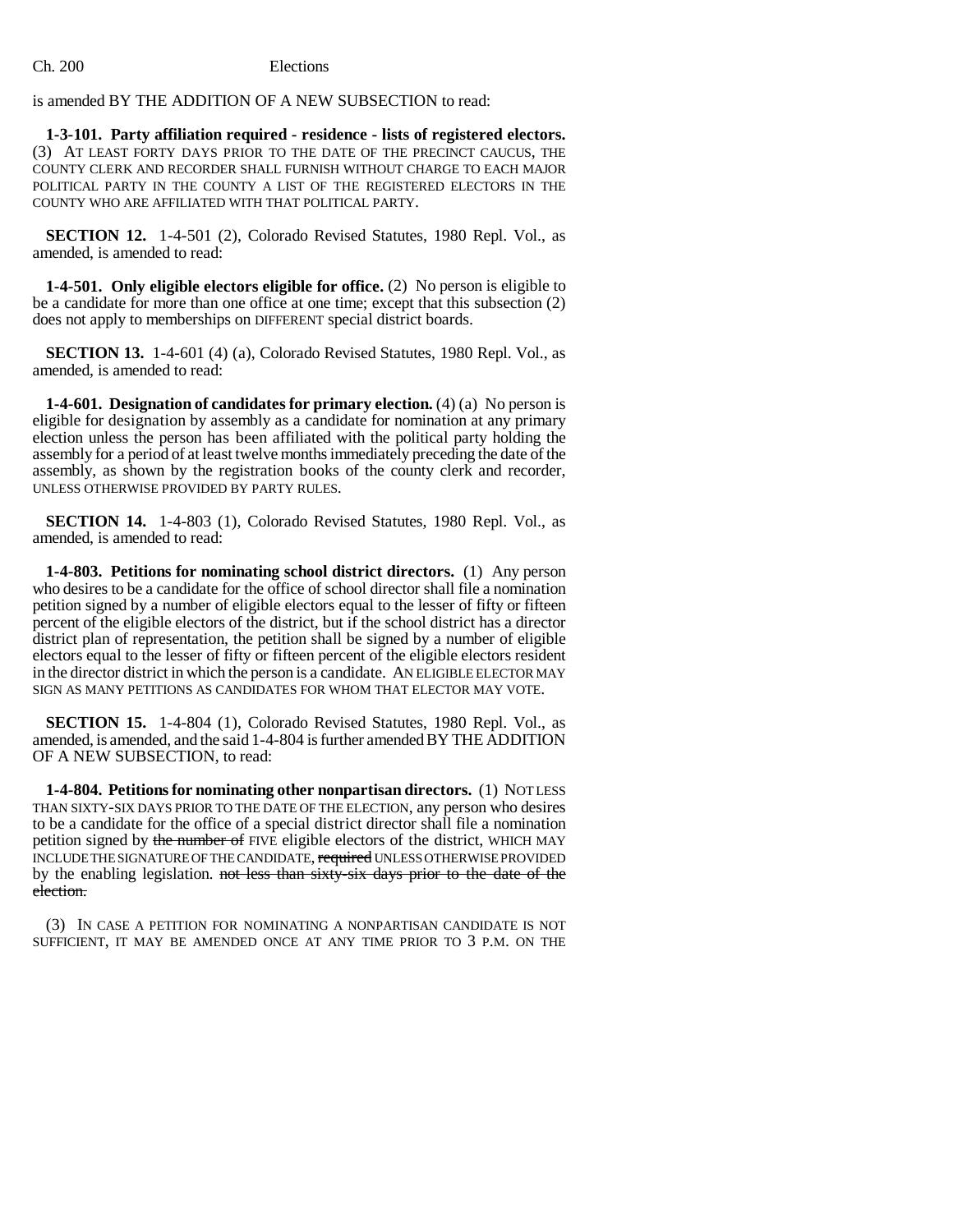SIXTY-SIXTH DAY PRIOR TO THE ELECTION.

**SECTION 16.** 1-4-908 (1) and (3), Colorado Revised Statutes, 1980 Repl. Vol., as amended, are amended to read:

**1-4-908. Verification of petition and official statement.** (1) Upon filing, THE DESIGNATED ELECTION OFFICIAL FOR THE POLITICAL SUBDIVISION SHALL REVIEW all petition information shall be reviewed and verified VERIFY THE INFORMATION against the registration records, and, where applicable, the county assessor's records. The secretary of state shall establish guidelines for verifying petition entries.

(3) After review, the official shall notify the candidate or, in the case of a recall the committee and the incumbent, of the number of valid signatures and whether the petition appears to be sufficient or insufficient. UPON DETERMINING THAT THE PETITION IS SUFFICIENT AND AFTER THE TIME FOR PROTEST HAS PASSED, THE DESIGNATED ELECTION OFFICIAL SHALL CERTIFY THE CANDIDATE TO THE BALLOT, AND, IF THE ELECTION IS A COORDINATED ELECTION, SO NOTIFY THE COORDINATED ELECTION OFFICIAL.

**SECTION 17.** 1-4-910, Colorado Revised Statutes, 1980 Repl. Vol., as amended, is amended to read:

**1-4-910. Protest to a recall petition.** A recall petition which has been verified by the designated election official shall be held to be sufficient unless a protest in writing under oath is filed in the office of the designated election official by an eligible elector within fifteen days after the petition IS FILED OR AN AMENDMENT IS FILED PURSUANT TO SECTION 1-4-912. is filed. The petition shall set forth specific grounds for the protest. Grounds include but are not limited to failure of any portion of a petition or circulator affidavit to meet the requirements of this article or any conduct on the part of petition circulators that substantially misleads persons signing the petition. The designated election official shall forthwith mail a copy of the protest to the committee named in the petition as representing the signers, together with a notice fixing a time for hearing the protest not less than five nor more than ten days after the notice is mailed. Every hearing shall be before the designated election official with whom the protest is filed, or before a district judge sitting in that county if the designated election official is the subject of the recall. The testimony in every hearing shall be under oath. The hearing shall be summary and not subject to delay and shall be concluded within thirty days after the petition is filed, and the result shall be forthwith certified to the committee.

**SECTION 18.** 1-4-912 (1), Colorado Revised Statutes, 1980 Repl. Vol., as amended, is amended to read:

**1-4-912. Cure.** (1) In case a petition for nominating independent candidates is not sufficient, it may be amended ONCE at any time prior to 3 p.m. on the Tuesday preceding a primary election, 3 p.m. on the fifty-fifth day preceding a congressional vacancy election, or 3 p.m. sixty-six days prior to an election which is not being held concurrently with the general election.

**SECTION 19.** 1-5-102, Colorado Revised Statutes, 1980 Repl. Vol., as amended, is amended to read: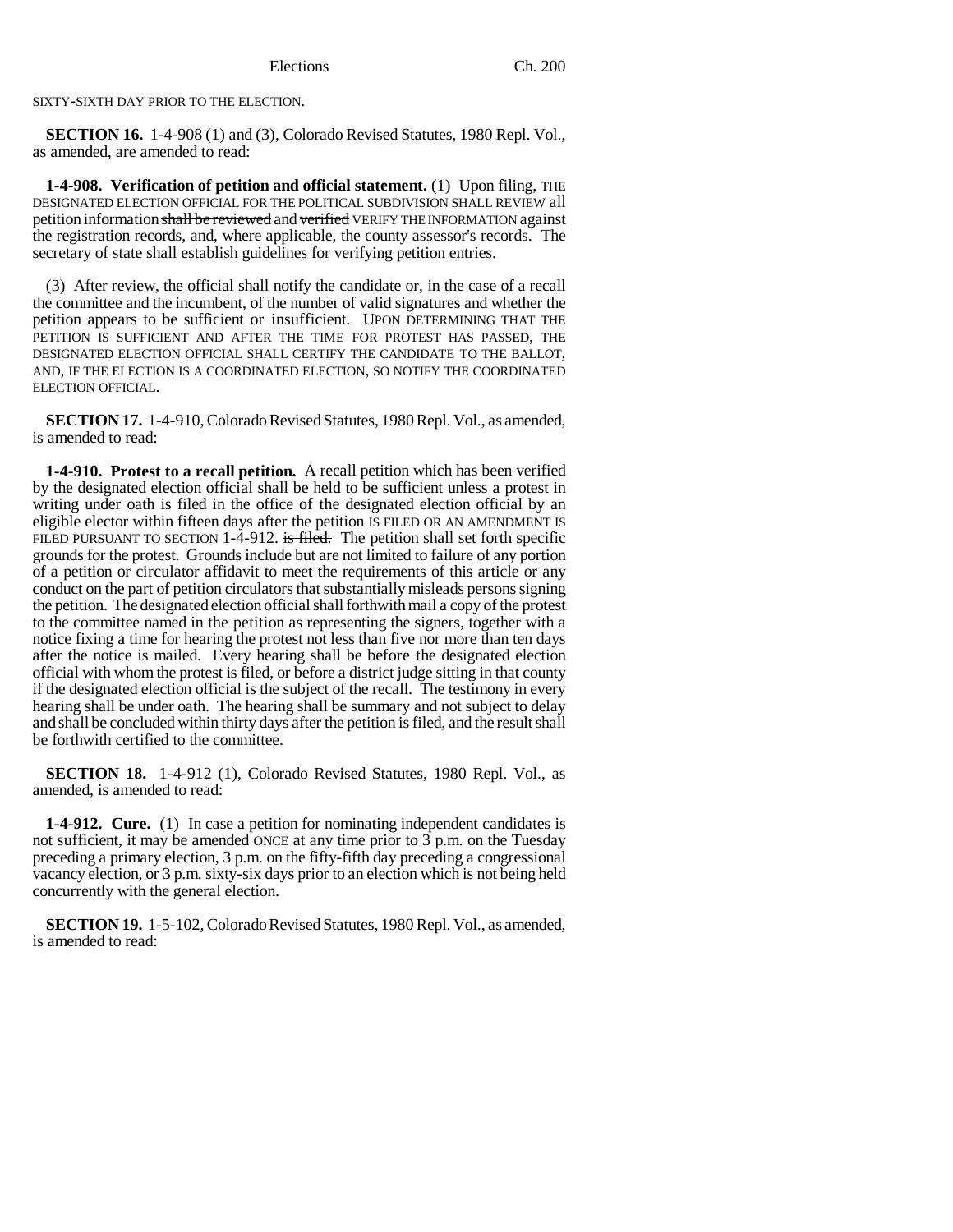**1-5-102. Establishing precincts and polling places for nonpartisan elections.** (1) Not less than ninety days prior to a regular election, the governing body with authority to call elections shall divide the jurisdiction into as many election precincts as it deems expedient for the convenience of eligible electors of the jurisdiction and shall designate the polling place for each precinct. The election precincts shall consist of one or more whole general election precincts wherever practicable, and the designated election official and governing body shall cooperate with the county clerk and recorder and the board of county commissioners of their political subdivisions to accomplish this purpose. Wherever possible, the polling places shall be the same as those designated by the county for partisan elections.

(2) THE COUNTY CLERK AND RECORDER, AT LEAST ONE HUNDRED TWENTY DAYS PRIOR TO A REGULAR SPECIAL DISTRICT ELECTION OR REGULAR ELECTION OF ANY OTHER POLITICAL SUBDIVISION, SHALL PREPARE A MAP OF THE COUNTY SHOWING THE LOCATION OF THE POLLING PLACES AND PRECINCT BOUNDARIES UTILIZED IN THE LAST NOVEMBER ELECTION. COPIES OF THE MAP SHALL BE AVAILABLE FOR INSPECTION AT THE OFFICE OF THE COUNTY CLERK AND RECORDER AND FOR DISTRIBUTION TO THE DESIGNATED ELECTION OFFICIAL OF EACH POLITICAL SUBDIVISION.

(3) THE COUNTY CLERK AND RECORDER SHALL MAINTAIN A LIST OF OWNERS OR CONTACT PERSONS WHO, TO THE CLERK'S KNOWLEDGE, MAY GRANT PERMISSION TO POLITICAL SUBDIVISIONS TO USE THE LOCATIONS IDENTIFIED ON THE MAP FOR POLLING PLACES. THE CLERK SHALL, UPON REQUEST OF THE DESIGNATED ELECTION OFFICIAL OF A POLITICAL SUBDIVISION, PROVIDE A COPY OF THE LIST, OR A PART OF THE LIST AS REQUESTED BY THE DESIGNATED ELECTION OFFICIAL.

**SECTION 20.** Part 2 of article 5 of title 1, Colorado Revised Statutes, 1980 Repl. Vol., as amended, is amended BY THE ADDITION OF A NEW SECTION to read:

**1-5-201.5. Legislative declaration - purpose.** THE GENERAL ASSEMBLY DECLARES THAT THE PURPOSE OF THIS PART 2 IS TO PROVIDE ADEQUATE NOTICE OF ELECTIONS AT A REASONABLE COST TO THE TAXPAYERS OF THE STATE AND ITS POLITICAL SUBDIVISIONS.

**SECTION 21.** 1-5-202, Colorado Revised Statutes, 1980 Repl. Vol., as amended, is amended to read:

**1-5-202. Notice of presidential primary and primary election by secretary of state.** (1) At least fifty days before any presidential primary or OTHER primary election, the secretary of state shall transmit to each county clerk and recorder a notice in writing specifying the offices for which nominations are to be made. The notice shall include a certified list of persons for whom certificates of designation or petitions have been filed WITH THE SECRETARY OF STATE and the office for which each person is a candidate, together with the other details mentioned in the certificates of designation or petitions, and the order of the ballot for the PRIMARY election.

(2) Each county clerk and recorder, at least ten days before the presidential primary or OTHER primary election, shall publish once PROVIDE NOTICE BY PUBLICATION OF THE PRIMARY ELECTION in a condensed form under the proper party designation and under the title of each office the names of all persons for whom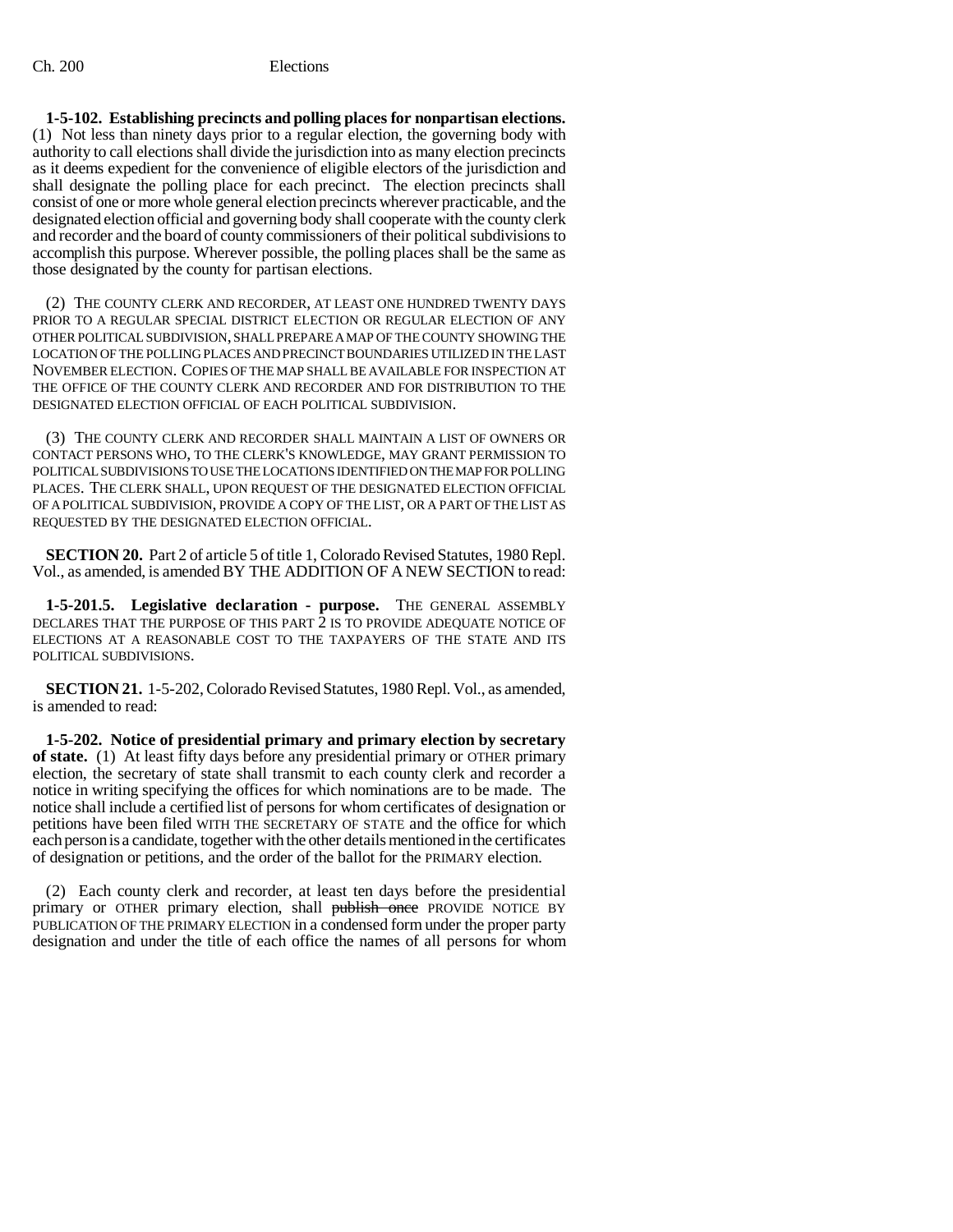certificates of designation or petitions have been filed WITH THE SECRETARY OF STATE OR THE COUNTY CLERK AND RECORDER. The publication shall contain the date of the presidential primary or OTHER primary election and the hours during which the polls will be open and shall state that the presidential primary or OTHER primary election will be held in the lawful polling places designated for each precinct. A copy of the publication shall be posted in a conspicuous place in the office of the county clerk and recorder. The posting may be made by the use of sample ballots.

(3) The NOTICE BY publication required in this section shall be made in the same manner as provided in section 1-5-205 for publication of notices for general elections.

**SECTION 22.** 1-5-203, Colorado Revised Statutes, 1980 Repl. Vol., as amended, is amended to read:

**1-5-203. Certification of ballot.** (1) At least fifty days before any general election, the secretary of state shall make and deliver or transmit by certified mail to the county clerk and recorder of each county a notice in writing specifying the national AND state OFFICERS and THE district officers OF STATE CONCERN to be elected at the general election. The notice shall include the name and party or other designation of each candidate for whom a petition or certificate of nomination has been filed with the secretary of state, the name and party of each candidate nominated at the primary election for a national OR state OFFICE or A district office OF STATE CONCERN, and the order of the ballot and the ballot content for the election. With regard to the election of members to the general assembly, the notice shall also specify the district number and the names of the members whose terms of office will expire. Upon receiving the certified notice, each county clerk and recorder shall review the ballot and indicate in writing within five days of the receipt of the notice whether the ballot is accurate as printed or whether corrections are required.

(2) When there is a vacancy for an unexpired term in any national OR state OFFICE or A district office OF STATE CONCERN which is by law to be filled at any general or congressional vacancy election, the secretary of state, at least fifty days prior to the election, shall give notice in writing BY PUBLISHING A NOTICE IN AT LEAST ONE NEWSPAPER OF GENERAL CIRCULATION IN THE STATE OR IN THE CONGRESSIONAL DISTRICT IN WHICH THE VACANCY IS TO BE FILLED. The notice shall specify the office in which the vacancy exists, the cause of the vacancy, the name of the officer in whose office it has occurred, and the time when the term of office will expire.

(3) At least fifty PRIOR TO FIFTY-FIVE days before a nonpartisan election, the designated election official OF EACH POLITICAL SUBDIVISION WHICH INTENDS TO CONDUCT AN ELECTION shall certify the ORDER OF THE BALLOT AND ballot CONTENT TO THE COUNTY CLERK AND RECORDER OF EACH COUNTY THAT HAS TERRITORY WITHIN THE POLITICAL SUBDIVISION. The ORDER OF THE BALLOT AND ballot CONTENT shall include the name and office of each candidate for whom a petition has been filed with the DESIGNATED election official and any ballot issues or ballot questions to be submitted to the eligible electors.

**SECTION 23.** 1-5-204, Colorado Revised Statutes, 1980 Repl. Vol., as amended, is amended to read:

**1-5-204. Call for nominations for nonpartisan elections.** At least ninety days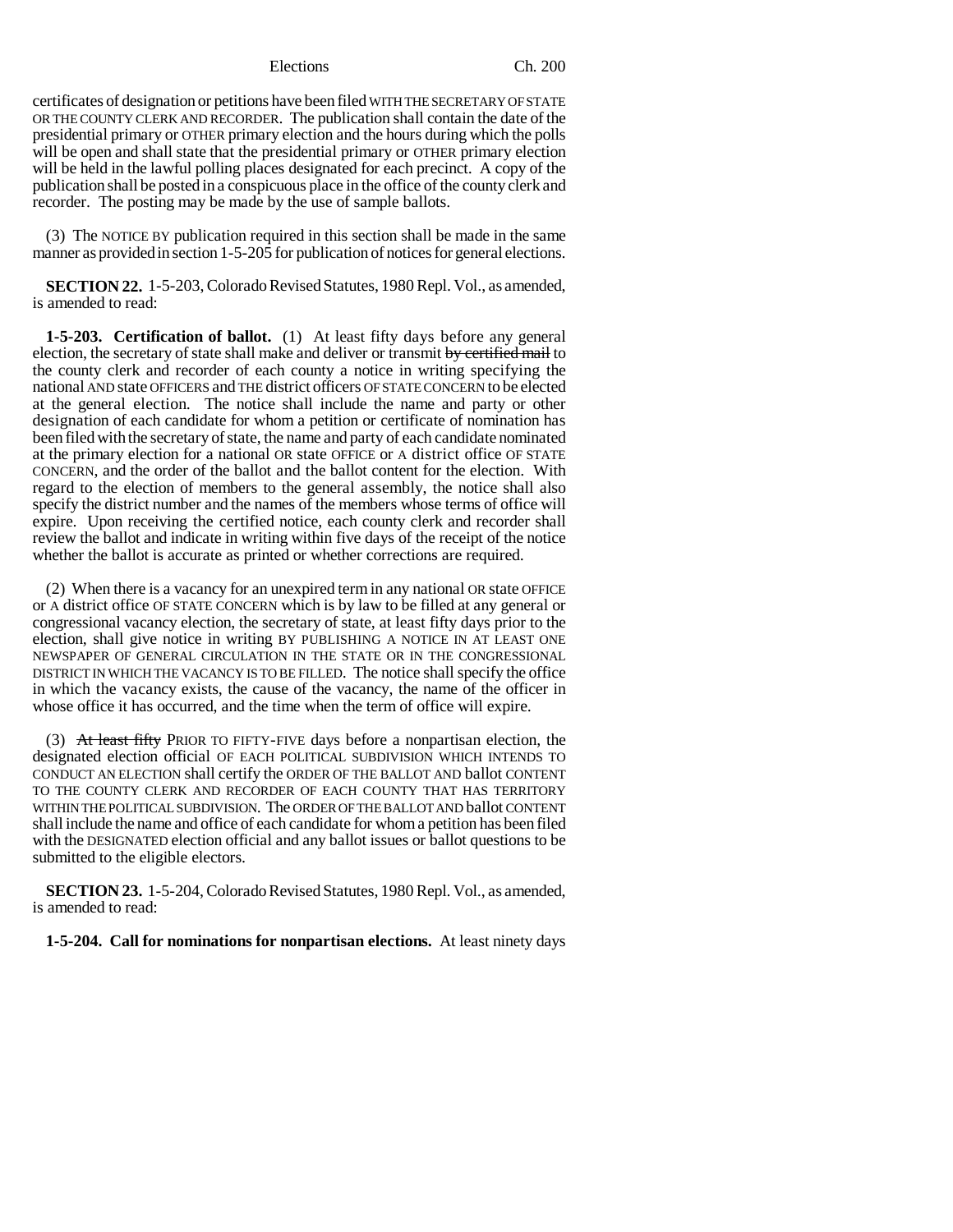before a regular nonpartisan election except a municipal election conducted as part of a coordinated election, the designated election official shall make one PROVIDE NOTICE BY publication of a call for nominations for the election. The call shall state which offices will be voted upon at the election, where petitions for nomination may be obtained, and deadlines for submitting the petitions to the designated election official.

**SECTION 24.** 1-5-205, Colorado Revised Statutes, 1980 Repl. Vol., as amended, is amended to read:

**1-5-205. Published and posted notice of election.** (1) The designated election official, at least ten days before each election, shall give PROVIDE notice in writing BY PUBLICATION of the election, as follows: The notice WHICH NOTICE shall state, AS APPLICABLE FOR THE PARTICULAR ELECTION FOR WHICH NOTICE IS PROVIDED, THE FOLLOWING:

(a) The date of the election; and

(b) The hours during which the polls will be open ON ELECTION DAY AND FOR EARLY VOTING; shall state that the election will be held in the lawful polling places designated for each precinct;

(c) THE ADDRESS OF THE WALK-IN LOCATION AND HOURS DURING WHICH THE WALK-IN LOCATION FOR THE DELIVERY OF MAIL BALLOTS AND RECEIPT OF REPLACEMENT BALLOTS WILL BE OPEN;

(d) THE ADDRESS OF THE LOCATION FOR APPLICATION AND THE RETURN OF ABSENTEE BALLOTS AND THE HOURS DURING WHICH THE OFFICE WILL BE OPEN;

(e) shall name The officers to be elected;

(f) shall list The names of the judges on the ballot for retention in office;

(g) shall state that THE proposed constitutional amendments and laws will be on CERTIFIED TO the ballot and WHICH have been published by the secretary of state;

(h) shall give The name, and FOR A PARTISAN ELECTION, THE party or other designation of each candidate whose nomination to office has been certified to BY the designated election official, which shall be as nearly as possible in the form in which such THE nominations appear upon the official ballot; and

(i) shall state The other ballot issues and ballot questions which have been certified to the COUNTY CLERK AND RECORDER OR designated election official by the governing body.

(1.3) A copy of the notice REQUIRED BY THIS SECTION shall be posted AT LEAST TEN DAYS PRIOR TO THE ELECTION AND until TWO DAYS after the election in a conspicuous place in the office of the designated election official. Sample ballots may be used as notices so long as the information required by this section is included WITH THE SAMPLE BALLOT. In addition, the notice shall be published in at least one newspaper having general circulation in the county.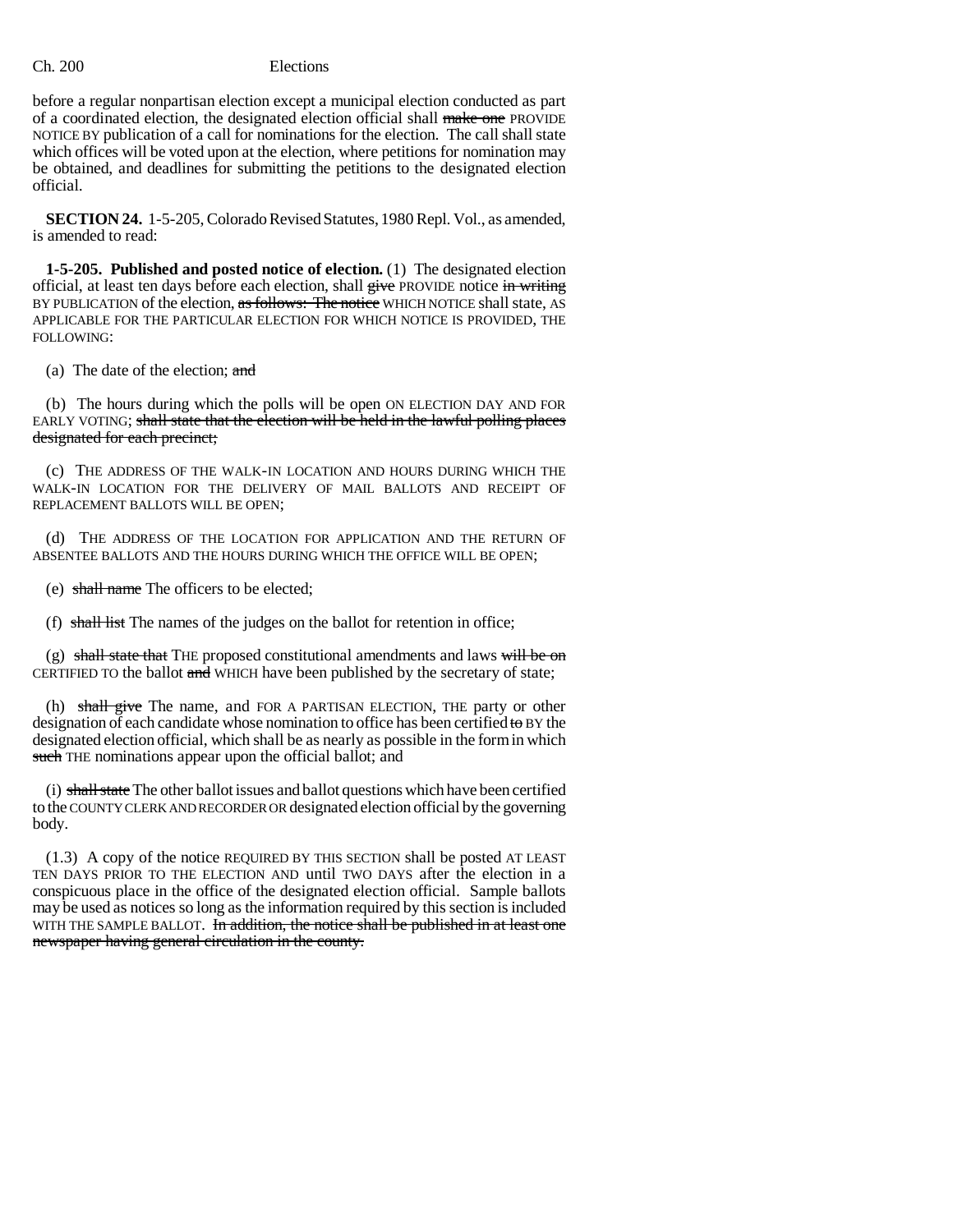(1.5) The DESIGNATED election official shall retain a copy of the notice as a record for public inspection FOR TWO YEARS OR until the ANY election contest is decided, WHICHEVER IS LATER.

(2) At the time that NOTICE BY publication is made, the designated election official of each political subdivision shall also mail a COPY OF THE notice of the election to the county clerk and recorders of the counties in which the political subdivision is located.

**SECTION 25.** 1-5-206, Colorado Revised Statutes, 1980 Repl. Vol., as amended, is amended to read:

**1-5-206. Postcard notice and notice by publication.** (1) At any time between twenty-five days before the primary election and thirty days after the primary election, except for the presidential primary, mail ballot, court-ordered elections, and elections which pursuant to section 20 of article X of the Colorado constitution, require the mailing of a BALLOT ISSUE notice, of election, the county clerk and recorder shall mail a voter information card CONCERNING THE GENERAL ELECTION to all eligible electors OF THE COUNTY. The card shall contain the eligible elector's name and address, precinct number, polling location FOR THE GENERAL ELECTION, and any other applicable information. It shall be mailed first-class and shall state on the address surface "Do not forward. Address correction requested." or similar wording in accordance with United States postal service regulations.

 $(2)$  (a) Not less than eighteen FIFTEEN days before all nonpartisan elections except elections conducted by mail ballots and court-ordered elections, the designated election official shall mail to each household where one or more eligible electors reside a voter information NOTIFICATION card or voter information NOTIFICATION letter which shall contain the household's address, precinct number, polling location, the specific election being noticed, and any other applicable information. If a general election and an election on a ballot issue are being held as a coordinated election, as defined in section 1-1-104 (6.5), the voter information card or voter information letter is not required. THE INFORMATION CONTAINED ON THE VOTER NOTIFICATION CARD OR VOTER NOTIFICATION LETTER MAY BE INCLUDED WITH THE BALLOT ISSUE NOTICE, AND IF SO INCLUDED, NO SEPARATE MAILING PURSUANT TO THIS PARAGRAPH (a) IS REQUIRED.

(b) UNLESS THE ELECTION IS CANCELED, for regular board of director elections, the governing body may elect, AS AN ALTERNATIVE TO MAILING THE VOTER NOTIFICATION CARD OR VOTER NOTIFICATION LETTER PURSUANT TO SECTION 1-5-206(2) (a), to give notice of the election by publication in a newspaper published within the district in which the election is being held, or, if there is no newspaper published in the district within which the election is being held, then by publication in a newspaper published in the county which has general circulation within the district in which the election is being held. The notice required by this paragraph (b) shall appear at least two times in such newspaper with the second appearance not less than five days prior to the election. THE NOTICE SHALL CONTAIN THE INFORMATION REQUIRED BY SECTION 1-5-205 AS APPLICABLE TO THE POLITICAL SUBDIVISION. THE PUBLISHED APPEARANCE REQUIRED BY THIS PARAGRAPH (b) SHALL BE SATISFIED BY THE PUBLICATION REQUIRED BY SECTION 1-5-205 IF THE APPEARANCE OTHERWISE COMPLIES WITH THE REQUIREMENTS OF THIS PARAGRAPH (b). The notice must be at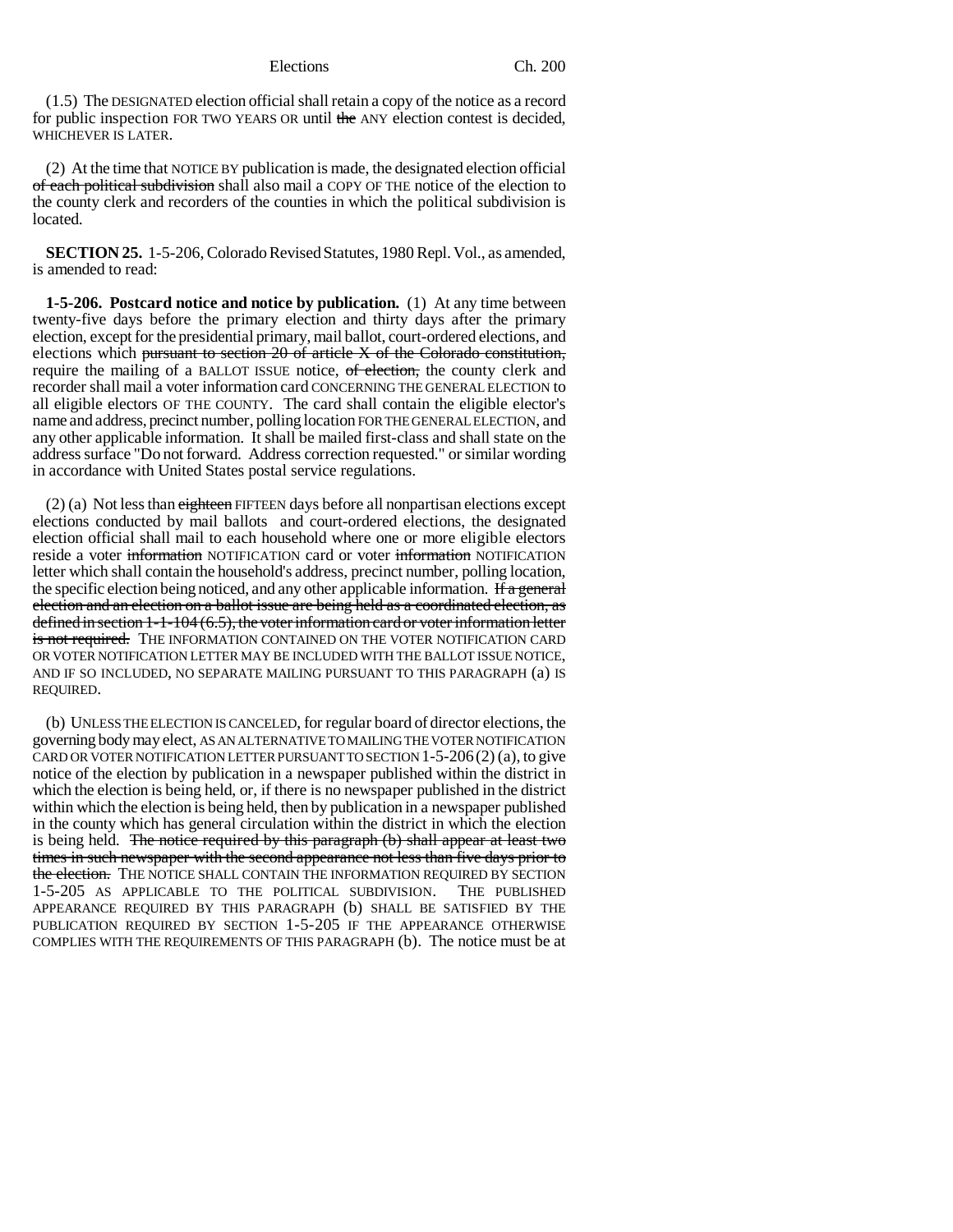least ten column inches in size, and shall be placed once in the portion of the newspaper in which legal notices and classified advertisements appear. and once in the portion of the newspaper in which legal notices and classified advertisements do not appear. The rates established in section 24-70-107, C.R.S., apply to all publications required under this section.

(3) Any nonpartisan election held pursuant to paragraph  $(a)$  of subsection  $(2)$  of this section shall not be invalidated on the grounds that an eligible elector did not receive postcard notification of the election so long as the designated election official acted in good faith in making the postcard notification.

(4) For coordinated elections, the information contained on the postcard notice as specified in subsection (1) of this section shall be included with the notice that is mailed pursuant to section 20 of article X of the Colorado constitution.

**SECTION 26.** Part 2 of article 5 of title 1, Colorado Revised Statutes, 1980 Repl. Vol., as amended, is amended BY THE ADDITION OF THE FOLLOWING NEW SECTIONS to read:

**1-5-206.5. Ballot issue notice.** THE BALLOT ISSUE NOTICE SHALL BE PREPARED AND MAILED IN ACCORDANCE WITH SECTION 20 OF ARTICLE X OF THE STATE CONSTITUTION, THE PROVISIONS OF THIS TITLE, AND THE RULES AND REGULATIONS OF THE SECRETARY OF STATE.

**1-5-206.7. Failure to receive mailed notice.** ANY ELECTION FOR WHICH A NOTICE WAS MAILED SHALL NOT BE INVALIDATED ON THE GROUNDS THAT AN ELIGIBLE ELECTOR DID NOT RECEIVE THE BALLOT ISSUE NOTICE, MAILED INFORMATION, OR MAILED NOTIFICATION OF THE ELECTION REQUIRED BY THIS CODE OR THE STATE CONSTITUTION IF THE DESIGNATED ELECTION OFFICIAL OR COORDINATED ELECTION OFFICIAL ACTED IN GOOD FAITH IN MAKING THE MAILING. GOOD FAITH IS PRESUMED IF THE DESIGNATED ELECTION OFFICIAL OR COORDINATED ELECTION OFFICIAL MAILED THE BALLOT ISSUE NOTICE, INFORMATION, OR NOTIFICATION TO THE ADDRESSES APPEARING ON A REGISTRATION LIST FOR THE POLITICAL SUBDIVISION AS PROVIDED BY THE COUNTY CLERK AND RECORDER, AND, WHERE APPLICABLE, THE LIST OF PROPERTY OWNERS PROVIDED BY THE COUNTY ASSESSOR.

**SECTION 27.** 1-5-207, Colorado Revised Statutes, 1980 Repl. Vol., as amended, is amended to read:

**1-5-207. Court-ordered elections.** (1) When an election is ordered by the court for a special district, the court shall authorize the designated election official to give notice AS PROVIDED IN THE ORDER.

(2) For an organizational election, the notice BY PUBLICATION shall include the purposes of the election, the estimated costs OPERATING AND DEBT SERVICE MILL LEVIES AND FISCAL YEAR SPENDING FOR THE FIRST YEAR FOLLOWING ORGANIZATION, and the boundaries of the special district. THE NOTICE BY PUBLICATION SHALL RECITE THE ELECTION DATE, WHICH SHALL BE NOT LESS THAN TEN DAYS AFTER PUBLICATION OF THE ELECTION NOTICE.

(3) For a dissolution election, the notice BY PUBLICATION shall include the plan for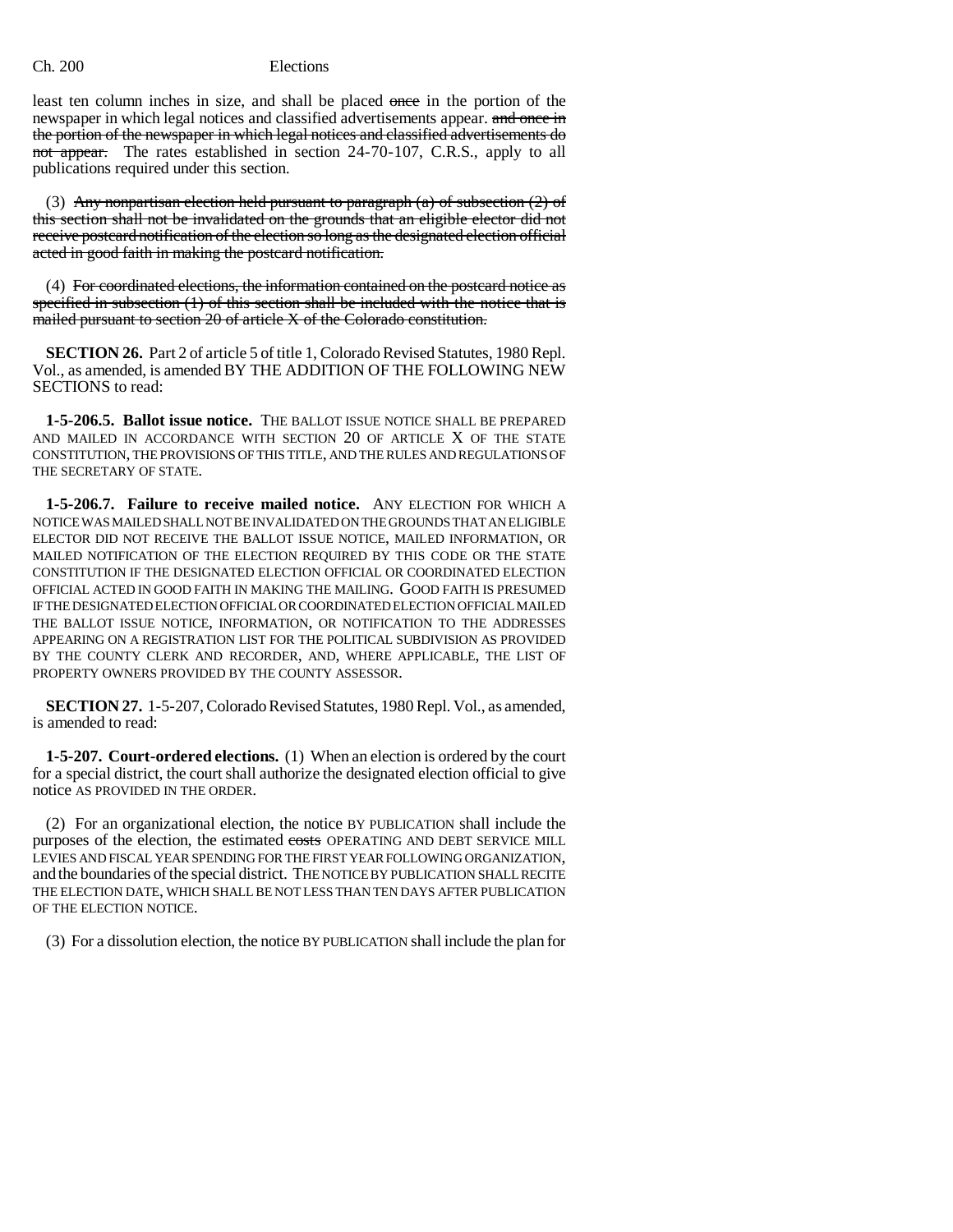dissolution or a summary of the plan and the place where a member of the public may inspect or obtain a copy of the complete plan. The notice BY PUBLICATION shall set an RECITE THE election date, which shall be not less than ten days after publication of the election notice.

**SECTION 28.** 1-5-208, Colorado Revised Statutes, 1980 Repl. Vol., as amended, is amended to read:

**1-5-208. Election may be canceled - when.** (1) If the only matter before the electors is the election of persons to office and if, at the close of business on the twenty-fifth day before the election, there are not more candidates than offices to be filled at the election, including candidates filing affidavits of intent, the designated election official, if instructed by resolution of the governing body, either before or after such day, shall cancel the election and by resolution declare the candidates elected. Notice of the cancellation shall be published and posted at each polling place and in the office of the designated election official in order to inform the eligible electors of the political subdivision.

(2) EXCEPT FOR INITIATIVE AND RECALL ELECTIONS, IF THE ONLY MATTER BEFORE THE ELECTORS IS THE CONSIDERATION OF BALLOT ISSUES OR BALLOT QUESTIONS, NO LATER THAN TWENTY-FIVE DAYS BEFORE AN ELECTION CONDUCTED AS A COORDINATED ELECTION IN NOVEMBER, AND AT ANY TIME PRIOR TO ANY OTHER ELECTIONS, A GOVERNING BODY MAY BY RESOLUTION CANCEL THE ELECTION. THE BALLOT ISSUES AND BALLOT QUESTIONS SHALL BE DEEMED TO HAVE NOT BEEN SUBMITTED AND VOTES CAST ON THE BALLOT ISSUES AND BALLOT QUESTIONS SHALL EITHER NOT BE COUNTED OR SHALL BE DEEMED INVALID BY ACTION OF THE GOVERNING BODY.

(3) IF THE ELECTORS ARE TO CONSIDER THE ELECTION OF PERSONS TO OFFICE AND BALLOT ISSUES OR BALLOT QUESTIONS, THE ELECTION MAY BE CANCELED BY THE GOVERNING BODY ONLY IN THE EVENT THAT ALL OF THE CONDITIONS OF BOTH SUBSECTIONS (1) AND (2) OF THIS SECTION EXIST.

(4) NO ELECTION MAY BE CANCELED IN PART.

(5) UNLESS OTHERWISE PROVIDED BY AN INTERGOVERNMENTAL AGREEMENT PURSUANT TO SECTION 1-7-116, UPON RECEIPT OF AN INVOICE, THE GOVERNING BODY SHALL WITHIN THIRTY DAYS PROMPTLY PAY ALL COSTS ACCRUED BY THE COUNTY CLERK AND RECORDER AND ANY COORDINATING POLITICAL SUBDIVISION ATTRIBUTABLE TO THE CANCELED ELECTION.

(6) THE GOVERNING BODY SHALL PROVIDE NOTICE BY PUBLICATION OF THE CANCELLATION OF THE ELECTION AND A COPY OF THE NOTICE SHALL BE POSTED AT EACH POLLING PLACE OF THE POLITICAL SUBDIVISION, IN THE OFFICE OF THE DESIGNATED ELECTION OFFICIAL, IN THE OFFICE OF THE CLERK AND RECORDER FOR EACH COUNTY IN WHICH THE POLITICAL SUBDIVISION IS LOCATED, AND, FOR SPECIAL DISTRICTS, IN THE OFFICE OF THE DIVISION OF LOCAL GOVERNMENT. THE GOVERNING BODY SHALL ALSO NOTIFY THE CANDIDATES THAT THE ELECTION WAS CANCELED AND THAT THEY WERE ELECTED BY ACCLAMATION.

**SECTION 29.** 1-5-304, Colorado Revised Statutes, 1980 Repl. Vol., as amended,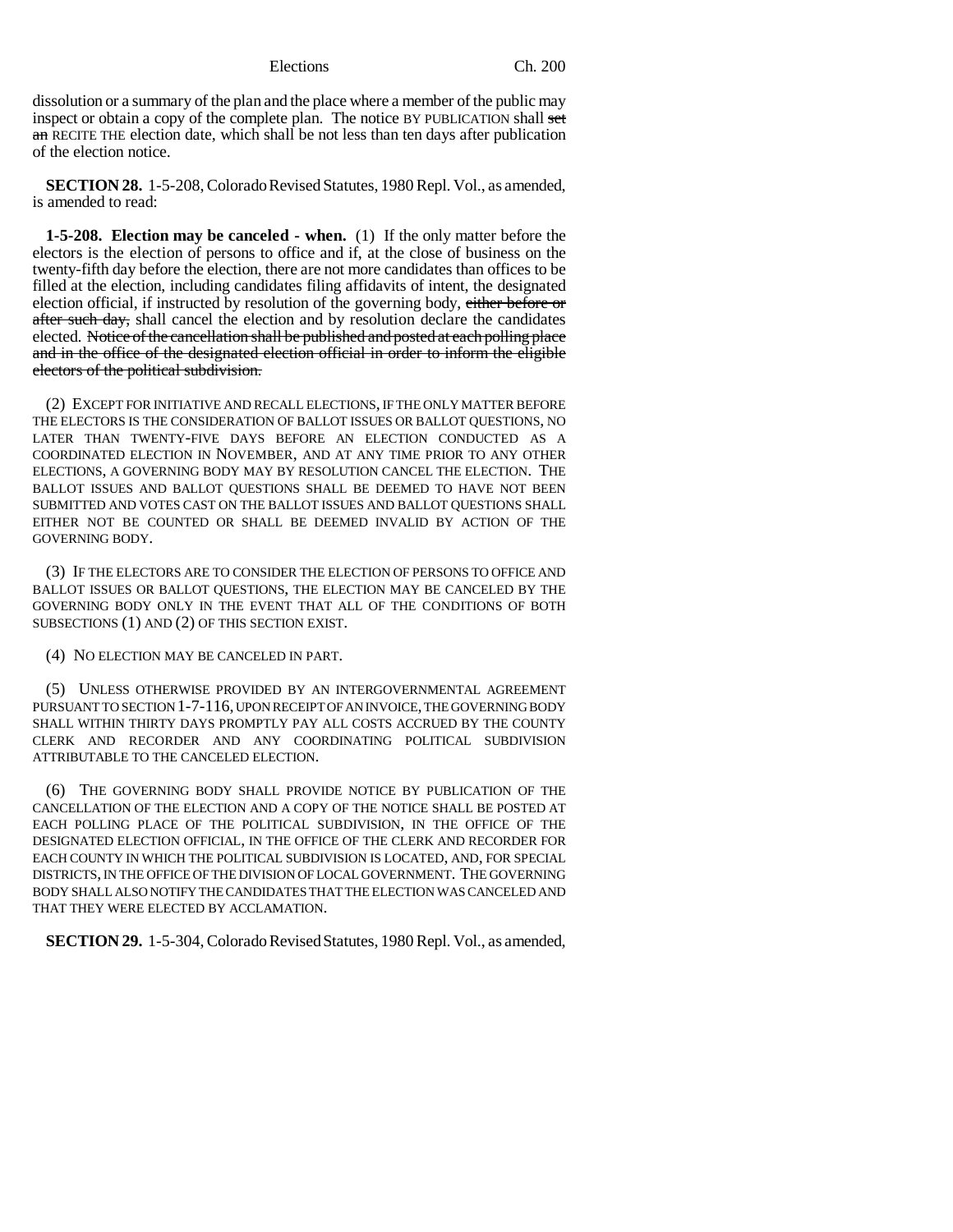is amended to read:

**1-5-304. Lists of property owners.** For elections where owning property in the political subdivision is a requirement for voting in the election, NO LATER THAN THE FORTIETH DAY PRECEDING THE DATE OF THE SCHEDULED NONPARTISAN ELECTION, THE DESIGNATED ELECTION OFFICIAL SHALL ORDER THE LIST OF PROPERTY OWNERS FROM THE COUNTY ASSESSOR. The county assessor shall certify and deliver an initial list of all recorded owners of TAXABLE real AND PERSONAL property within the political subdivision no later than thirty days before the election. The supplemental list for the political subdivision shall be provided no later than twenty days before the election and shall contain the names and addresses of all recorded owners who have become owners within the period since the initial LIST OF property owners list was provided. The cost for the lists shall be assessed by the county assessors and paid by the political subdivision holding the election. The fee for furnishing the lists shall be no less than twenty-five dollars for both lists nor more than one cent for each name contained on the lists, whichever is greater.

**SECTION 30.** 1-5-407 (1), Colorado Revised Statutes, 1980 Repl. Vol., as amended, is amended, and the said 1-5-407 is further amended BY THE ADDITION OF A NEW SUBSECTION, to read:

**1-5-407. Form of ballots.** (1) The extreme top part of each ballot shall be divided into two spaces by two perforated or dotted lines. Each space shall be not less than one inch wide. The top portion is called the stub, and the next portion is called the duplicate stub. On the stub and the duplicate stub, nothing shall be printed except the number of the ballot, and The same number shall be printed upon both the stub and the duplicate stub. All ballots shall be numbered consecutively. All ballots shall be uniform and of sufficient length and width to allow for the names of candidates, officers, ballot issues, and ballot questions to be printed in clear, plain type, with a space of at least one-half inch between the different columns on the ballot. On each ballot shall be printed the endorsement "Official ballot for .......................", and after the word "for" shall follow the designation of the precinct, if appropriate, and the political subdivision for which the ballot is prepared, the date of the election, and a facsimile of the signature of the election official. The ballot shall contain no caption or other endorsement, except as provided in this section. The election official shall use precisely the same quality and tint of paper, the same kind of type, and the same quality and tint of plain black ink for all ballots prepared for one election.

(8) THE FORM OF THE BALLOT MAY VARY FROM THE REQUIREMENTS OF THIS SECTION IF THE CHANGES ARE APPROVED BY THE SECRETARY OF STATE.

**SECTION 31.** 1-5-608 (1) (e), Colorado Revised Statutes, 1980 Repl. Vol., as amended, is amended to read:

**1-5-608. Requirements - electronic voting systems.** (1) No punch card electronic voting system shall be purchased, leased, or used unless it fulfills the following requirements:

(e) It is suitably designed and of durable construction and capable of being used safely, efficiently, and accurately in the conduct of elections and the counting of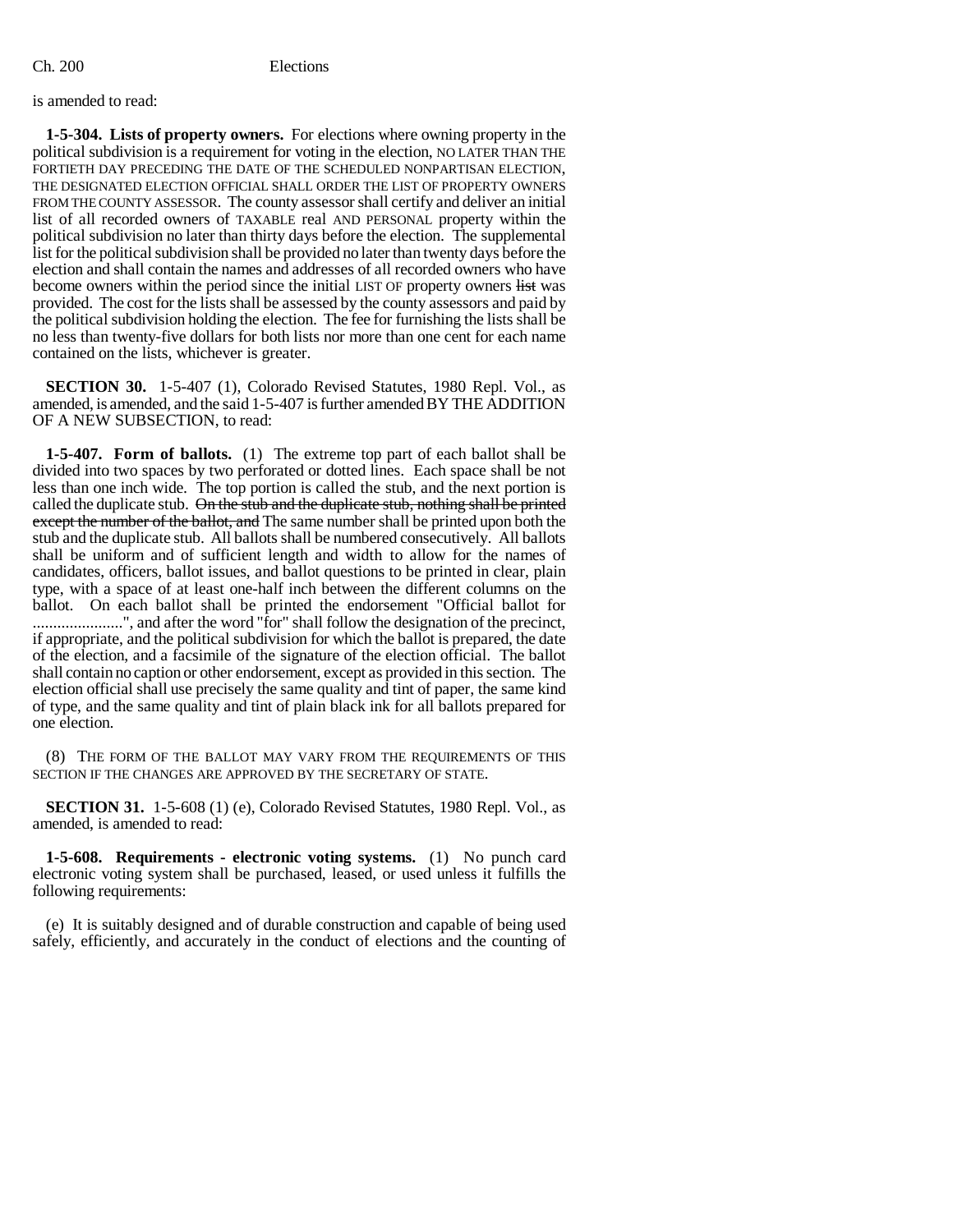ballots. When the name of any candidate or the text of any BALLOT QUESTION OR ballot issue is not printed on the ballot card, but is printed on pages attached to the voting device, such pages shall be securely locked or sealed to prevent tampering A BOOKLET WITH ONLY THE NAME OF THE CANDIDATE AND THE TEXT OF ANY BALLOT QUESTION OR BALLOT ISSUE SHALL BE PROVIDED TO THE ELECTOR.

**SECTION 32.** 1-6-116 (1), Colorado Revised Statutes, 1980 Repl. Vol., as amended, is amended to read:

**1-6-116. Delivery of election returns and other election papers compensation.** (1) The supply judge shall pick up THE ELECTION SUPPLIES at the office of the designated election official, and, for partisan elections, with one other judge of the opposite political party who is selected by the remaining judges, shall deliver the election returns, registration book, ballot boxes, and other election papers and supplies to the office of the designated election official.

**SECTION 33.** 1-7-104, Colorado Revised Statutes, 1980 Repl. Vol., as amended, is amended to read:

**1-7-104. Affidavits of eligibility.** (1) In any election where the list of registered electors and property owners is not divided by precinct, where an eligible elector may vote at any polling place in a political subdivision, or where a taxpaying elector's name is not on the list of registered electors or property owners, an affidavit signed by the eligible elector stating that the elector has not previously voted in the election may be required PRIOR TO ALLOWING THE ELECTOR TO CAST A BALLOT.

(2) FOR COORDINATED ELECTIONS, THE AFFIDAVITS SHALL BE AVAILABLE AT THE ELECTOR'S POLLING PLACE IF THE ELECTOR RESIDES WITHIN THE COUNTY OF THE POLITICAL SUBDIVISION. FOR ELECTORS WHO OWN PROPERTY WITHIN THE POLITICAL SUBDIVISION BUT RESIDE AND ARE REGISTERED TO VOTE IN ANOTHER COUNTY, THE AFFIDAVITS AND BALLOTS SHALL BE AVAILABLE AT THE OFFICE OF THE COUNTY CLERK AND RECORDER.

**SECTION 34.** 1-7-110, Colorado Revised Statutes, 1980 Repl. Vol., as amended, is amended BY THE ADDITION OF A NEW SUBSECTION to read:

**1-7-110. Preparing to vote.** (2.5) IF THE ELECTOR'S QUALIFICATION TO VOTE IS ESTABLISHED BY THE COMPLETION OF AN AFFIDAVIT, AND IF THE AFFIDAVIT CONTAINS ALL OF THE INFORMATION REQUIRED IN SUBSECTION (1) OF THIS SECTION, THEN THE DESIGNATED ELECTION OFFICIAL MAY CONSIDER THE AFFIDAVIT THE SIGNATURE CARD OR MAY REQUIRE THE COMPLETION OF AN ADDITIONAL SIGNATURE CARD.

**SECTION 35.** 1-7-115, Colorado Revised Statutes, 1980 Repl. Vol., as amended, is amended to read:

**1-7-115. Time in voting area.** Eligible electors shall cast their ballots without undue delay and shall leave the immediate voting area as soon as voting is complete. No eligible elector shall be allowed to occupy a voting booth already occupied by another, nor to remain within the immediate voting area more than ten minutes, nor to occupy a voting booth for more than five TEN minutes if all the booths are in use and other eligible electors are waiting to occupy them. No eligible elector whose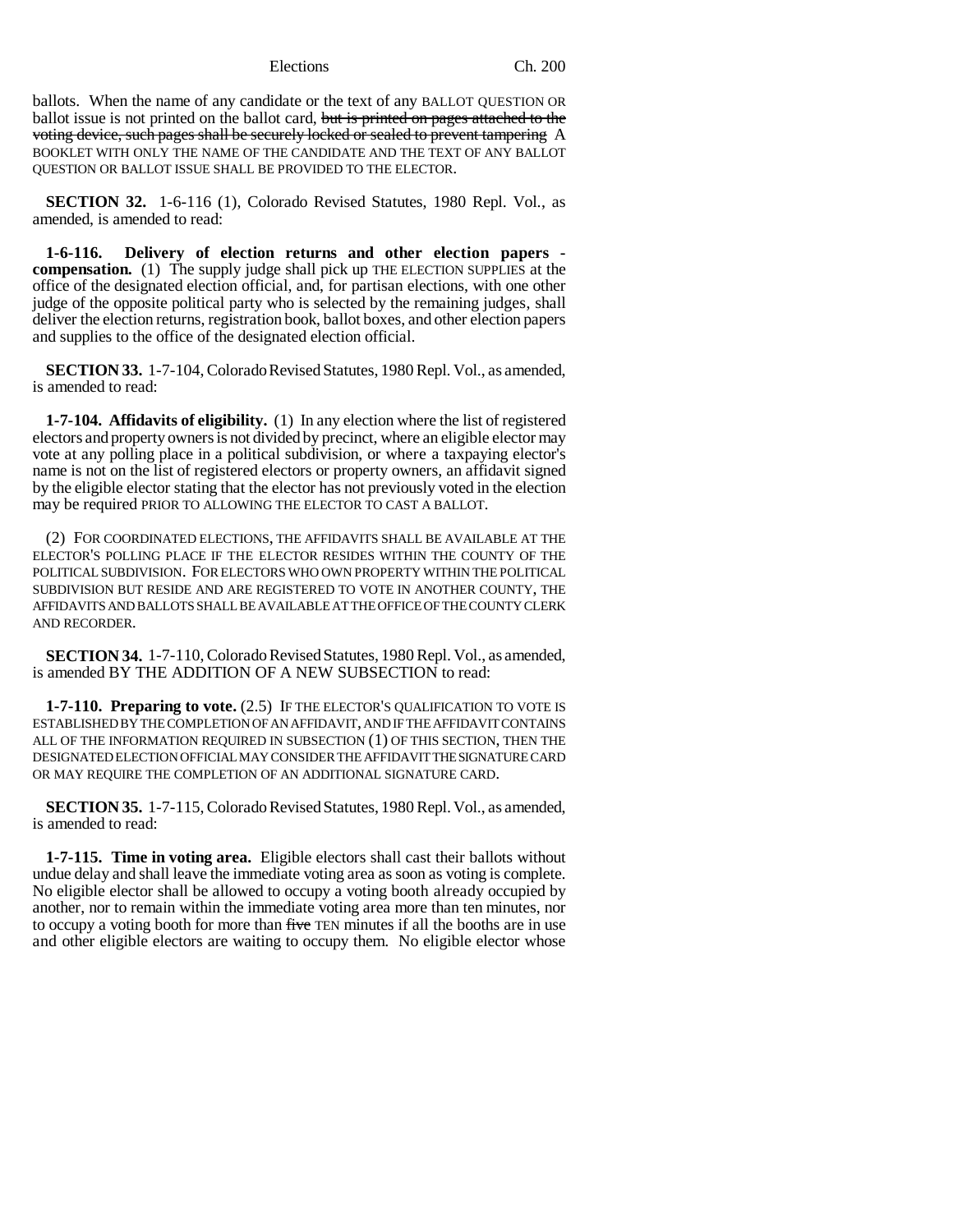name has been entered on the pollbook shall be allowed to reenter the immediate voting area during the election, except an election judge.

**SECTION 36.** 1-7-116 (1), (2) (b), and (4), Colorado Revised Statutes, 1980 Repl. Vol., as amended, are amended to read:

**1-7-116. Coordinated elections.** (1) If more than one political subdivision holds an election on the same day in November and the eligible electors for each such election are the same or the boundaries overlap, the county clerk and recorder shall be the coordinated election official and shall conduct the elections on behalf of all political subdivisions that are not utilizing the mail ballot procedure set forth in sections 1-7.5-101 to 1-7.5-112. As used in this subsection (1), "political subdivision" shall include THE STATE, counties, municipalities, school districts, and special districts formed pursuant to title 32, C.R.S.

(2) The political subdivisions for which the county clerk and recorder will conduct the coordinated election shall enter into an agreement with the county clerk and recorder for the county or counties in which the political subdivision is located concerning the conduct of the coordinated election. The agreement shall be signed no less than sixty days prior to the scheduled election. The agreement shall include but not be limited to the following:

(b) Provision for a reasonable sharing of the actual cost of the coordinated election among the county and the political subdivisions. FOR SUCH PURPOSE, POLITICAL SUBDIVISIONS ARE NOT RESPONSIBLE FOR SHARING ANY PORTION OF THE USUAL COSTS OF MAINTAINING THE OFFICE OF THE COUNTY CLERK AND RECORDER, INCLUDING BUT NOT LIMITED TO OVERHEAD COSTS AND PERSONAL SERVICES COSTS OF PERMANENT EMPLOYEES, EXCEPT FOR SUCH COSTS THAT ARE SHOWN TO BE DIRECTLY ATTRIBUTABLE TO CONDUCTING COORDINATED ELECTIONS ON BEHALF OF POLITICAL SUBDIVISIONS.

(4) Petition representatives who are required to summarize comments in favor of their petition pursuant to section  $20$  (3) (b) (v) of article X of the Colorado constitution, shall submit the summary, in typewritten form, to the designated election official for the jurisdiction in which the petition is presented, at least twenty-eight days before the election.

**SECTION 37.** Article 7 of title 1, Colorado Revised Statutes, 1980 Repl. Vol., as amended, is amended BY THE ADDITION OF A NEW PART to read: PART 9 BALLOT ISSUE NOTICES

**1-7-901. Receipt of comments concerning ballot issues.** (1) EACH POLITICAL SUBDIVISION SHALL ACCEPT WRITTEN COMMENTS CONCERNING BALLOT ISSUES IN ACCORDANCE WITH THIS SECTION.

(2) ALL COMMENTS FILED IN WRITING WILL BE RECEIVED AND KEPT ON FILE WITH THE DESIGNATED ELECTION OFFICIAL FOR THE POLITICAL SUBDIVISION SUBMITTING TO ITS ELIGIBLE ELECTORS THE BALLOT ISSUE TO WHICH THE COMMENTS PERTAIN. HOWEVER, ONLY THOSE COMMENTS THAT ARE FILED BY PERSONS ELIGIBLE TO VOTE IN THE POLITICAL SUBDIVISION SUBMITTING THE BALLOT ISSUE TO ITS ELECTORS MUST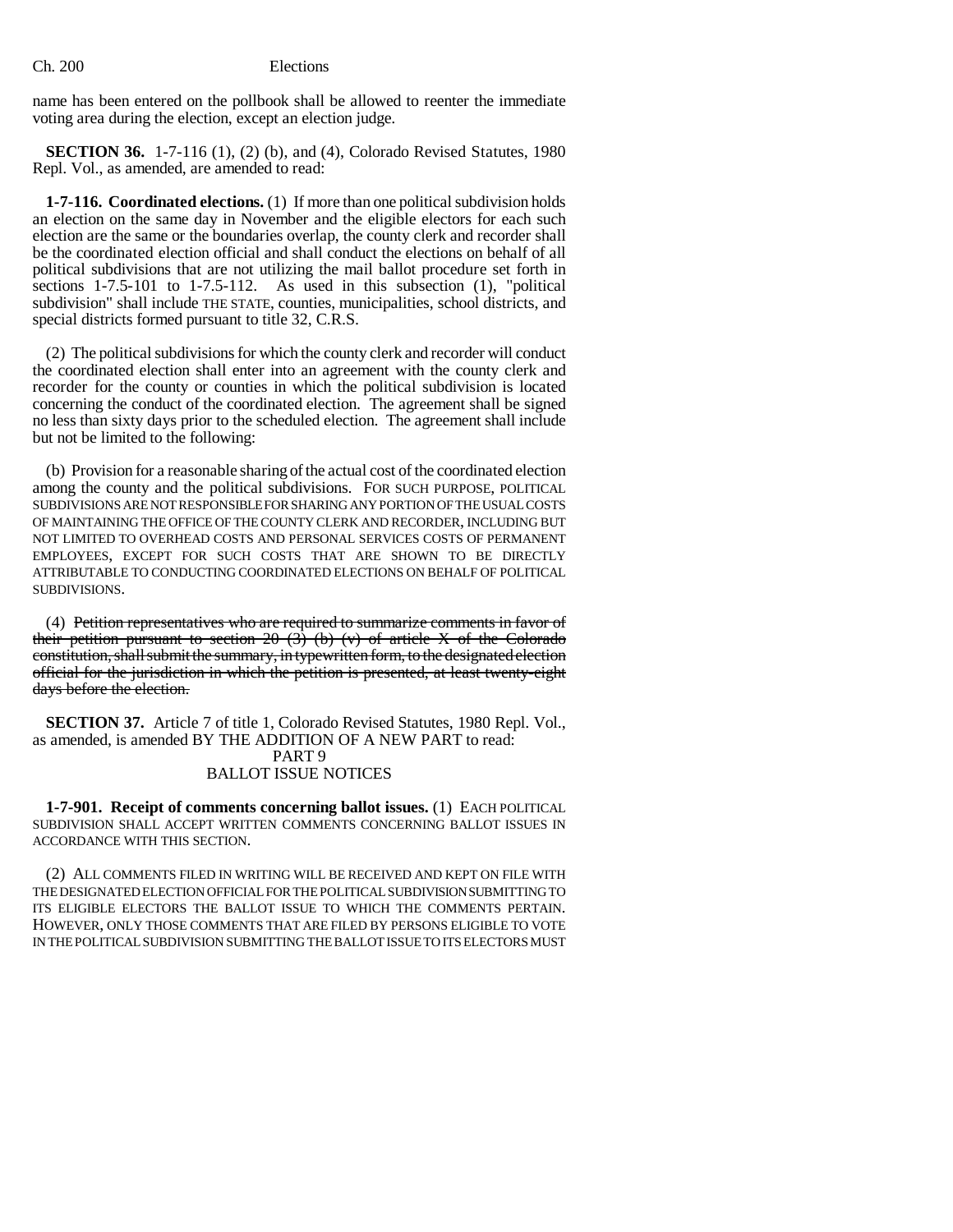BE SUMMARIZED IN THE BALLOT ISSUE NOTICE. THE FILED COMMENTS SHALL BE RETAINED BY THE DESIGNATED ELECTION OFFICIAL AS ELECTION RECORDS.

(3) TO BE SUMMARIZED IN THE BALLOT ISSUE NOTICE, THE COMMENTS SHALL ADDRESS A SPECIFIC BALLOT ISSUE AND SHALL INCLUDE A SIGNATURE AND AN ADDRESS WHERE THE SIGNOR IS REGISTERED TO VOTE AND SHALL BE FILED WITH THE DESIGNATED ELECTION OFFICIAL FOR THE POLITICAL SUBDIVISION AND NOT THE COUNTY CLERK AND RECORDER OF THE COUNTY IN WHICH THE POLITICAL SUBDIVISION IS LOCATED UNLESS THE ISSUE IS A COUNTY ISSUE FOR WHICH THE COUNTY CLERK AND RECORDER IS THE DESIGNATED ELECTION OFFICIAL.

(4) SINCE SECTION 20 (3) (b) (v) OF ARTICLE X OF THE STATE CONSTITUTION REQUIRES THAT COMMENTS PERTAINING TO A BALLOT ISSUE BE FILED BY THIRTY DAYS BEFORE THE ELECTION AND SINCE THE THIRTIETH DAY BEFORE ANY BALLOT ISSUE ELECTION IS ALWAYS A SUNDAY, ALL COMMENTS SHALL BE FILED BY THE END OF THE BUSINESS DAY ON THE FRIDAY BEFORE THE THIRTIETH DAY BEFORE THE ELECTION.

**1-7-902. Preparation of fiscal information.** A GOVERNING BODY SUBMITTING A REFERRED MEASURE, OR ITS DESIGNEE, SHALL BE RESPONSIBLE FOR PROVIDING TO ITS DESIGNATED ELECTION OFFICIAL THE FISCAL INFORMATION THAT MUST BE INCLUDED IN THE BALLOT ISSUE NOTICE. FOR STATEWIDE MEASURES, THE GOVERNING BODY SHALL BE THE EXECUTIVE COMMITTEE OF THE LEGISLATIVE COUNCIL OF THE GENERAL ASSEMBLY. FOR ALL OTHER POLITICAL SUBDIVISIONS, THE GOVERNING BODY SHALL BE THE BOARD THAT AUTHORIZED SUBMISSION OF THE BALLOT ISSUE TO THE ELECTORATE.

**1-7-903. Preparation of written comments.** (1) FOR REFERRED MEASURES, THE DESIGNATED ELECTION OFFICIAL SHALL SUMMARIZE THE FILED COMMENTS IN FAVOR OF AND IN OPPOSITION TO THE BALLOT ISSUE FOR THE BALLOT ISSUE NOTICE.

(2) FOR INITIATED MEASURES, THE PETITION REPRESENTATIVES SHALL BE SOLELY RESPONSIBLE FOR SUMMARIZING ALL COMMENTS FILED IN FAVOR OF THE BALLOT ISSUE. THE DESIGNATED ELECTION OFFICIAL SHALL SUMMARIZE ALL COMMENTS FILED IN OPPOSITION TO THE BALLOT ISSUE.

(3) PETITION REPRESENTATIVES REQUIRED TO SUMMARIZE COMMENTS IN FAVOR OF THEIR PETITION SHALL SUBMIT THE SUMMARY, IN TYPEWRITTEN FORM, TO THE DESIGNATED ELECTION OFFICIAL FOR THE JURISDICTION IN WHICH THE PETITION IS PRESENTED, AT LEAST TWENTY-EIGHT DAYS BEFORE THE ELECTION. IF A SUMMARY IS NOT FILED BY THE PETITION REPRESENTATIVES WITHIN THE TIME ALLOWED, THE DESIGNATED ELECTION OFFICIAL SHALL STATE SUBSTANTIALLY THE FOLLOWING IN THE BALLOT ISSUE NOTICE WHERE THE SUMMARY WOULD APPEAR: "PETITION REPRESENTATIVES DID NOT FILE A SUMMARY BY THE STATUTORY DEADLINE."

(4) IF NO COMMENTS ARE FILED IN OPPOSITION TO OR IN SUPPORT OF A BALLOT ISSUE, THE DESIGNATED ELECTION OFFICIAL SHALL NOT PREPARE ANY SUMMARIES AND SHALL STATE SUBSTANTIALLY THE FOLLOWING IN THE BALLOT ISSUE NOTICE WHERE THE SUMMARY OR SUMMARIES WOULD APPEAR: "NO COMMENTS WERE FILED BY THE CONSTITUTIONAL DEADLINE."

**1-7-904. Transmittal of notices.** NOTWITHSTANDING THE PROVISION FOR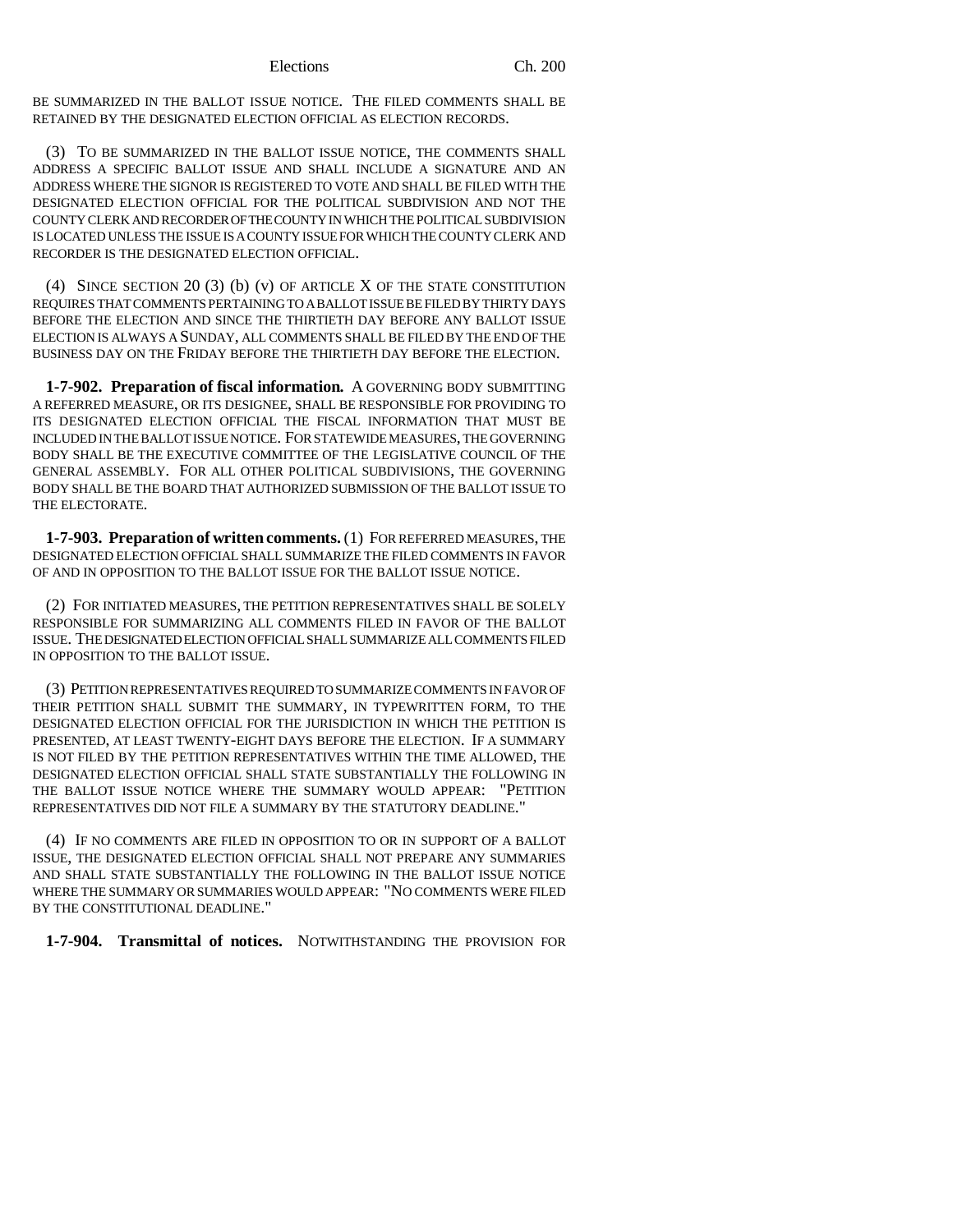INDEPENDENT MAIL BALLOT ELECTIONS IN SECTION 1-7-116 (1), THE DESIGNATED ELECTION OFFICIAL OR THE OFFICIAL'S DESIGNEE FOR THE STATE OR A POLITICAL SUBDIVISION CONDUCTING AN ELECTION IN NOVEMBER, SHALL PREPARE AND TRANSMIT TO THE COUNTY CLERK AND RECORDER FOR THE COUNTY OR COUNTIES IN WHICH THE POLITICAL SUBDIVISION IS LOCATED AT LEAST TWENTY-FIVE DAYS BEFORE THE ELECTION THE FULL TEXT OF ANY REQUIRED BALLOT ISSUE NOTICES.

**1-7-905. Preparation of notices.** FOR NOVEMBER ELECTIONS, THE COUNTY CLERK AND RECORDER SHALL BE RESPONSIBLE FOR PLACING THE BALLOT ISSUE NOTICES RECEIVED FROM THE VARIOUS POLITICAL SUBDIVISIONS PARTICIPATING IN THE ELECTION IN THE PROPER ORDER IN THE BALLOT ISSUE NOTICE PACKET. AS NEARLY AS PRACTICABLE, THE NOTICE SHALL BE IN THE ORDER THE BALLOT ISSUES WILL APPEAR ON THE BALLOT. THE BALLOT ISSUE NOTICE SHALL END WITH A CERTIFICATION BY THE COUNTY CLERK AND RECORDER THAT THE BALLOT ISSUE NOTICES ARE COMPLETE AS SUBMITTED BY THE POLITICAL SUBDIVISIONS. NO ADDITIONAL INFORMATION SHALL BE INCLUDED AS PART OF THE BALLOT ISSUE NOTICE EXCEPT AS MAY BE REQUIRED BY LAW. A GENERAL DISCLAIMER MAY PRECEDE OR FOLLOW THE BALLOT ISSUE NOTICE WHICH MAY STATE: "THE INFORMATION CONTAINED IN THIS NOTICE WAS PREPARED BY PERSONS REQUIRED BY LAW TO PROVIDE SUMMARIES OF BALLOT ISSUES AND FISCAL INFORMATION."

**1-7-906. Mailing of notices.** (1) FOR NOVEMBER ELECTIONS, THE COUNTY CLERK AND RECORDER AS COORDINATED ELECTION OFFICIAL SHALL MAIL THE BALLOT ISSUE NOTICE PACKET TO EACH ADDRESS OF ONE OR MORE ACTIVE REGISTERED ELECTORS WHO RESIDE IN THE COUNTY.

(2) THE DESIGNATED ELECTION OFFICIAL FOR THE VARIOUS POLITICAL SUBDIVISIONS SHALL BE RESPONSIBLE FOR MAILING THE REQUIRED NOTICE TO EACH ADDRESS OF ONE OR MORE ACTIVE REGISTERED ELECTORS WHO DO NOT RESIDE WITHIN THE COUNTY OR COUNTIES WHERE THE POLITICAL SUBDIVISION IS LOCATED.

**SECTION 38.** 1-7.5-103 (4), Colorado Revised Statutes, 1980 Repl. Vol., as amended, is amended to read:

**1-7.5-103. Definitions.** As used in this article, unless the context otherwise requires:

(4) "Mail ballot election" means an election for which eligible electors may cast ballots BY MAIL AND IN ACCORDANCE WITH THIS ARTICLE in an election that involves only nonpartisan candidates or BALLOT QUESTIONS OR ballot issues. by mail and in accordance with this article.

**SECTION 39.** 1-7.5-104 (1), Colorado Revised Statutes, 1980 Repl. Vol., as amended, is amended to read:

**1-7.5-104. Mail ballot elections - optional.** (1) Effective July 1, 1990, If the governing board of any political subdivision determines that an election shall be by mail ballot, the designated election official for  $\alpha$  THE political subdivision shall conduct any election for such THE political subdivision by mail ballot under the supervision of the secretary of state and shall be subject to rules which shall be promulgated by the secretary of state. on or before January 1, 1991.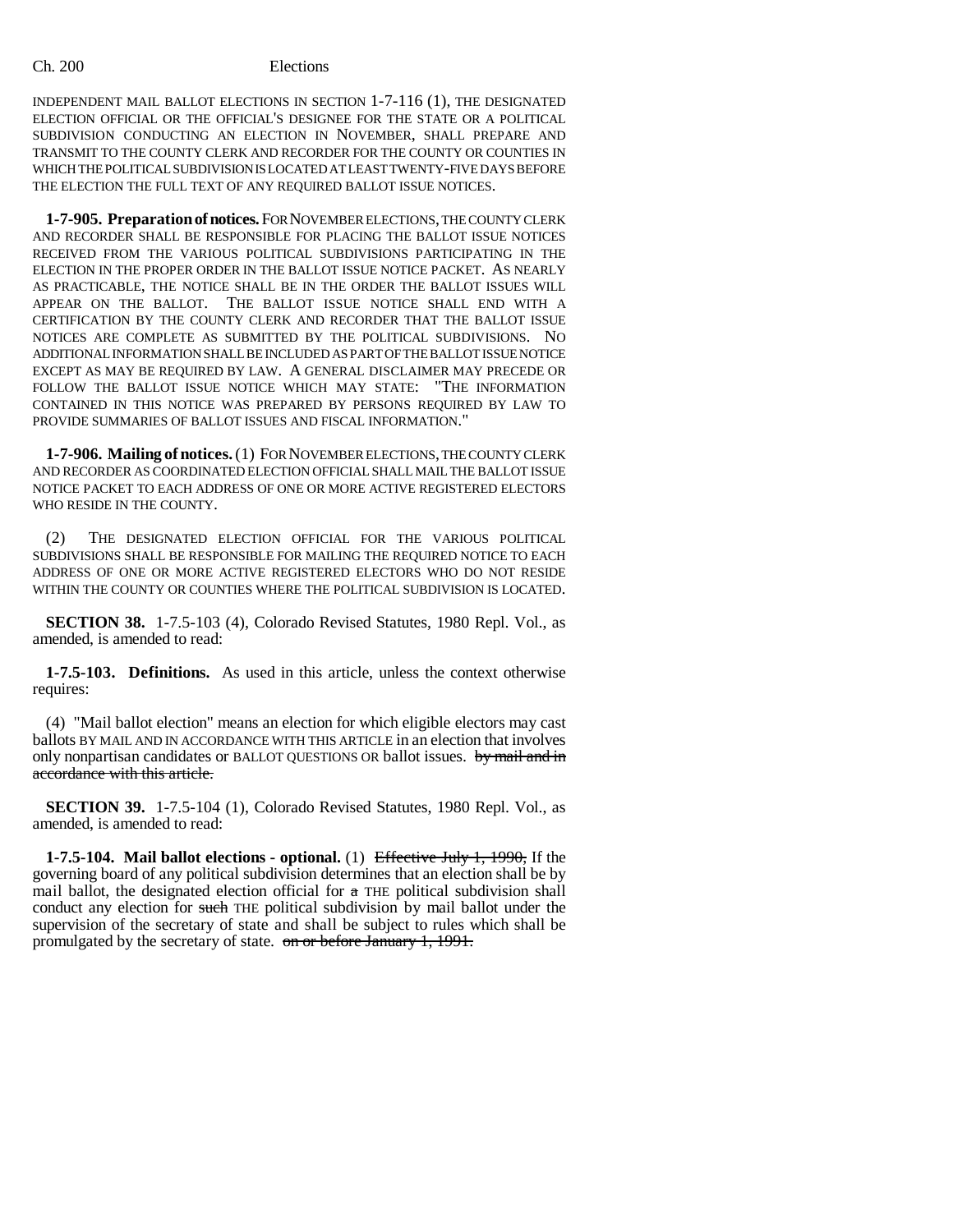**SECTION 40.** 1-7.5-105 (1), Colorado Revised Statutes, 1980 Repl. Vol., as amended, is amended to read:

**1-7.5-105. Preelection process.** (1) The designated election official responsible for conducting an election that is to be by mail ballot pursuant to section 1-7.5-104  $(1)$  shall notify the secretary of state no later than seventy-five SIXTY days prior to the election. The notification shall include a proposed plan for conducting the mail ballot election, which may be based on the standard plan adopted by the secretary of state.

**SECTION 41.** 1-7.5-107 (2) (a), (3) (c), (3) (d), and (4) (b), Colorado Revised Statutes, 1980 Repl. Vol., as amended, are amended to read:

**1-7.5-107. Procedures for conducting mail ballot election.** (2) (a) EXCEPT FOR COORDINATED ELECTIONS CONDUCTED AS A MAIL BALLOT ELECTION WHERE THE COUNTY CLERK AND RECORDER IS THE COORDINATED ELECTION OFFICIAL, no later than thirty days prior to election day, the county clerk and recorder shall submit to the designated election official of the political subdivision conducting the mail ballot election a full and complete preliminary list of registered electors. For special district mail ballot elections, the county clerk and recorder and county assessor of each county in which a special district is located shall certify and submit to the DESIGNATED election official a property owner's list LIST OF PROPERTY OWNERS and a list of registered electors residing within the affected district.

(3) (c) No sooner than twenty-five days PRIOR TO ELECTION DAY, nor later than 4 p.m. 7 P.M. on election day, mail ballots shall be made available at the designated election official's office, OR THE OFFICE DESIGNATED IN THE MAIL BALLOT PLAN FILED WITH THE SECRETARY OF STATE, for eligible electors but who are not otherwise listed on the county voter registration records or, for special district mail ballot elections, on the property owners' list LIST OF PROPERTY OWNERS or the registration list if otherwise BUT WHO ARE authorized to vote pursuant to section 32-1-806, C.R.S., or other applicable law.

(d) (I) An eligible elector may obtain a replacement ballot if the ballot was destroyed, spoiled, lost, or for some other reason not received by the eligible elector. In order to obtain a replacement ballot, the eligible elector must sign a sworn statement specifying the reason for requesting the replacement ballot. The statement shall be presented to the designated election official no later than  $4 p.m. 7 P.M.$  on election day. The designated election official shall keep a record of each replacement ballot issued in accordance with this section together with a list of each ballot obtained pursuant to paragraph (c) of this subsection (3).

(II) A designated election official shall not transmit a mail ballot package under this section unless the application for the replacement ballot is received on or before election day. A replacement ballot may be transmitted directly to the applicant at the designated election official's office OR THE OFFICE DESIGNATED IN THE MAIL BALLOT PLAN FILED WITH THE SECRETARY OF STATE or may be mailed to the eligible elector at the address provided in the application. Replacement ballots may be cast no later than  $5$  p.m. 7 P.M. on election day.

(4) (b) The eligible elector may return the marked ballot to the designated election official by United States mail or by depositing the ballot at the office of the official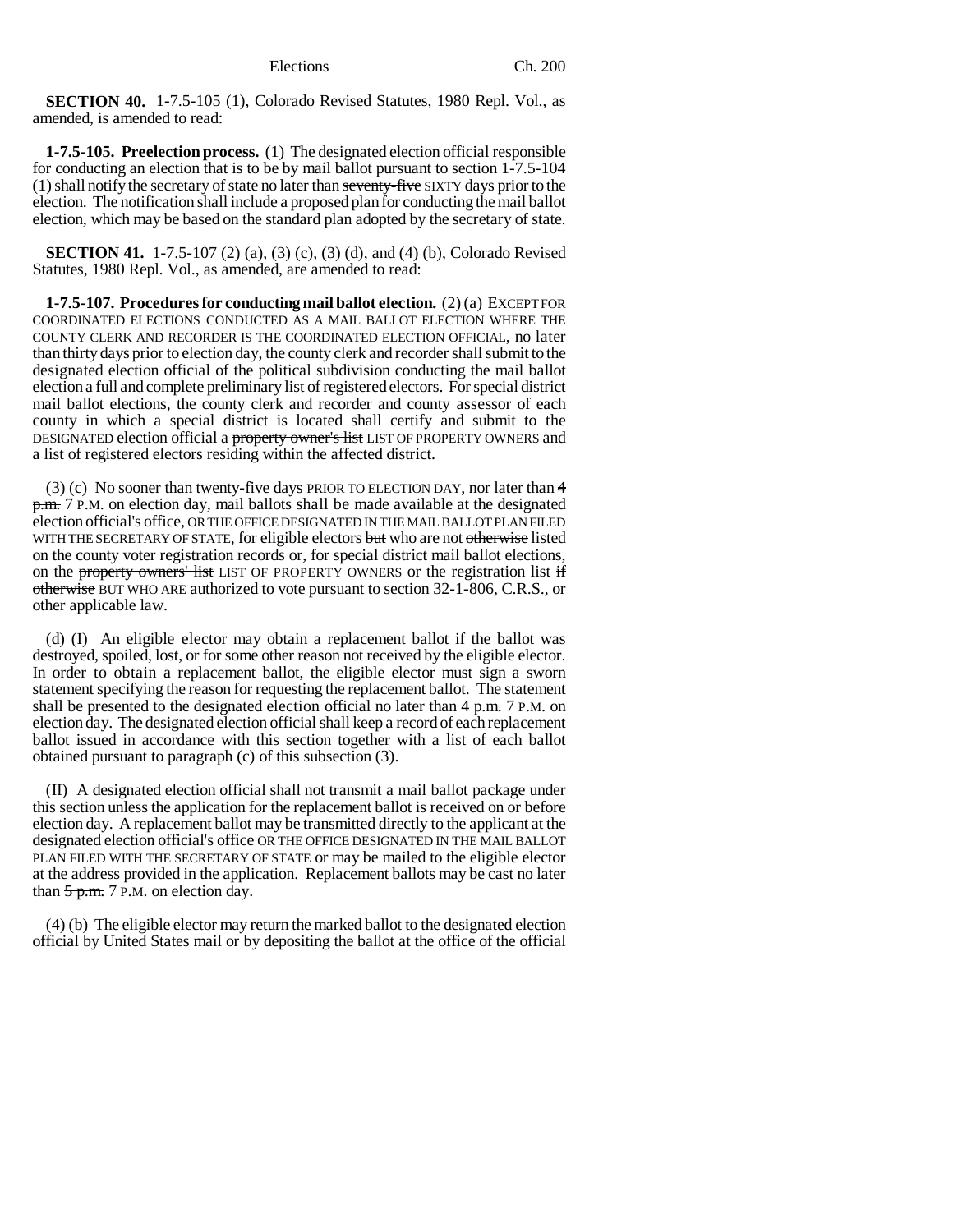or any place designated by the official. The ballot must be returned in the return-verification envelope. If an eligible elector returns the ballot by mail, the elector must provide postage. The ballot shall be received at the office of the designated election official or the A designated depository, WHICH SHALL REMAIN OPEN UNTIL no later than 7 p.m. on election day.

**SECTION 42.** 1-7.5-112, Colorado Revised Statutes, 1980 Repl. Vol., as amended, is repealed as follows:

#### **1-7.5-112. Repeal of article.** This article is repealed, effective July 1, 1994.

**SECTION 43.** 1-8-103, Colorado Revised Statutes, 1980 Repl. Vol., as amended, is amended BY THE ADDITION OF A NEW SUBSECTION to read:

**1-8-103. Application for absentee ballot - repeal of subsection.** (1.5) (a) IN ANY ELECTION CONDUCTED BY THE COUNTY CLERK AND RECORDER, THE APPLICATION FORM FOR AN ABSENTEE BALLOT SHALL INCLUDE A SPACE WHERE THE APPLICANT MAY GIVE THE APPLICANT'S DRIVER'S LICENSE NUMBER, IF THE APPLICANT HAS A DRIVER'S LICENSE, AND THE FORM SHALL CLEARLY INDICATE THAT PROVIDING SUCH INFORMATION IS OPTIONAL. NO APPLICATION FOR AN ABSENTEE BALLOT SHALL BE REJECTED BECAUSE IT DOES NOT INCLUDE A DRIVER'S LICENSE NUMBER.

(b) THIS SUBSECTION (1.5) IS REPEALED, EFFECTIVE JANUARY 1, 1999.

**SECTION 44.** 1-8-113 (1), Colorado Revised Statutes, 1980 Repl. Vol., as amended, is amended to read:

**1-8-113. Procedures and personnel for early voters' polling place.** (1) The early voters' polling place shall be opened no later EARLIER than twenty-four days preceding any election IN NOVEMBER.

**SECTION 45.** 1-8-114, Colorado Revised Statutes, 1980 Repl. Vol., as amended, is amended BY THE ADDITION OF A NEW SUBSECTION to read:

**1-8-114. Manner of absentee and early voting - repeal of subsection.** (3.5) (a) IN ANY ELECTION CONDUCTED BY THE COUNTY CLERK AND RECORDER, AN ELIGIBLE ELECTOR WHO APPEARS IN PERSON IN THE OFFICE OF THE COUNTY CLERK AND RECORDER TO CAST AN EARLY VOTERS' BALLOT SHALL BE REQUESTED TO WRITE ON THE SIGNATURE CARD THE ELECTOR'S DRIVER'S LICENSE NUMBER OR THE NUMBER PRINTED ON THE ELECTOR INFORMATION CARD OR VOTER INFORMATION CARD OR LETTER MAILED TO THE ELECTOR PURSUANT TO SECTION 1-2-224 OR 1-5-206, IF A NUMBER IS PRINTED ON SUCH CARD OR LETTER, OR TO PRESENT SUCH ELECTOR INFORMATION CARD OR VOTER INFORMATION CARD OR LETTER WHEN THE SIGNATURE CARD IS GIVEN TO THE ELECTION JUDGE. SIGNATURE CARDS SHALL INCLUDE A LABELED SPACE FOR THE DRIVER'S LICENSE NUMBER AND THE NUMBER OF THE ELECTOR INFORMATION CARD OR VOTER INFORMATION CARD OR LETTER AND SHALL CLEARLY INDICATE THAT PROVIDING SUCH INFORMATION IS OPTIONAL. NO PERSON SHALL BE PROHIBITED FROM VOTING FOR FAILURE TO PROVIDE SUCH INFORMATION. IF THE ELECTOR PRESENTS AN ELECTOR INFORMATION CARD OR VOTER INFORMATION CARD OR LETTER INSTEAD OF PROVIDING THE DRIVER'S LICENSE NUMBER OR THE NUMBER OF THE ELECTOR INFORMATION CARD OR VOTER INFORMATION CARD OR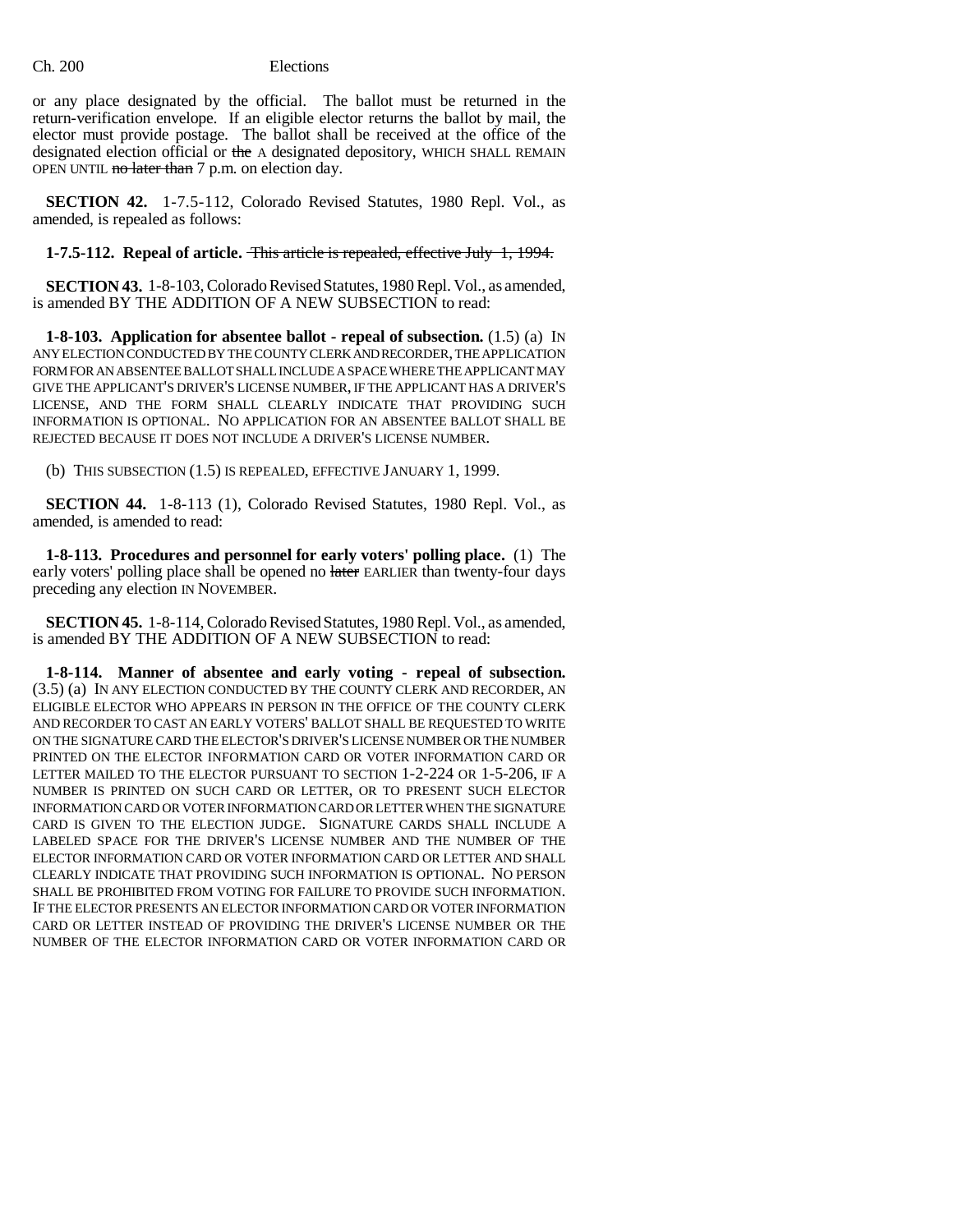LETTER, THE ELECTION JUDGE RECEIVING THE SIGNATURE CARD SHALL ENTER A NOTATION TO THAT EFFECT ON THE SIGNATURE CARD.

(b) THIS SUBSECTION (3.5) IS REPEALED, EFFECTIVE JANUARY 1, 1999.

**SECTION 46.** Part 2 of article 9 of title 1, Colorado Revised Statutes, 1980 Repl. Vol., as amended, is amended BY THE ADDITION OF A NEW SECTION to read:

**1-9-207. Challenges of ballots cast by mail.** THE BALLOT OF ANY VOTER WHICH HAS BEEN CAST BY MAIL MAY BE CHALLENGED BY WRITTEN OATH OR AFFIRMATION SIGNED BY THE CHALLENGER UNDER PENALTY OF PERJURY SETTING FORTH THE NAME OF THE PERSON CHALLENGED AND THE BASIS FOR THE CHALLENGE. CHALLENGED BALLOTS, EXCEPT THOSE REJECTED FOR AN INCOMPLETE OR INCORRECT AFFIDAVIT, DEATH OF THE ELIGIBLE ELECTOR, OR SUBMISSION OF MULTIPLE BALLOTS, SHALL BE COUNTED. THE ELECTION JUDGES SHALL DELIVER ALL CHALLENGES AND OATHS OR AFFIRMATIONS, TOGETHER WITH THE AFFIDAVITS OF THE ELIGIBLE ELECTORS CHALLENGED, TO THE DESIGNATED ELECTION OFFICIAL AT THE TIME THE REGISTRATION LIST IS RETURNED. THE DESIGNATED ELECTION OFFICIAL SHALL IMMEDIATELY DELIVER ALL CHALLENGES AND ALL OATHS OR AFFIRMATIONS TO THE DISTRICT ATTORNEY FOR INVESTIGATION AND ACTION.

**SECTION 47.** 1-10-102 (1) and (3), Colorado Revised Statutes, 1980 Repl. Vol., as amended, are amended to read:

**1-10-102. Official abstract from the counties.** (1) No later than the tenth day after the primary election or the general or congressional vacancy election, the county board of canvassers shall make AN official abstracts ABSTRACT of the votes cast for national AND state OFFICES and district offices OF STATE CONCERN. The county clerk and recorder, immediately after the official abstracts ABSTRACT of votes have HAS been prepared, shall make a copy of each THE official abstract and shall deliver or transmit it by certified mail to the office of the secretary of state, who shall file and record the original official abstracts A COPY OF THE ABSTRACT in a book to be kept for that purpose. The county clerk and recorder shall certify the official abstracts ABSTRACT and copies and affix to them the county seal.

(3) If a recount of a national OR state OFFICE or district office OF STATE CONCERN is held and changes in the vote result, an amended copy of the official abstract of votes shall be filed with the secretary of state showing the recount results as the official abstract of votes for that county.

**SECTION 48.** 1-10-103 (1), Colorado Revised Statutes, 1980 Repl. Vol., as amended, is amended to read:

**1-10-103. Survey of returns by secretary of state.** (1) On the sixteenth day after any primary election, the secretary of state shall survey the returns of votes cast for candidates for United States senator, for representatives in congress, and for all state OFFICES and district offices OF STATE CONCERN.

**SECTION 49.** 1-10-105 (1), Colorado Revised Statutes, 1980 Repl. Vol., as amended, is amended to read: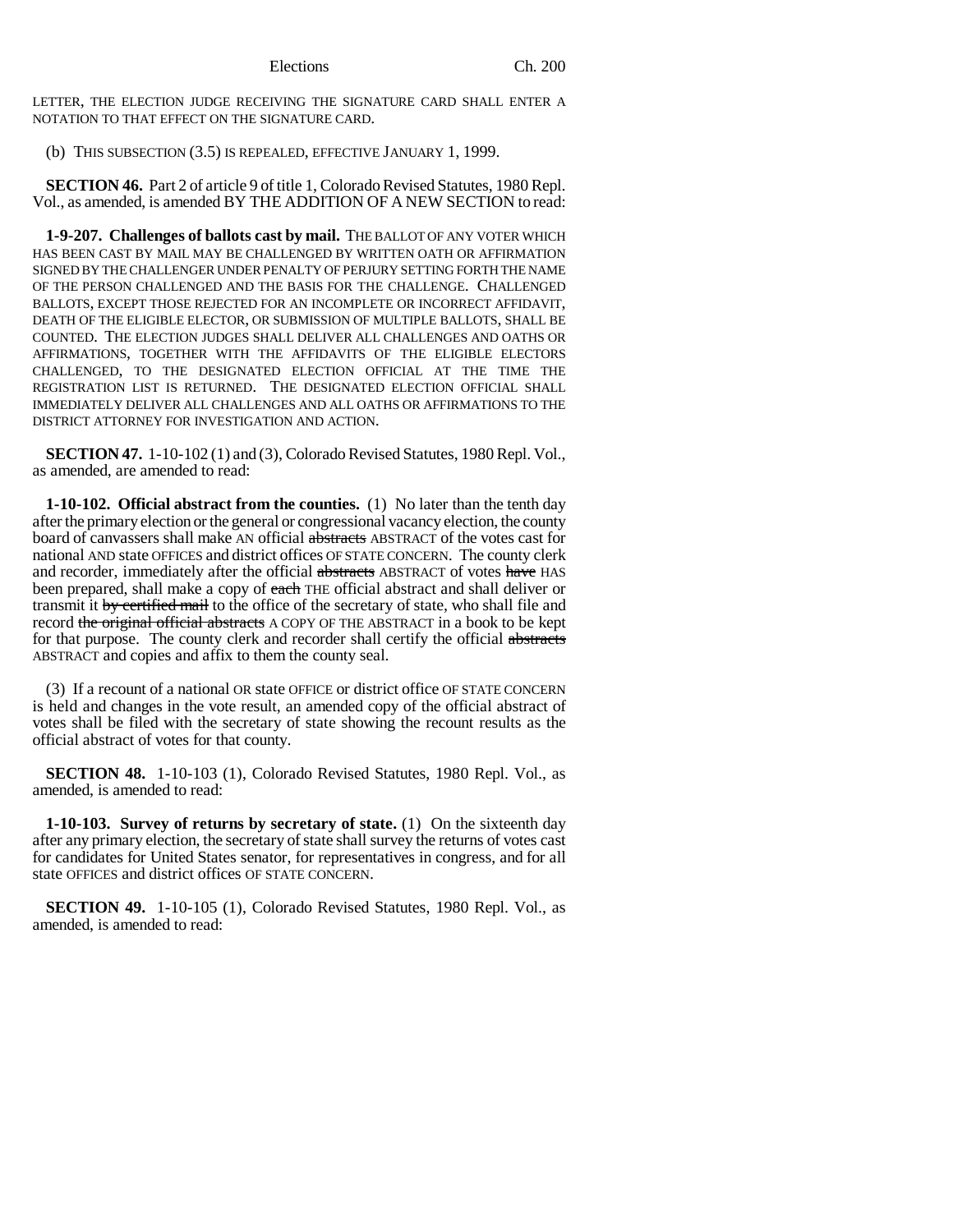**1-10-105. Certified statement of results.** (1) The secretary of state shall make a certified statement of results for each of the offices listed in section 1-10-103. The statement shall show the names of the candidates and, for each candidate, the total number of votes received, with subtotals for each district OF STATE CONCERN or county in which the candidate was on the ballot.

**SECTION 50.** 1-10-201, Colorado Revised Statutes, 1980 Repl. Vol., as amended, is amended to read:

**1-10-201. Canvassers for nonpartisan elections.** (1) EXCEPT AS PROVIDED IN SECTION 1-10-202, at least fifteen days before any nonpartisan election, the governing body which called the election shall appoint  $\alpha$  AT LEAST ONE member of the governing body and AT LEAST one eligible elector of the political subdivision WHO IS NOT A MEMBER OF THE GOVERNING BODY to assist the designated election official in the survey of returns. THE PERSONS SO APPOINTED AND THE DESIGNATED ELECTION OFFICIAL CONSTITUTE THE BOARD OF CANVASSERS FOR THE ELECTION.

(2) No member of the board of canvassers WHO IS A MEMBER OF THE GOVERNING BODY or the member's spouse shall have a direct interest in the election unless all of the eligible electors MEMBERS OF THE GOVERNING BODY have a direct interest in the election, EXCEPT THE DESIGNATED ELECTION OFFICIAL. NO MEMBER OF THE BOARD OF CANVASSERS WHO IS NOT A MEMBER OF THE GOVERNING BODY OR A MEMBER'S SPOUSE SHALL HAVE A DIRECT INTEREST IN THE ELECTION UNLESS ALL OF THE ELIGIBLE ELECTORS HAVE A DIRECT INTEREST IN THE ELECTION.

(3) If for any reason any person appointed as a member of the board of canvassers refuses, fails, or is unable to serve, that appointed person shall notify the designated election official, who shall appoint another person WITH THE SAME QUALIFICATIONS, IF AVAILABLE, to the board of canvassers.

(4) EACH MEMBER OF THE BOARD OF CANVASSERS, EXCEPT MEMBERS OF THE GOVERNING BODY, SHALL RECEIVE A MINIMUM FEE OF FIFTEEN DOLLARS FOR EACH DAY ON WHICH THE MEMBER IS ACTUALLY ENGAGED IN OPENING ELECTION RETURNS AND MAKING ABSTRACTS OF THE VOTES CAST. THE FEE SHALL BE SET BY THE DESIGNATED ELECTION OFFICIAL AND SHALL BE PAID BY THE POLITICAL SUBDIVISION FOR WHICH THE SERVICE IS PERFORMED.

(5) BEFORE BEGINNING THEIR DUTIES AS MEMBERS OF THE BOARD OF CANVASSERS, THE MEMBERS OF THE BOARD OF CANVASSERS SHALL TAKE AN OATH IN THE FOLLOWING FORM: "I, \_\_\_\_\_\_\_\_, DO SOLEMNLY SWEAR (OR AFFIRM) THAT I AM REGISTERED TO VOTE IN THE STATE OF COLORADO AND THAT I WILL FAITHFULLY PERFORM THE DUTIES REQUIRED OF A MEMBER OF THE BOARD OF CANVASSERS." IN THE EVENT THAT THE COUNTY BOARD OF CANVASSERS SERVES AS THE BOARD OF CANVASSERS FOR A POLITICAL SUBDIVISION, NO OATH OTHER THAN THE OATH TAKEN PURSUANT TO SECTION 1-10-101 SHALL BE REQUIRED.

**SECTION 51.** 1-10-203, Colorado Revised Statutes, 1980 Repl. Vol., as amended, is amended to read:

**1-10-203. Survey of returns.** (1) The returns of all nonpartisan, ballot issue, and ballot question elections shall be made BY THE BOARD OF CANVASSERS to the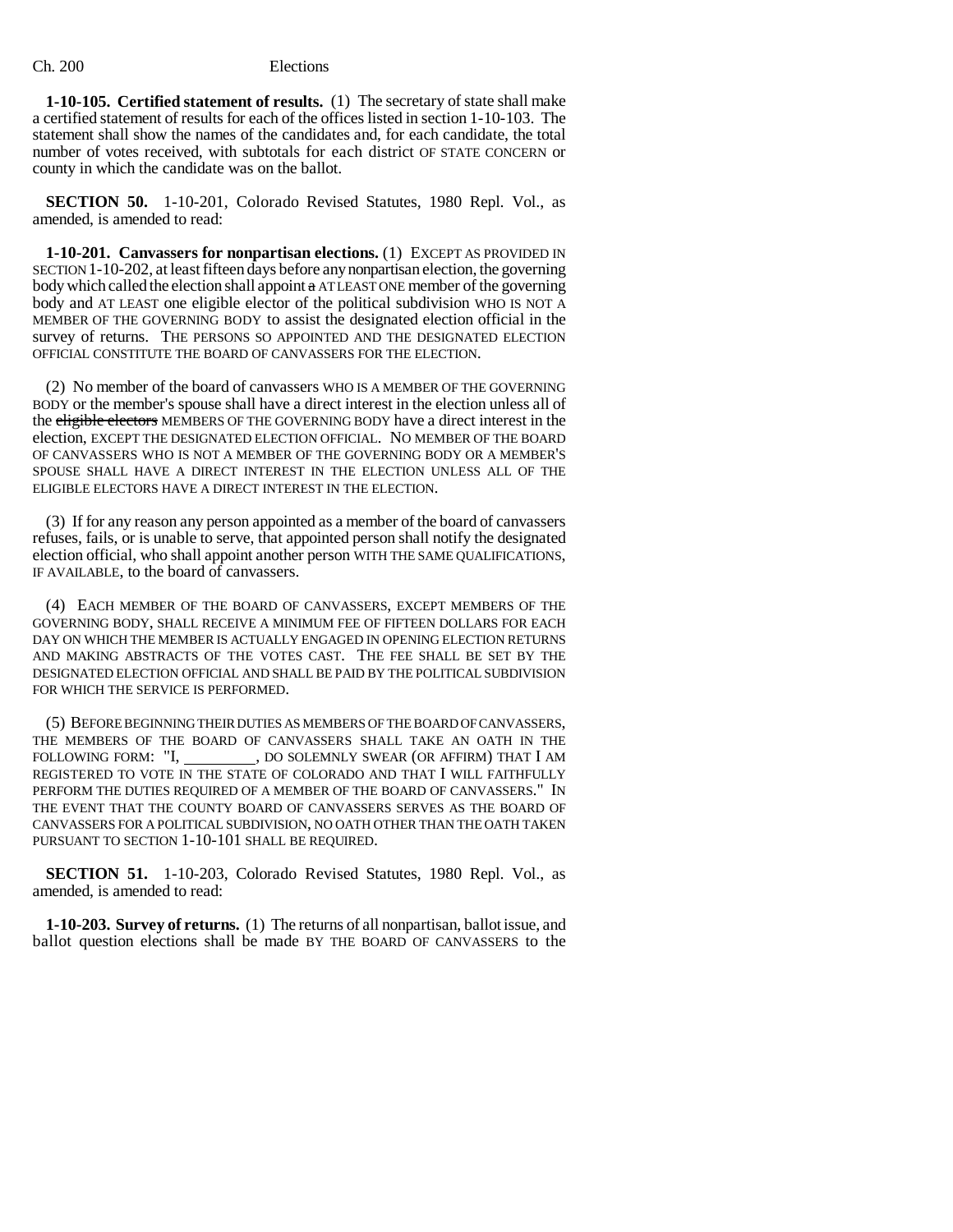designated election official. No later than seven days after the election, the canvassers shall meet, survey the returns, issue a certified statement of results, and make out abstracts of votes for each office.

(2) If the election is canceled pursuant to section 1-5-208, THE DESIGNATED ELECTION OFFICIAL SHALL NOTIFY THE BOARD OF CANVASSERS, AND the canvassers shall note the cancellation on the certified statement of results and shall indicate which candidates were elected by acclamation.

**SECTION 52.** 1-10-204, Colorado Revised Statutes, 1980 Repl. Vol., as amended, is amended to read:

**1-10-204. Imperfect returns.** If the canvassers find that the method of making or certifying returns from any precinct does not strictly conform to the requirements of law, the returns of the votes cast in that precinct shall nevertheless be surveyed if the returns are sufficiently explicit to enable the canvassers to determine how many votes were cast for each candidate, BALLOT QUESTION, or ballot issue.

**SECTION 53.** 1-10-301 (1), Colorado Revised Statutes, 1980 Repl. Vol., as amended, is amended to read:

**1-10-301. Recounts for congressional, state, and district offices - expenses of recount.** (1) If, on or before the twentieth day after the general or congressional vacancy election or on or before the tenth day after the primary election, all the official abstracts of votes have been received in the office of the secretary of state, and it appears, as evidenced by the official abstracts of votes, that a candidate for United States senator, representative in congress, or any state OFFICE or district office OF STATE CONCERN has failed to be nominated in a primary election by two percent or less of the highest vote cast for a candidate of the same party for that office or failed to be elected in a general or congressional vacancy election by one percent or less of the highest vote cast for a candidate for the same office, the secretary of state shall order a complete recount of all the votes cast for that office.

**SECTION 54.** 1-10-304, Colorado Revised Statutes, 1980 Repl. Vol., as amended, is amended to read:

**1-10-304. Request by candidate supporters.** If it appears, as evidenced by the survey of returns, that any candidate failed to be nominated or elected or any ballot issue or ballot question failed to pass by more than the number of required votes provided in section 1-10-301, 1-10-302, or 1-10-303, the losing candidate or the supporters of a losing issue or question may submit a certified written request for a recount at the expense of the person or group making the request. This request shall be filed within thirty days after the general or congressional vacancy election, within fifteen days after the primary election, or within ten days after any other election. Before conducting the recount, the designated election official shall notify the other candidate or candidates or the opponents of the ballot issue or ballot question and shall determine the cost and notify the requesting candidate. or group. If the recount is for an office greater than a county office, the cost shall be determined by the secretary of state who shall notify the candidate. The candidate shall pay on demand the cost of the recount to the county treasurer or the manager of revenue for a recount of a county office, to the state treasurer for a recount of a congressional, state, or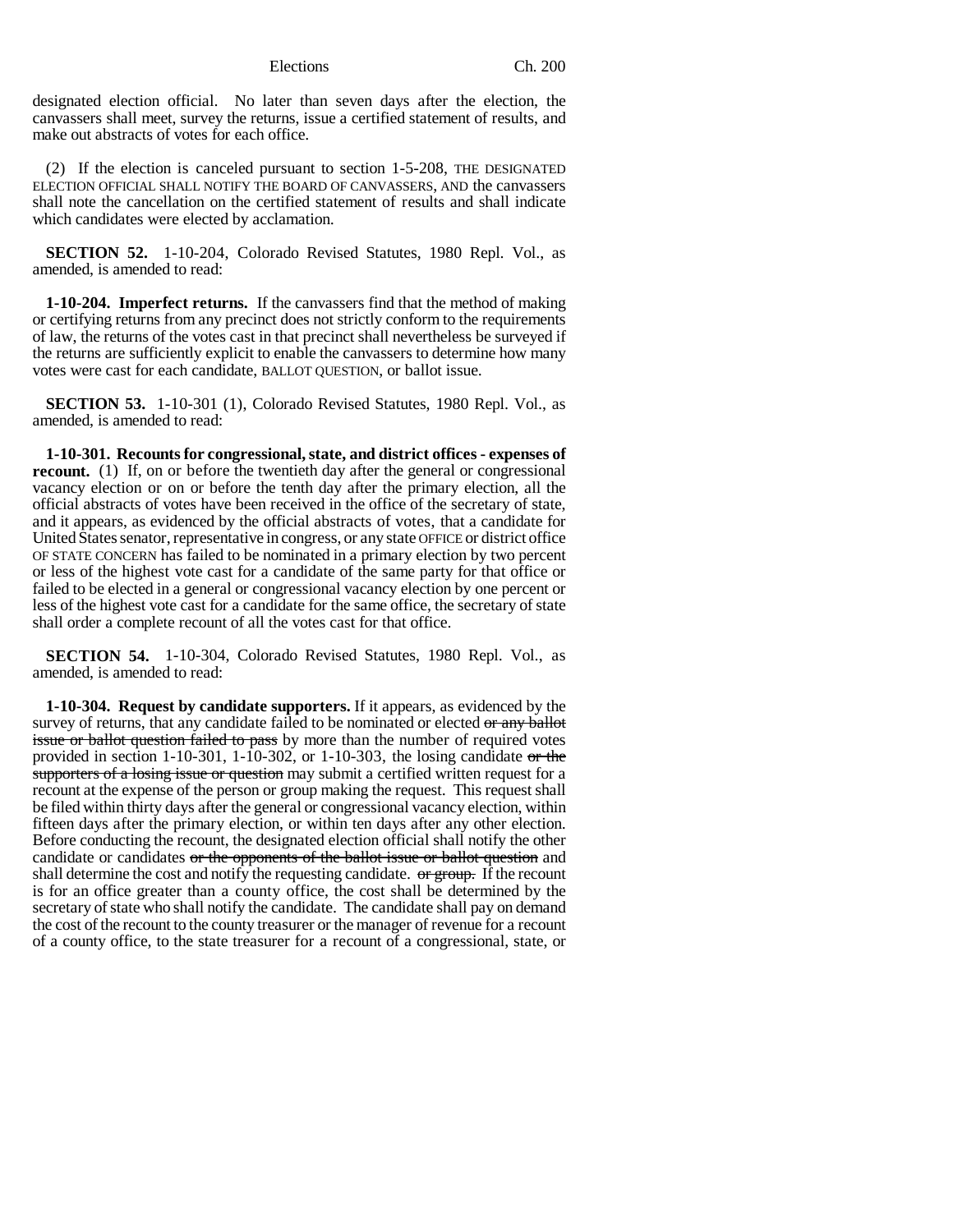district office, or to the governing body for a nonpartisan election. The funds shall be placed in escrow for payment of all expenses incurred in the recount. If after the recount the candidate who requested the recount is declared the winner of the election, regardless of the margin of victory, or if the winning candidate failed to be nominated or elected by more than the number of required votes provided in section 1-10-301, 1-10-302, or 1-10-303, the payment for expenses shall be refunded to the person or group who paid them, and the expenses shall be paid as provided in section 1-10-309. The recount provided for in this section shall be in addition to any other recounts provided by law.

**SECTION 55.** Part 3 of article 10 of title 1, Colorado Revised Statutes, 1980 Repl. Vol., as amended, is amended BY THE ADDITION OF A NEW SECTION to read:

**1-10-304.5. Request by ballot issue or ballot question supporters or opponents.** IF IT APPEARS, AS EVIDENCED BY THE SURVEY OF RETURNS, THAT ANY BALLOT ISSUE OR BALLOT QUESTION PASSED OR FAILED TO PASS BY MORE THAN THE NUMBER OF REQUIRED VOTES PROVIDED IN SECTION 1-10-301, 1-10-302, OR 1-10-303, THE OPPONENTS OF A PASSED BALLOT ISSUE OR BALLOT QUESTION OR THE SUPPORTERS OF A LOSING BALLOT ISSUE OR BALLOT QUESTION, AS THE CASE MAY BE, MAY SUBMIT A CERTIFIED WRITTEN REQUEST FOR A RECOUNT AT THE EXPENSE OF THE PERSON OR GROUP MAKING THE REQUEST. THIS REQUEST SHALL BE FILED WITHIN TEN DAYS AFTER THE ELECTION. BEFORE CONDUCTING THE RECOUNT, THE DESIGNATED ELECTION OFFICIAL SHALL NOTIFY THE GOVERNING BODY OF THE POLITICAL SUBDIVISION AND THE SUPPORTERS OR PETITION REPRESENTATIVES OF THE BALLOT ISSUE OR BALLOT QUESTION, IN THE CASE OF A REQUEST SUBMITTED BY THE OPPONENTS, OR THE OPPONENTS, IN THE CASE OF A REQUEST SUBMITTED BY THE SUPPORTERS OR PETITION REPRESENTATIVES, AND SHALL DETERMINE THE COST AND NOTIFY THE REQUESTING PERSON OR GROUP. THE PERSON OR GROUP REQUESTING THE RECOUNT SHALL PAY ON DEMAND THE COST OF THE RECOUNT TO THE COUNTY TREASURER OR THE MANAGER OF REVENUE FOR A RECOUNT OF A COUNTY BALLOT ISSUE OR BALLOT QUESTION, TO THE STATE TREASURER FOR A RECOUNT OF A BALLOT ISSUE OR BALLOT QUESTION FOR A DISTRICT GREATER THAN A COUNTY, OR, FOR A NONPARTISAN ELECTION, TO THE GOVERNING BODY OF THE POLITICAL SUBDIVISION CALLING THE ELECTION. THE FUNDS SHALL BE PLACED IN ESCROW FOR PAYMENT OF ALL EXPENSES INCURRED IN THE RECOUNT. IF AFTER THE RECOUNT THE BALLOT ISSUE OR BALLOT QUESTION IS DECLARED TO HAVE FAILED, REGARDLESS OF THE MARGIN OF LOSS, THE PAYMENT FOR EXPENSES SHALL BE REFUNDED TO THE PERSON OR GROUP WHO PAID THEM, AND THE EXPENSES SHALL BE PAID AS PROVIDED IN SECTION 1-10-309. THE RECOUNT PROVIDED FOR IN THIS SECTION SHALL BE IN ADDITION TO ANY OTHER RECOUNTS PROVIDED BY LAW.

**SECTION 56.** 1-10-305, Colorado Revised Statutes, 1980 Repl. Vol., as amended, is amended to read:

**1-10-305. Board of canvassers to conduct recount.** (1) Any county clerk and recorder or governing body required to conduct a recount shall arrange to have the recount made by the board of canvassers who officiated in making the official abstract of votes OR CERTIFIED STATEMENT OF RESULTS. If any member of the board OF CANVASSERS cannot participate in the recount, another person shall be appointed in the manner provided by law for appointment of the members of the original board.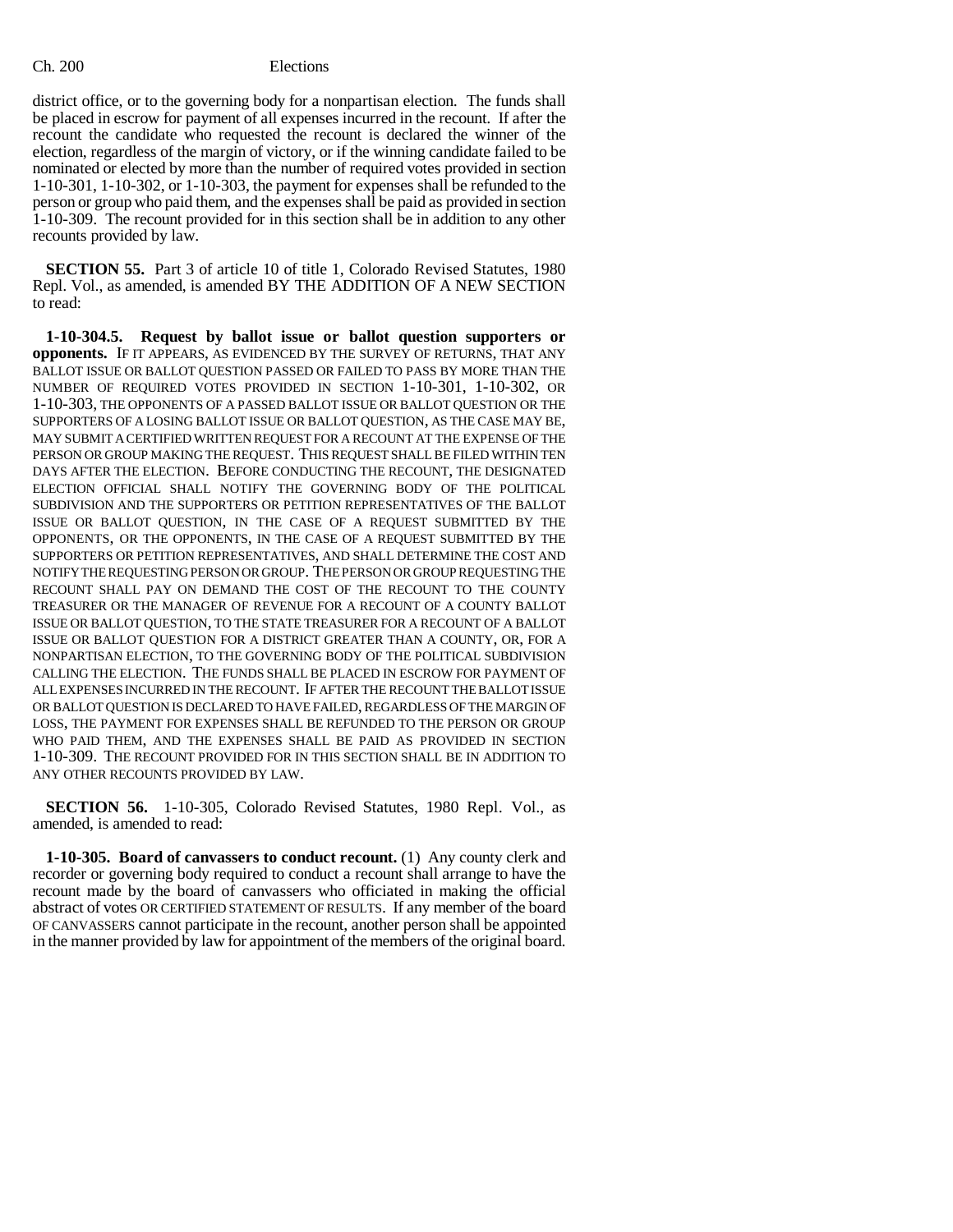(2) Any board of canvassers making a recount under the provisions of this section may employ assistants and clerks as necessary for the conduct of the recount.

(3) The board of canvassers may require the production of any documentary evidence regarding the legality of any vote cast or counted and may correct the survey of returns in accordance with its findings based on the evidence presented.

(4) AT THE CONCLUSION OF THE RECOUNT, THE BOARD OF CANVASSERS SHALL MAKE THE RETURNS OF ALL PARTISAN, NONPARTISAN, BALLOT ISSUE, AND BALLOT QUESTION ELECTIONS TO THE DESIGNATED ELECTION OFFICIAL AND PROVIDE A COPY TO THE PERSONS OR GROUPS REQUESTING THE RECOUNT OR NOTIFIED OF THE RECOUNT PURSUANT TO SECTIONS 1-10-304 AND 1-10-304.5. THE CANVASSERS SHALL MEET AND ISSUE A REVISED CERTIFIED STATEMENT OF RESULTS, AND MAKE OUT REVISED ABSTRACTS OF VOTES FOR THE OFFICE, BALLOT ISSUE, OR BALLOT QUESTION THAT IS THE SUBJECT OF THE RECOUNT AND DELIVER THEM TO THE DESIGNATED ELECTION OFFICIAL.

(5) THE DESIGNATED ELECTION OFFICIAL SHALL NOTIFY THE GOVERNING BODY OF THE RESULTS OF THE RECOUNT.

**SECTION 57.** 1-10-307, Colorado Revised Statutes, 1980 Repl. Vol., as amended, is amended to read:

**1-10-307. Challenge of recount.** (1) (a) Any candidate for a county, state, or national OR DISTRICT office OF STATE CONCERN who is a party to a recount OR THE SUPPORTERS OF ANY STATEWIDE BALLOT ISSUE OR BALLOT QUESTION WHO REQUESTED A RECOUNT and who has reasonable grounds to believe that the recount is not being conducted in a fair, impartial, and uniform manner may apply to the district court of the city and county of Denver for an order requiring the county clerk and recorder to stop the recount and to give the secretary of state access to all pertinent election records used in conducting the recount, and requiring the secretary of state to conduct the recount. The county clerk and recorder shall be an official observer during any recount conducted by the secretary of state.

(b) Any candidate for a local office who is a party to a recount OR THE SUPPORTERS OF ANY LOCAL BALLOT ISSUE OR BALLOT QUESTION WHO REQUESTED A RECOUNT and WHO has reasonable grounds to believe that the designated election official is not conducting the recount in a fair, impartial, and uniform manner may apply to the district court FOR in the candidate's political subdivision for an order requiring the designated election official to stop the recount and to give the appropriate official who will take over conducting the recount access to all pertinent election records, and requiring the appropriate official to conduct the recount. If the county clerk and recorder is not the designated election official, then the county clerk and recorder is the appropriate official to conduct the recount. If the county clerk and recorder is the designated election official, then the secretary of state is the appropriate official to conduct the recount. The designated election official shall be an official observer during any recount conducted pursuant to this subsection (1).

(2) All expenses incurred by the secretary of state in conducting a recount pursuant to subsection (1) of this section shall be paid from the state general fund. Expenses incurred prior to a court order requiring the secretary of state to conduct the recount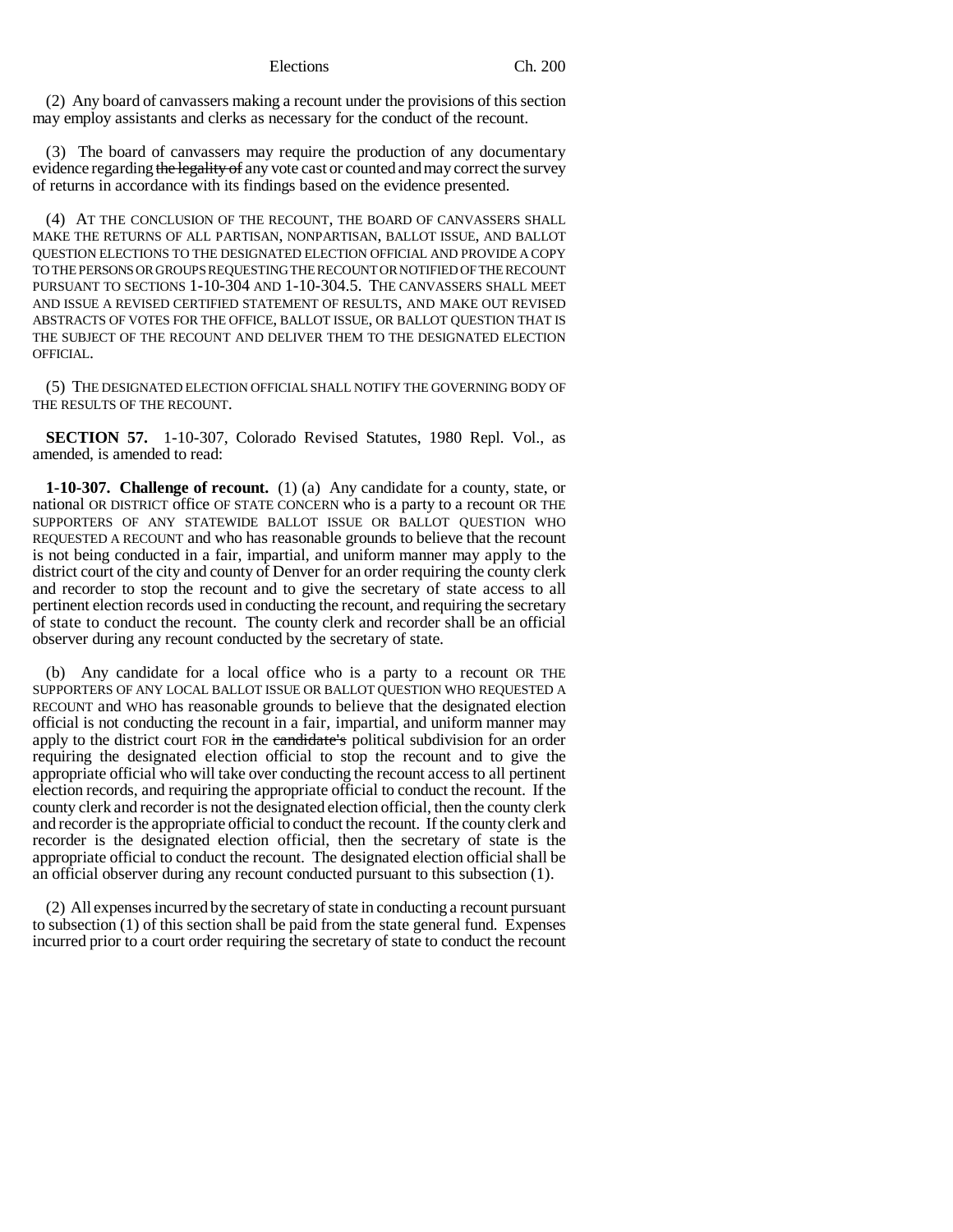shall be paid by the county OR POLITICAL SUBDIVISION CONDUCTING THE RECOUNT.

**SECTION 58.** 1-10-309, Colorado Revised Statutes, 1980 Repl. Vol., as amended, is amended to read:

**1-10-309. Expenses of the recount.** All expenses incurred in conducting a recount in any political subdivision shall be paid by the political subdivision unless otherwise provided in section 1-10-304 SECTIONS 1-10-304 AND 1-10-304.5. Members of a board of canvassers who assist in any recount shall receive the same fees authorized for counting judges in section 1-6-115.

**SECTION 59.** 1-11-103, Colorado Revised Statutes, 1980 Repl. Vol., as amended, is amended to read:

**1-11-103. Certificates of election for nonpartisan, ballot issue, or ballot question elections.** (1) Except in the case of offices for which a recount is required as provided in section 1-10-303, immediately after the abstract of votes for each office has been prepared, THE DESIGNATED ELECTION OFFICIAL SHALL NOTIFY THE CANDIDATES OF THEIR ELECTION TO OFFICE. and After any required bond and oath is filed, the designated election official shall make a FORMAL certificate of election for each of the persons who were elected and shall deliver the FORMAL certificates to those persons. and

(2) EXCEPT IN THE CASE OF BALLOT ISSUES OR BALLOT QUESTIONS FOR WHICH A RECOUNT IS REQUIRED AS PROVIDED IN SECTION 1-10-303, IMMEDIATELY AFTER THE SURVEY OF RETURNS FOR EACH BALLOT ISSUE OR BALLOT QUESTION HAS BEEN PREPARED, THE DESIGNATED ELECTION OFFICIAL SHALL NOTIFY THE GOVERNING BODY OF THE POLITICAL SUBDIVISION CONDUCTING THE ELECTION AND THE PETITION REPRESENTATIVES OF A BALLOT ISSUE OR BALLOT QUESTION OF THE ELECTION RESULT AND SHALL MAKE a certificate of the votes cast for and against each ballot issue and for and against each ballot question AVAILABLE FOR PUBLIC INSPECTION IN THE OFFICE OF THE DESIGNATED ELECTION OFFICIAL FOR NO LESS THAN TEN DAYS FOLLOWING THE COMPLETION OF THE SURVEY OF RETURNS BY THE BOARD OF CANVASSERS.

(3) THE RESULTS OF A SPECIAL DISTRICT ELECTION SHALL BE CERTIFIED TO THE DIVISION OF LOCAL GOVERNMENT WITHIN FORTY-FIVE DAYS AFTER THE ELECTION AS PROVIDED IN SECTION 32-1-104 (1), C.R.S. IF AN ELECTION IS CANCELLED, THE NOTICE AND A COPY OF THE RESOLUTION OF CANCELLATION SHALL BE FILED WITH THE DIVISION OF LOCAL GOVERNMENT.

**SECTION 60.** 1-11-105, Colorado Revised Statutes, 1980 Repl. Vol., as amended, is amended to read:

**1-11-105. Certificates of election for national, state, and district officers.** The secretary of state shall make and transmit a certificate of election, certified under the secretary of state's seal of office, to each of the persons declared to be elected TO NATIONAL, STATE, AND DISTRICT OFFICES OF STATE CONCERN and shall record in a book to be kept for that purpose each such certification.

**SECTION 61.** 1-11-108 (1) (a), Colorado Revised Statutes, 1980 Repl. Vol., as amended, is amended to read: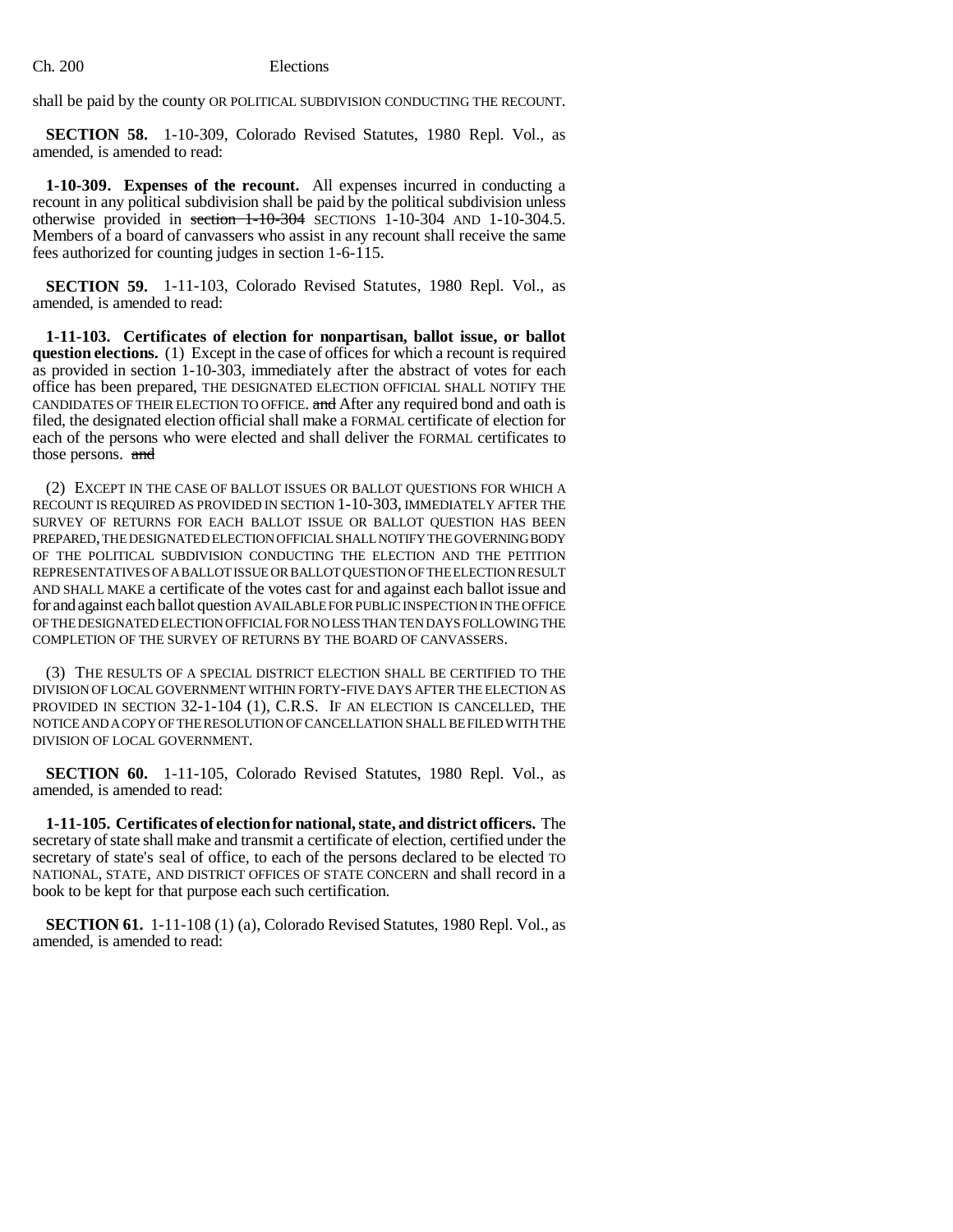**1-11-108. Official abstract.** (1) Following each general election, the secretary of state shall publish an official abstract which contains the following information:

(a) The names of the candidates for whom votes were cast and the total number of votes, including district OFFICES OF STATE CONCERN or county subtotals, which were cast for each candidate in both the primary and the general elections;

**SECTION 62.** 1-11-201, Colorado Revised Statutes, 1980 Repl. Vol., as amended, is amended BY THE ADDITION OF A NEW SUBSECTION to read:

**1-11-201. Causes of contest.** (3) THE RESULT OF ANY ELECTION TO DETERMINE A BALLOT ISSUE OR BALLOT QUESTION MAY BE CONTESTED ON ANY OF THE FOLLOWING GROUNDS:

(a) THAT ILLEGAL VOTES WERE RECEIVED OR LEGAL VOTES WERE REJECTED AT THE POLLS IN SUFFICIENT NUMBERS TO CHANGE THE RESULT OF THE ELECTION;

(b) THAT AN ELECTION JUDGE OR BOARD OF CANVASSERS HAS MADE AN ERROR IN COUNTING OR DECLARING THE RESULT OF AN ELECTION THAT CHANGED THE RESULT OF THE ELECTION; OR

(c) THAT AN ELECTION JUDGE, BOARD OF CANVASSERS, OR MEMBER OF A BOARD OF CANVASSERS HAS COMMITTED MISCONDUCT, FRAUD, OR CORRUPTION THAT CHANGED THE RESULT OF THE ELECTION.

**SECTION 63.** 1-11-202, Colorado Revised Statutes, 1980 Repl. Vol., as amended, is amended to read:

**1-11-202. Who may contest election.** The election of any candidate or the results of an election on any ballot issue OR BALLOT QUESTION may be contested by any eligible elector of the political subdivision.

**SECTION 64.** Part 2 of article 11 of title 1, Colorado Revised Statutes, 1980 Repl. Vol., as amended, is amended BY THE ADDITION OF A NEW SECTION to read:

**1-11-203.5. Contests concerning ballot order or ballot title - ballot issue or ballot question elections.** (1) EXCEPT FOR PETITIONS FOR REHEARING PURSUANT TO SECTION 1-40-107, ALL ELECTION CONTESTS ARISING OUT OF A BALLOT ISSUE OR BALLOT QUESTION ELECTION CONCERNING THE ORDER ON THE BALLOT OR THE FORM OR CONTENT OF ANY BALLOT TITLE SHALL BE SUMMARILY ADJUDICATED BY THE DISTRICT COURT SITTING FOR THE POLITICAL SUBDIVISION WITHIN WHICH THE CONTEST ARISES PRIOR TO THE ELECTION. EXCEPT AS OTHERWISE PROVIDED IN THIS SECTION, THE STYLE AND FORM OF PROCESS, THE MANNER OF SERVICE OF PROCESS AND PAPERS, THE FEES OF OFFICERS, AND JUDGMENT FOR COSTS SHALL BE ACCORDING TO THE RULES AND PRACTICE OF THE DISTRICT COURT. THE COURT THAT FIRST ACQUIRES JURISDICTION OF ANY CONTEST SHALL HAVE EXCLUSIVE JURISDICTION. BEFORE THE DISTRICT COURT IS REQUIRED TO TAKE JURISDICTION OF THE CONTEST, THE CONTESTOR SHALL FILE WITH THE CLERK OF THE COURT A BOND, WITH SURETIES, RUNNING TO THE CONTESTEE AND CONDITIONED TO PAY ALL COSTS, INCLUDING ATTORNEYS FEES, IN CASE OF FAILURE TO MAINTAIN THE CONTEST. THE JUDGE SHALL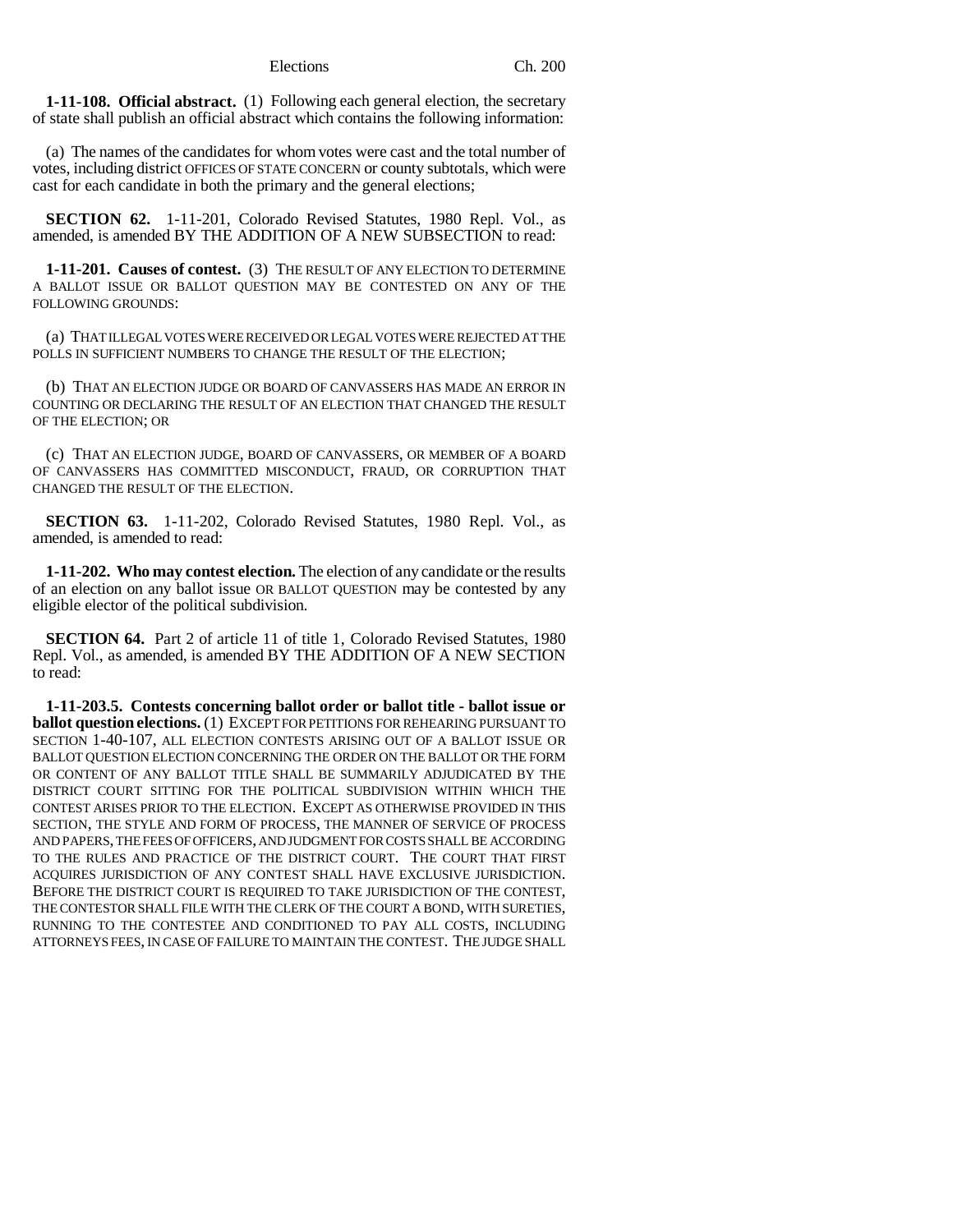DETERMINE THE SUFFICIENCY OF THE BOND AND, IF SUFFICIENT, APPROVE IT.

(2) EVERY SUCH CONTEST SHALL BE COMMENCED BY VERIFIED PETITION FILED BY THE CONTESTOR TO THE PROPER COURT, SETTING FORTH THE GROUNDS FOR THE CONTEST AND A PROPOSED ALTERNATIVE ORDER FOR THE BALLOT OR ALTERNATIVE FORM OR CONTENT FOR THE CONTESTED BALLOT TITLE. THE CONTESTEE SHALL BE THE STATE IN THE CASE OF A STATEWIDE BALLOT ISSUE OR STATEWIDE BALLOT QUESTION OR THE POLITICAL SUBDIVISION THAT PROPOSED TO PLACE THE CONTESTED BALLOT ISSUE OR BALLOT QUESTION ON THE BALLOT, AS APPLICABLE, AND THE PETITION REPRESENTATIVE OF AN INITIATED MEASURE. THE PETITION SHALL BE FILED AND A COPY SERVED ON THE CONTESTEE WITHIN FIVE DAYS AFTER THE TITLE OF THE BALLOT ISSUE OR BALLOT QUESTION IS SET BY THE STATE OR POLITICAL SUBDIVISION AND FOR CONTESTS CONCERNING THE ORDER OF A BALLOT, WITHIN FIVE DAYS AFTER THE BALLOT ORDER IS SET BY THE COUNTY CLERK AND RECORDER AND NOT THEREAFTER. THE DESIGNATED ELECTION OFFICIAL OR OTHER AUTHORIZED OFFICIAL, ON BEHALF OF THE CONTESTEE AND THE PROPONENT OF AN INITIATED MEASURE, SHALL ANSWER UNDER OATH WITHIN FIVE DAYS AFTER SERVICE. UPON THE EXPIRATION OF THE TIME FOR THE ANSWER, AND FOLLOWING AT LEAST TWENTY-FOUR HOURS ADVANCE NOTICE OF THE DATE, TIME, AND PLACE OF THE ADJUDICATION GIVEN BY THE CLERK OF THE COURT BY LETTER, TELEPHONE, OR FAX TO THE CONTESTOR AND CONTESTEE, THE COURT HAVING JURISDICTION OF THE CONTEST SHALL IMMEDIATELY SET THE MATTER FOR TRIAL ON THE MERITS AND SHALL ADJUDICATE IT WITHIN TEN DAYS OF THE DATE OF FILING OF THE ANSWER BY THE CONTESTEE OR EXPIRATION OF THE TIME FOR THE ANSWER.

(3) IF THE COURT FINDS THAT THE ORDER OF THE BALLOT OR THE FORM OR CONTENT OF THE BALLOT TITLE DOES NOT CONFORM TO THE REQUIREMENTS OF THE STATE CONSTITUTION AND STATUTES, THE COURT SHALL PROVIDE IN ITS ORDER THE TEXT OF THE CORRECTED BALLOT TITLE OR THE CORRECTED ORDER OF THE MEASURES TO BE PLACED UPON THE BALLOT AND SHALL AWARD COSTS AND REASONABLE ATTORNEYS FEES TO THE CONTESTOR. IF THE COURT FINDS THAT THE ORDER OF THE BALLOT AND THE FORM AND CONTENT OF THE BALLOT TITLE CONFORM TO THE REQUIREMENTS OF THE STATE CONSTITUTION AND STATUTES AND FURTHER FINDS THAT THE SUIT WAS FRIVOLOUS AS PROVIDED IN ARTICLE 17 OF TITLE 13, C.R.S., THE COURT SHALL PROVIDE IN ITS ORDER AN AWARD OF COSTS AND REASONABLE ATTORNEYS FEES TO THE CONTESTEE STATE OR POLITICAL SUBDIVISION AND TO THE PROPONENT OF AN INITIATED MEASURE.

(4) FOLLOWING ENTRY OF THE ORDER OF THE DISTRICT COURT PURSUANT TO THIS SECTION, THE BALLOT TITLE SHALL BE CERTIFIED BY THE STATE OR POLITICAL SUBDIVISION TO THE COUNTY CLERK AND RECORDER, TO BE VOTED UPON AT THE ELECTION AS SO CERTIFIED UNLESS THE ELECTION ON THE BALLOT ISSUE OR BALLOT QUESTION IS CANCELED IN THE MANNER PROVIDED BY LAW. NOTWITHSTANDING ANY OTHER PROVISION OF LAW, ANY APPEAL FROM AN ORDER OF THE DISTRICT COURT ENTERED PURSUANT TO THIS SECTION SHALL BE TAKEN DIRECTLY TO THE SUPREME COURT, WHICH SHALL DECIDE THE APPEAL AS EXPEDITIOUSLY AS PRACTICABLE.

(5) THE PROCEDURE PROVIDED IN THIS SECTION SHALL BE THE EXCLUSIVE PROCEDURE TO CONTEST OR OTHERWISE CHALLENGE THE ORDER OF THE BALLOT OR THE FORM OR CONTENT OF THE BALLOT TITLE.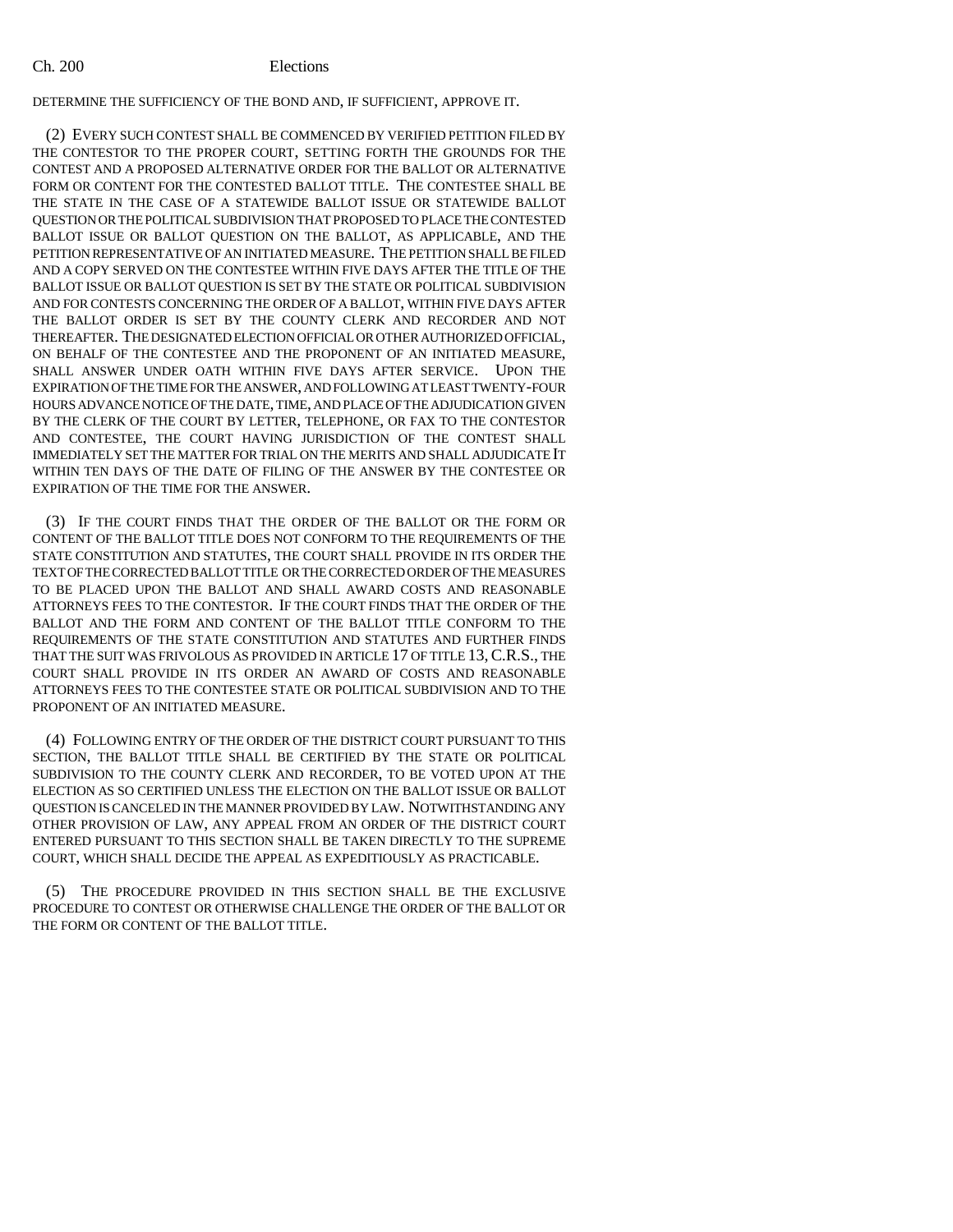(6) THIS SECTION SHALL NOT APPLY TO A BALLOT TITLE FOR A STATEWIDE BALLOT ISSUE OR STATEWIDE BALLOT QUESTION THAT IS SET BY A TITLE SETTING BOARD OR COURT AS PROVIDED BY LAW.

**SECTION 65.** 1-11-212, Colorado Revised Statutes, 1980 Repl. Vol., as amended, is amended to read:

**1-11-212. Contests for county and nonpartisan officers - ballot issues and ballot questions.** Contested election cases of county and nonpartisan officers and ballot issues AND BALLOT QUESTIONS shall be tried and decided by the district court for the county in which the contest arises. If a political subdivision is located in more than one county, the district court of either county may take jurisdiction.

**SECTION 66.** 1-11-213 (4) and (5), Colorado Revised Statutes, 1980 Repl. Vol., as amended, are amended to read:

**1-11-213. Rules for conducting contests in district court.** (4) The contestor, within ten days after the completion of the official survey of returns HAS BEEN FILED WITH THE DESIGNATED ELECTION OFFICIAL, shall file in the office of the clerk of the district court a written statement of the intention to contest the election, setting forth the name of the contestor, that the contestor is an eligible elector of the political subdivision, the name of the contestee, the office OR BALLOT ISSUE OR BALLOT QUESTION being contested, the time of the election, and the particular grounds for the contest. The statement shall be verified upon information and belief by the affidavit of the contestor or of an eligible elector of the political subdivision. IF THE CONTEST IS BASED UPON A BALLOT ISSUE OR BALLOT QUESTION, THE POLITICAL SUBDIVISION OR SUBDIVISIONS FOR WHICH THE BALLOT ISSUE OR BALLOT QUESTION WAS DECIDED SHALL BE NAMED AS A CONTESTEE. IF A WRITTEN STATEMENT OF INTENT TO CONTEST THE ELECTION IS FILED MORE THAN TEN DAYS AFTER THE COMPLETION OF THE OFFICIAL SURVEY OF RETURNS, NO COURT SHALL HAVE JURISDICTION OVER THE CONTEST.

(5) The clerk of the district court shall then issue a summons in the ordinary form, in which the contestor shall be named as plaintiff and the contestee as defendant, stating the court to which the action is being brought, the political subdivision for which the contest is filed, and a brief statement of the grounds for contest as set forth in the contestor's statement. The summons shall be served upon the contestee AND POLITICAL SUBDIVISION in the same manner as other district court summonses are served in this state, within ten days after the statement of intention is filed.

**SECTION 67.** 1-11-215, Colorado Revised Statutes, 1980 Repl. Vol., as amended, is amended to read:

**1-11-215. Recount in contests for county and nonpartisan elections.** If, at trial of any election contest for any county office as provided in sections  $1-11-214$  and this section, the statement or counterstatement alleges an error in the survey of returns sufficient to change the result, the district judge has the power to order a recount of the ballots cast or the votes tabulated in the precincts in which the alleged error was made. The court may also require the production before it of witnesses, documents, records, and other evidence as may have or contain information regarding the legality of any vote cast or counted for either of the contesting candidates or a ballot issue OR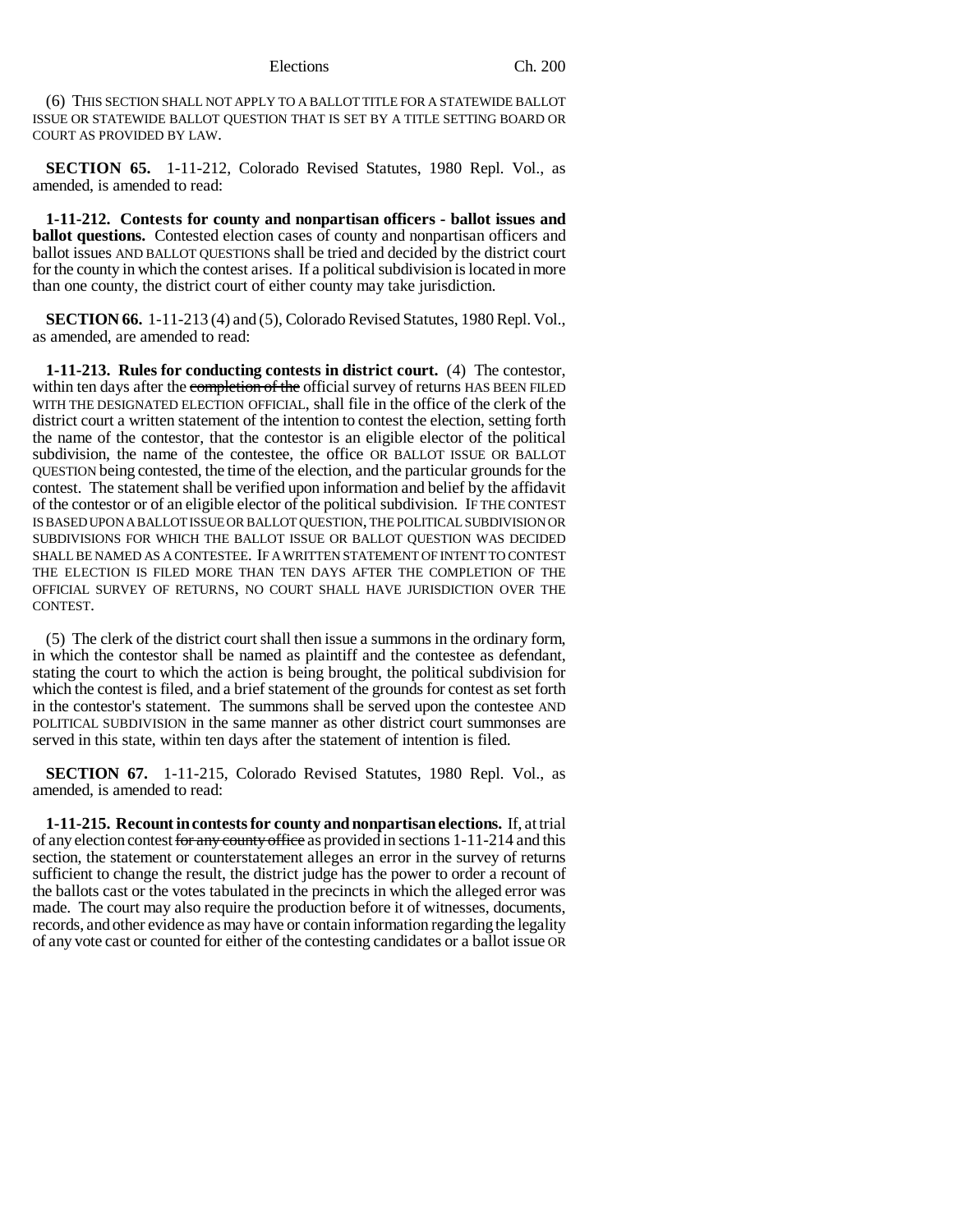BALLOT QUESTION, or concerning the correct number of votes cast for a candidate or a ballot issue OR BALLOT QUESTION. The court may order the returns corrected in accordance with the evidence presented and the court's findings.

**SECTION 68.** 1-11-216, Colorado Revised Statutes, 1980 Repl. Vol., as amended, is amended to read:

**1-11-216. Judgment in contests for county and nonpartisan elections.** The district court shall pronounce judgment on whether the contestee or any other person was legally elected to the contested office or on whether the ballot issue OR BALLOT QUESTION was enacted. The court's judgment declaring a person elected entitles that person to take office when the term of office begins, upon proper qualification. If the judgment is against a contestee who has received a certificate, the judgment annuls the certificate. If the court finds that no person was legally elected, the judgment shall set aside the election and declare a vacancy in the office contested.

**SECTION 69.** 1-11-217, Colorado Revised Statutes, 1980 Repl. Vol., as amended, is amended to read:

**1-11-217. Costs of election contest.** (1) A judgment against the contestor pursuant to the provisions of sections 1-11-211 and 1-11-212, CONCERNING ELECTION OF A CANDIDATE OR DETERMINATION OF A BALLOT QUESTION, shall provide that the contestor is liable for all fees incurred in the contested election BY ALL CONTESTEES, including reasonable costs and attorney fees.

(2) A JUDGMENT AGAINST THE CONTESTOR PURSUANT TO THE PROVISIONS OF SECTIONS 1-11-211 AND 1-11-212, CONCERNING THE DETERMINATION OF A BALLOT ISSUE, SHALL PROVIDE THAT THE CONTESTOR IS LIABLE FOR ALL FEES INCURRED IN THE CONTESTED ELECTION BY ALL CONTESTEES, INCLUDING REASONABLE COSTS AND ATTORNEYS FEES, BUT A JUDGEMENT FOR COSTS AND FEES SHALL BE AWARDED IN FAVOR OF THE STATE OR A POLITICAL SUBDIVISION ONLY IF THE SUIT IS RULED FRIVOLOUS, AS PROVIDED IN ARTICLE 17 OF TITLE 13, C.R.S.

**SECTION 70.** 1-11-218, Colorado Revised Statutes, 1980 Repl. Vol., as amended, is amended to read:

**1-11-218. Violations by the governing body.** If the results of any county or nonpartisan election are disallowed and a new election is ordered as the result of a proceeding held pursuant to sections 1-11-211 and 1-11-212, the elector who instituted the proceedings may commence a civil action to recover reasonable costs and REASONABLE attorney fees from the governing body.

**SECTION 71.** 1-12-117, Colorado Revised Statutes, 1980 Repl. Vol., as amended, is amended to read:

**1-12-117. Nomination of successor.** A candidate to succeed the officer sought to be recalled SHALL MEET THE QUALIFICATIONS OF A PARTY CANDIDATE OR INDEPENDENT CANDIDATE AS PROVIDED IN PART 8 OF ARTICLE 4 OF THIS TITLE AND shall be nominated by a political party petition or an independent petition as provided in part 9 of article 4 of this title. IN THE CASE OF A CANDIDATE FOR THE OFFICE OF COUNTY COMMISSIONER WHO IS TO BE ELECTED BY THE VOTERS WITHIN A DISTRICT,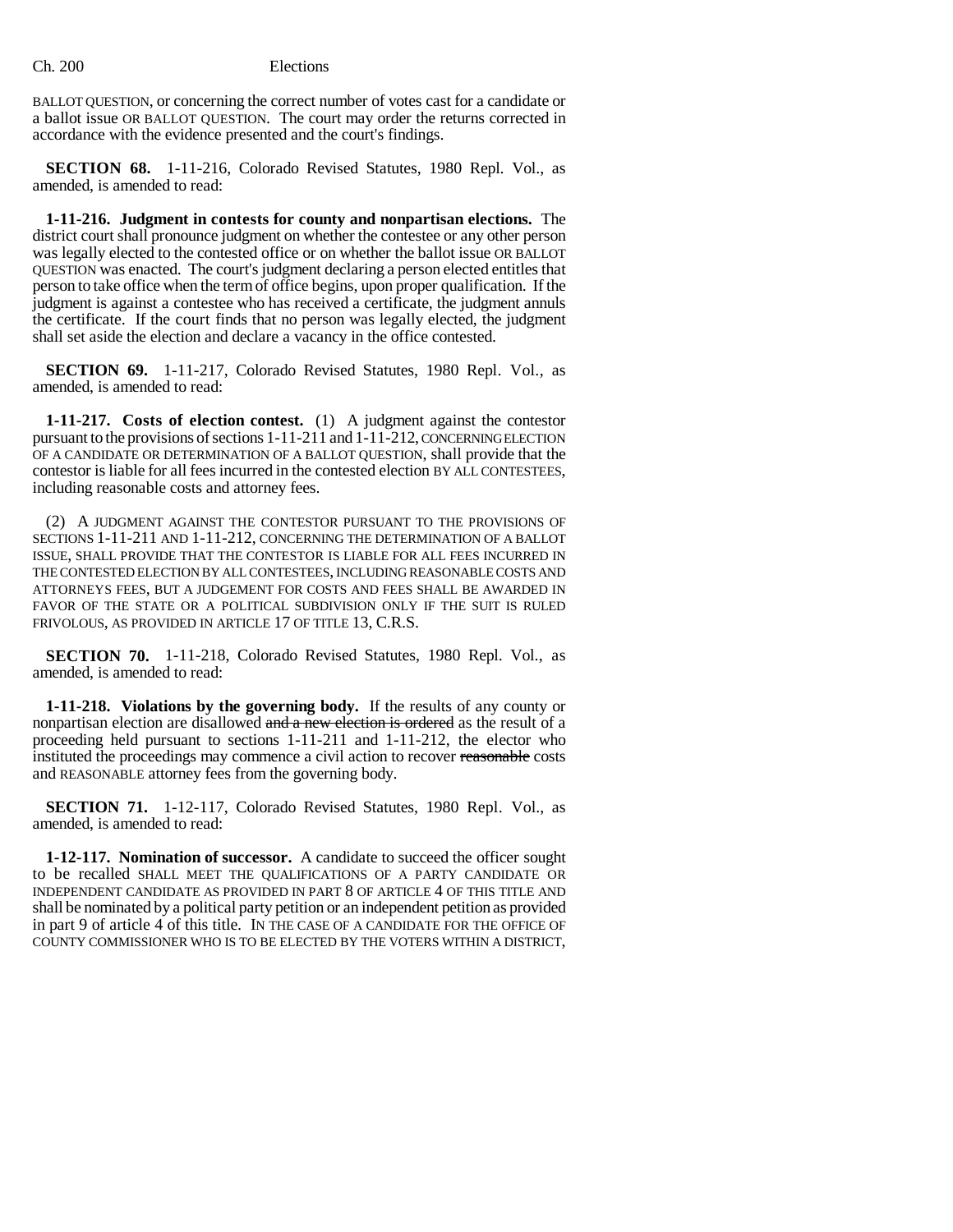EVERY PETITION SHALL BE SIGNED BY AT LEAST ONE HUNDRED REGISTERED ELECTORS WITHIN THE DISTRICT. IN THE CASE OF A CANDIDATE FOR THE OFFICE OF COUNTY COMMISSIONER WHO IS TO BE ELECTED BY THE VOTERS OF THE ENTIRE COUNTY AND FOR ANY OTHER COUNTY OFFICE, EVERY PETITION SHALL BE SIGNED BY AT LEAST ONE HUNDRED REGISTERED ELECTORS WITHIN THE COUNTY. IN THE CASE OF A CANDIDATE FOR A NONPARTISAN OFFICE, EVERY PETITION SHALL BE SIGNED BY THE NUMBER OF REGISTERED ELECTORS REQUIRED FOR THE OFFICE IN PART 8 OF ARTICLE 4 OF THIS TITLE. The name of the officer who was sought to be recalled or recalled shall not be eligible as a candidate in the election to fill any vacancy resulting from the recall election.

**SECTION 72.** 1-13-714, Colorado Revised Statutes, 1980 Repl. Vol., is amended to read:

**1-13-714. Electioneering - removing and return of ballot.** No person shall do any electioneering on the day of any election within any polling place or in any public street or room or in any public manner within one hundred feet of any polling place, as publicly posted by the county clerk and recorder DESIGNATED ELECTION OFFICIAL. AS USED IN THIS SECTION, THE TERM "ELECTIONEERING" INCLUDES CAMPAIGNING FOR OR AGAINST ANY CANDIDATE WHO IS ON THE BALLOT OR ANY BALLOT ISSUE OR BALLOT QUESTION WHICH IS ON THE BALLOT. "ELECTIONEERING" ALSO INCLUDES SOLICITING SIGNATURES FOR A CANDIDATE PETITION, A RECALL PETITION, OR A PETITION TO PLACE A BALLOT ISSUE OR BALLOT QUESTION ON A SUBSEQUENT BALLOT. No person shall remove any official ballot from the polling place before the closing of the polls. Any person who violates any provision of this section is guilty of a misdemeanor and, upon conviction thereof, shall be punished as provided in section 1-13-111.

**SECTION 73.** 1-40-109 (2), Colorado Revised Statutes, 1980 Repl. Vol., as amended, is amended to read:

**1-40-109. Signatures required.** (2) Except as provided in sections 1-40-127 and 1-40-128, and Unless otherwise provided by statute, charter, ordinance, or resolution, a petition to submit a local ballot issue at the next election shall be signed by the constitutionally-specified percentage EIGHT PERCENT of the registered electors of the local government registered on the date the form of the petition is approved by the designated election official, and the petition shall be filed with the designated election official at least ninety days prior to the date of the election.

**SECTION 74.** 1-40-115 (1), Colorado Revised Statutes, 1980 Repl. Vol., as amended, is amended to read:

**1-40-115. Ballot - voting - publication.** (1) Measures shall appear upon the official ballot by ballot title only. Measures submitted by the general assembly or referred by any political subdivision shall be listed first by letters, consecutively, and all measures submitted by the people shall be listed thereafter by numbers, consecutively, in the order in which they were published or printed. All measures submitted by the general assembly shall follow all statewide initiatives, which shall then be followed by local ballot issues and then measures referred by political subdivisions and local ballot issues. THE MEASURES SHALL BE PLACED ON THE BALLOT IN THE ORDER IN WHICH THEY WERE CERTIFIED TO THE BALLOT AND AS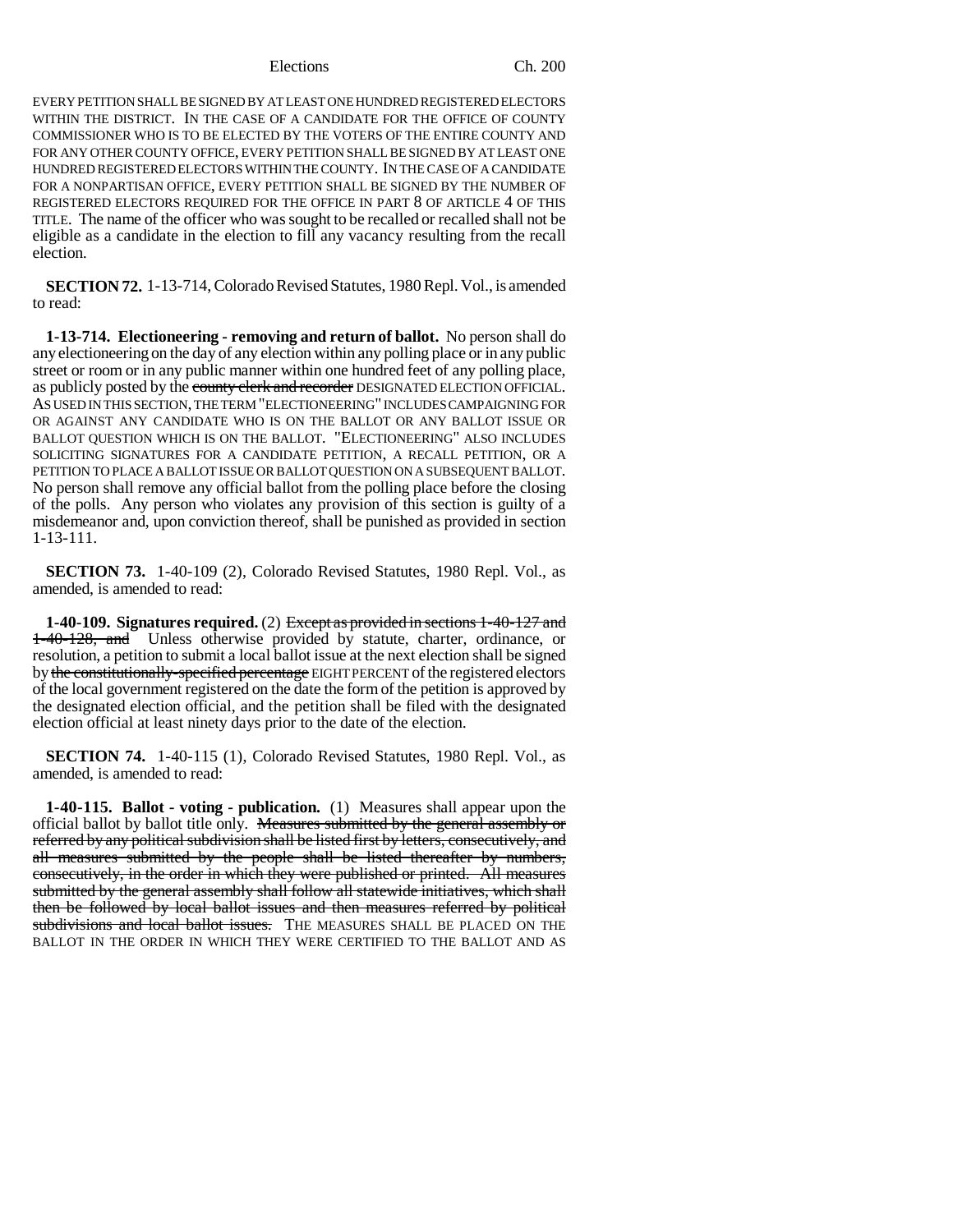PROVIDED IN SECTION 1-5-407 (5).

**SECTION 75.** 22-31-103 (2), Colorado Revised Statutes, 1988 Repl. Vol., as amended, is amended to read:

**22-31-103. Board of education to govern conduct of school elections contract with county clerk and recorder.** (2) The board of education of any school district may contract with the county clerk and recorder for the administration of any of the duties of the board, its secretary, or the designated election official relating to the conduct of any school election. THE ELECTION SHALL BE CONDUCTED BY THE COUNTY CLERK AND RECORDER IF THE COUNTY CLERK AND RECORDER IS CONDUCTING A COORDINATED ELECTION PURSUANT TO SECTION 1-7-116, C.R.S.

**SECTION 76.** 22-31-104 (1) and (3), Colorado Revised Statutes, 1988 Repl. Vol., as amended, are amended to read:

**22-31-104. Regular biennial school election.** (1) Except as provided in section 22-31-131, pertaining to districts whose boundaries are coterminous with a city and county, the regular biennial school election in each school district shall be held on the first Tuesday after the first Monday in May of each odd-numbered year; but, beginning in 1993, the election shall be held on the first Tuesday after the first Monday in November of each odd-numbered year. and shall be conducted by the county clerk and recorder.

(3) Beginning with the regular biennial school election held in November of 1993, school district directors elected shall serve until their successors are elected and qualified. In order for such THE directors to take office within such time period, the county clerk and recorder shall complete the survey of votes no later than ten SEVEN days following the election. Such THE director shall take office upon completion of the survey of votes, but no later than fifteen days following such surveying THE SURVEY.

**SECTION 77.** 22-31-107 (2), Colorado Revised Statutes, 1988 Repl. Vol., as amended, is amended to read:

**22-31-107. Qualification and nomination of candidates for school director.** (2) Any person who desires to be a candidate for the office of school director shall file a written notice of intention with the secretary of the board of education of the school district in which the person resides prior to sixty SIXTY-SIX days before the election date, together with a nomination petition according to the provisions of section 1-4-803 and part 9 of article 4 of title 1, C.R.S.

**SECTION 78.** 22-31-125, Colorado Revised Statutes, 1988 Repl. Vol., as amended, is amended to read:

**22-31-125. Oath of directors.** Each director shall, within ten days after delivery of the certificate of election NO LATER THAN FIFTEEN DAYS FOLLOWING THE SURVEY OF VOTES, appear before some officer authorized to administer oaths or before the president of the board of education and take an oath that the director will faithfully perform the duties of the office as required by law and will support the constitution of the United States, the constitution of the state of Colorado, and the laws made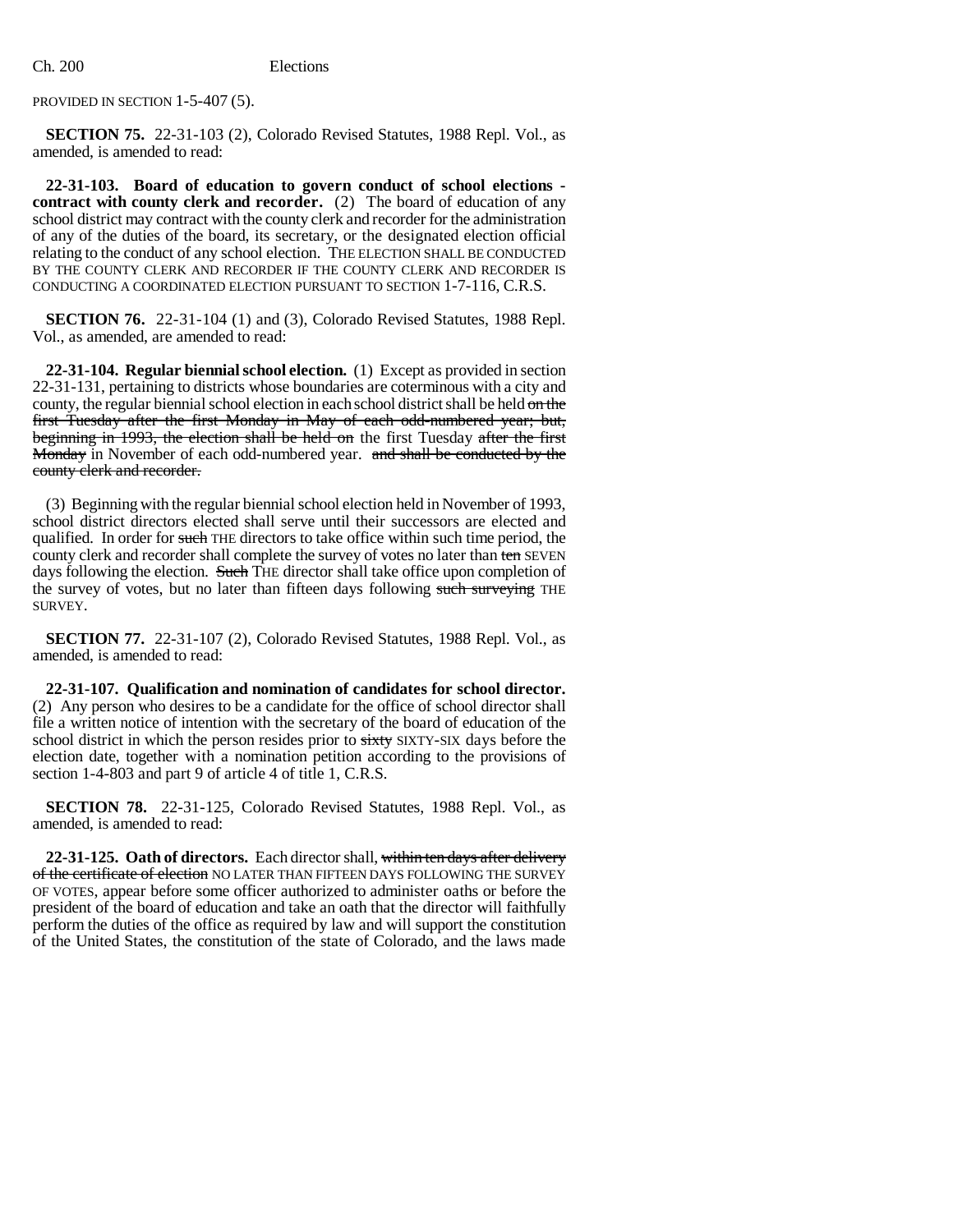pursuant thereto. The oath shall be filed with the county clerk and recorder of the county in which the headquarters of the school district is located DESIGNATED ELECTION OFFICIAL FOR THE SCHOOL DISTRICT. In case a director fails to take the oath within the period, the office shall be deemed vacant, and the vacancy thus created shall be filled in the same manner as other vacancies in the office of director.

**SECTION 79.** 22-31-131 (1), (1.5) (c) (I) (A), (1.5) (c) (I) (C), (1.5) (c) (I) (D), and (1.5) (c) (I) (E), Colorado Revised Statutes, 1988 Repl. Vol., as amended, are amended, and the said 22-31-131 is further amended BY THE ADDITION OF A NEW SUBSECTION, to read:

**22-31-131. Election procedures in districts composed of a city and county.** (1) The regular biennial school election in each school district coterminous with a city and county shall be held on the third Tuesday in May of each odd-numbered year, shall be conducted and supervised by the election commission of the city and county, and shall be governed by the provisions of articles 1 to 13 of title 1, C.R.S.; BUT, BEGINNING IN 1995, THE ELECTION SHALL BE HELD ON THE FIRST TUESDAY AFTER THE FIRST MONDAY IN MAY OF EACH ODD-NUMBERED YEAR, SHALL BE CONDUCTED AND SUPERVISED BY THE ELECTION COMMISSION OF THE CITY AND COUNTY, AND SHALL BE GOVERNED BY THE PROVISIONS OF ARTICLES 1 TO 13 OF TITLE 1, C.R.S.; BUT, BEGINNING IN 1997, THE ELECTION SHALL BE HELD ON THE FIRST TUESDAY IN NOVEMBER OF EACH ODD-NUMBERED YEAR, SHALL BE CONDUCTED AND SUPERVISED BY THE ELECTION COMMISSION OF THE CITY AND COUNTY, AND SHALL BE GOVERNED BY THE PROVISIONS OF ARTICLES 1 TO 13 OF TITLE 1, C.R.S.

(1.5) (c) (I) In order to implement the director district plan of representation, the district shall be divided into five director districts as follows:

(A) Director district 1 shall include the territory within the following established boundaries: Beginning at the intersection of Alameda avenue and Logan street and proceeding south on Logan street to the intersection of Logan street and Virginia avenue, then proceeding west on Virginia avenue to the intersection of Virginia avenue and Grant street, then proceeding south on Grant street to the intersection of Grant street and Exposition avenue, then proceeding west on Exposition avenue to the intersection of Exposition avenue and Broadway, then proceeding south on Broadway to the intersection of Broadway and Interstate 25, then proceeding south along Interstate 25 to the intersection of Interstate 25 and Logan street, then proceeding south on Logan street to the intersection of Logan street and Arkansas avenue, then proceeding west on Arkansas avenue to the intersection of Arkansas avenue and Lincoln street, then proceeding south on Lincoln street to the intersection of Lincoln street and Florida avenue, then proceeding west on Florida avenue to the intersection of Florida avenue and Santa Fe drive, then proceeding south on Santa Fe drive to the intersection of Santa Fe drive and Iowa avenue, then proceeding east on Iowa avenue to the intersection of Iowa avenue and Broadway, then proceeding south on Broadway to the intersection of Broadway and the county line, then proceeding east and north following the county line to the intersection of the county line and Cherry Creek drive, then proceeding north and west on Cherry Creek drive to the intersection of Cherry Creek drive and Mississippi avenue THEN PROCEEDING EAST AND NORTH FOLLOWING THE COUNTY LINE TO THE INTERSECTION OF THE COUNTY LINE AND CHERRY CREEK, THEN PROCEEDING NORTH AND WEST ON CHERRY CREEK TO THE INTERSECTION OF CHERRY CREEK AND HOLLY STREET, THEN PROCEEDING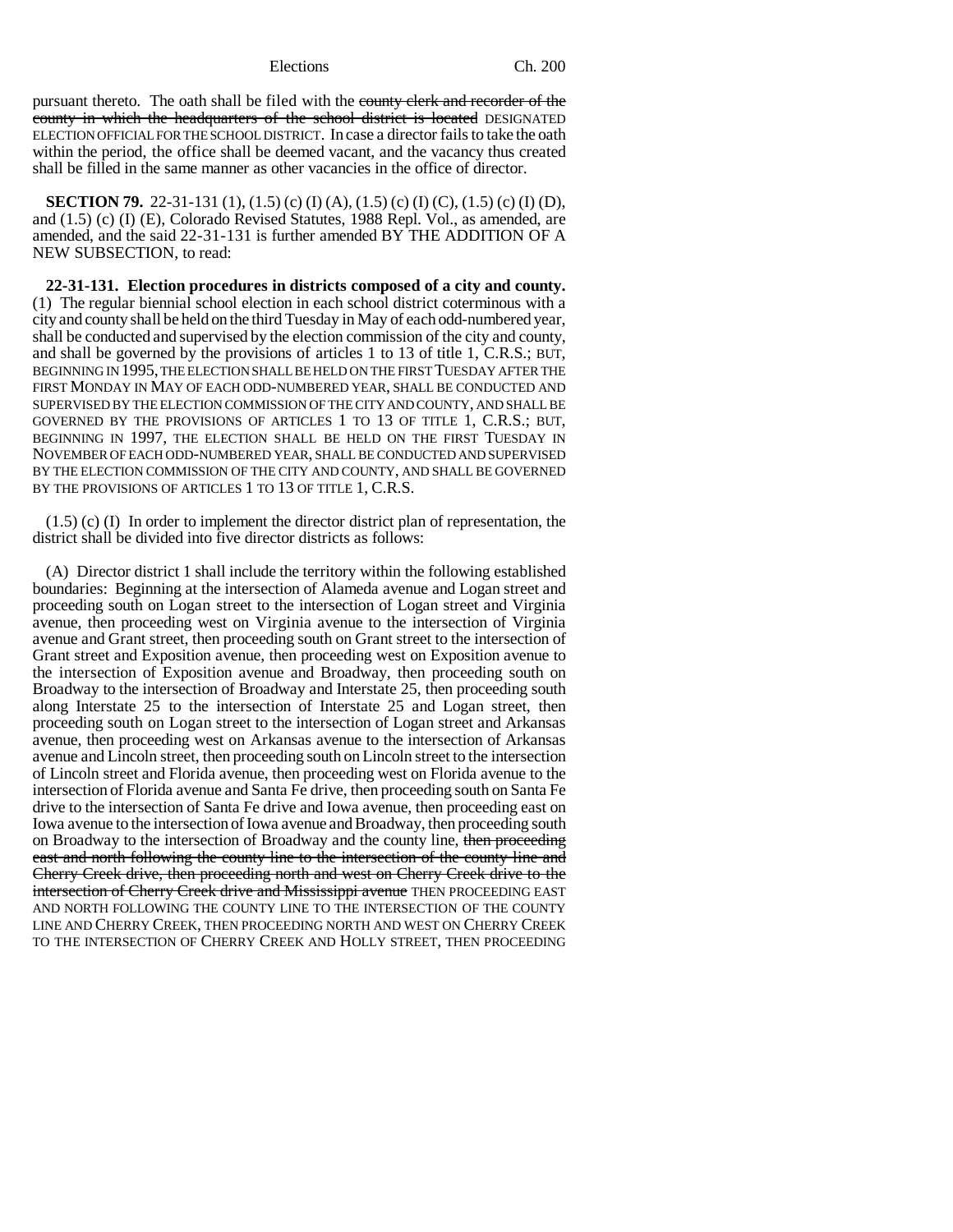SOUTH ON HOLLY STREET TO THE INTERSECTION OF HOLLY STREET AND CHERRY CREEK SOUTH DRIVE, THEN PROCEEDING WEST ON CHERRY CREEK SOUTH DRIVE TO THE INTERSECTION OF CHERRY CREEK SOUTH DRIVE AND MISSISSIPPI AVENUE, then proceeding west on Mississippi avenue to the intersection of Mississippi avenue and Birch street, then proceeding south on Birch street to the intersection of Birch street and Arizona avenue, THEN PROCEEDING WEST ON ARIZONA AVENUE TO THE COUNTY LINE, THEN PROCEEDING NORTH AND WEST TO THE INTERSECTION OF THE COUNTY LINE AND ARIZONA AVENUE, then proceeding west on Arizona avenue to the intersection of Arizona avenue and Colorado boulevard, then proceeding north on Colorado boulevard to the intersection of Colorado boulevard and Mississippi avenue, then proceeding west on Mississippi avenue to the intersection of Mississippi avenue and Clayton street, then proceeding north on Clayton street to the intersection of Clayton street and Tennessee avenue, then proceeding west on Tennessee avenue to the intersection of Tennessee avenue and University boulevard THEN PROCEEDING WEST ON MISSISSIPPI AVENUE TO THE INTERSECTION OF MISSISSIPPI AVENUE AND UNIVERSITY BOULEVARD, then proceeding north on University boulevard to the intersection of University boulevard and Center avenue, then proceeding west on Center avenue to the intersection of Center avenue and Franklin street, then proceeding north on Franklin street to the intersection of Franklin street and Virginia avenue, then proceeding west on Virginia avenue to the intersection of Virginia avenue and the precinct boundary between Marion parkway and Downing street, then proceeding north on the precinct boundary between Marion parkway and Downing street to the intersection of the precinct boundary between Marion parkway and Downing street and Dakota avenue, then proceeding west on Dakota avenue to the intersection of Dakota avenue and Downing street, then proceeding north on Downing street to the intersection of Downing street and Alameda avenue THEN PROCEEDING WEST ON VIRGINIA AVENUE TO THE INTERSECTION OF VIRGINIA AVENUE AND DOWNING STREET, THEN PROCEEDING NORTH ON DOWNING STREET TO THE INTERSECTION OF DOWNING STREET AND CEDAR AVENUE, THEN PROCEEDING WEST ON CEDAR AVENUE TO THE INTERSECTION OF CEDAR AVENUE AND EMERSON STREET, THEN PROCEEDING SOUTH ON EMERSON STREET TO THE INTERSECTION OF EMERSON STREET AND ALAMEDA AVENUE, and then proceeding west on Alameda avenue to the intersection of Alameda avenue and Logan street.

(C) Director district 3 shall include the territory within the following established boundaries: Beginning at the intersection of Broadway and Thirteenth avenue and proceeding south on Broadway to the intersection of Broadway and Alameda avenue, then proceeding east on Alameda avenue to the intersection of Alameda avenue and Downing street, then proceeding south on Downing street to the intersection of Downing street and Dakota avenue, then proceeding east on Dakota avenue to the intersection of Dakota avenue and the precinct boundary between Downing street and Marion parkway, then proceeding south on the precinct boundary between Downing street and Marion parkway to the intersection of the precinct boundary between **Downing street and Marion parkway and Virginia avenue** BEGINNING AT THE INTERSECTION OF BROADWAY AND COLFAX AVENUE AND PROCEEDING WEST ON COLFAX AVENUE TO THE INTERSECTION OF COLFAX AVENUE AND CHERRY CREEK, THEN PROCEEDING SOUTH AND EAST ON CHERRY CREEK TO THE INTERSECTION OF CHERRY CREEK AND BROADWAY, THEN PROCEEDING SOUTH ON BROADWAY TO THE INTERSECTION OF BROADWAY AND ALAMEDA AVENUE, THEN PROCEEDING EAST ON ALAMEDA AVENUE TO THE INTERSECTION OF ALAMEDA AVENUE AND EMERSON STREET, THEN PROCEEDING NORTH ON EMERSON STREET TO THE INTERSECTION OF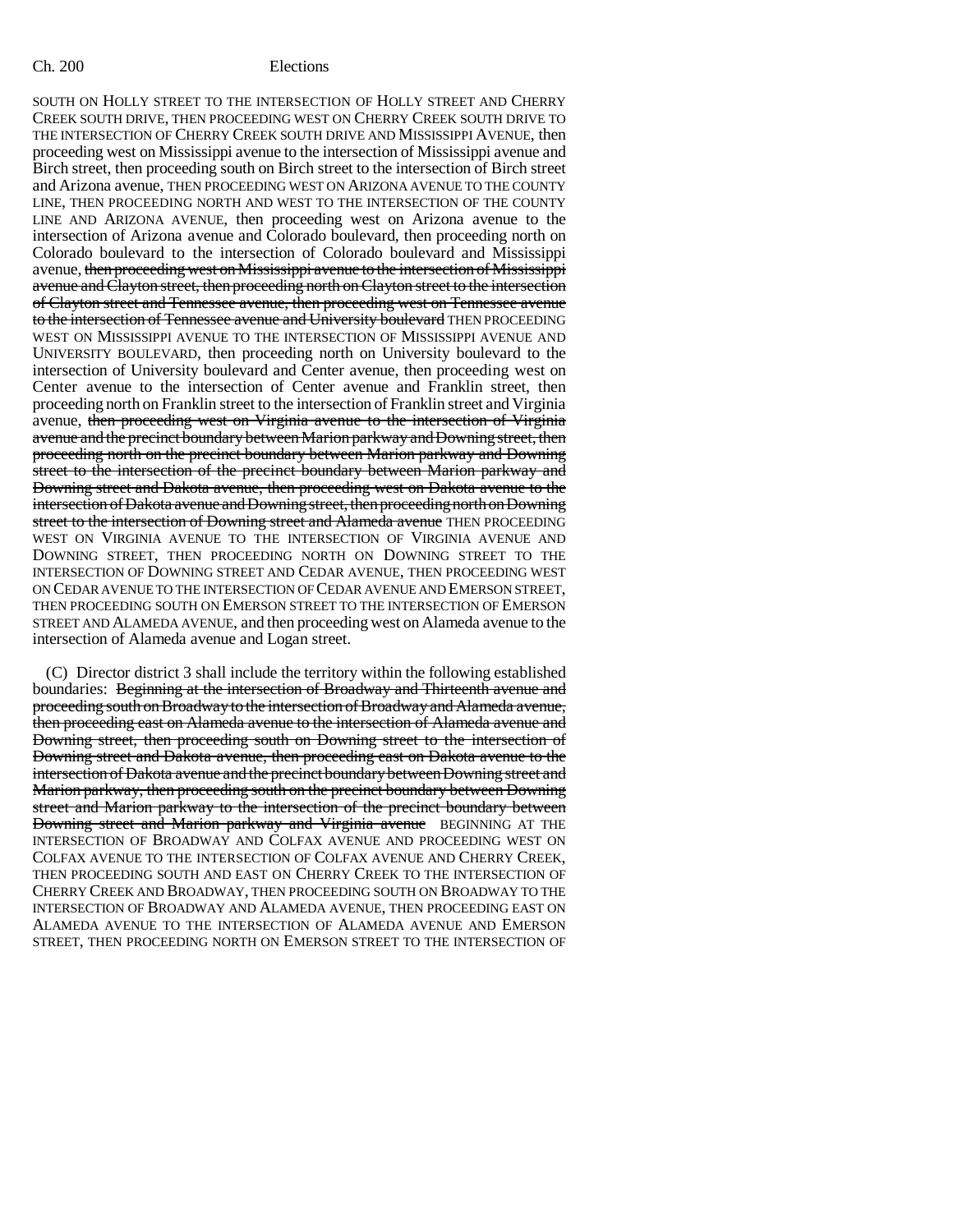EMERSON STREET AND CEDAR AVENUE, THEN PROCEEDING EAST ON CEDAR AVENUE TO THE INTERSECTION OF CEDAR AVENUE AND DOWNING STREET, THEN PROCEEDING SOUTH ON DOWNING STREET TO THE INTERSECTION OF DOWNING STREET AND VIRGINIA AVENUE, then proceeding east on Virginia avenue to the intersection of Virginia avenue and Franklin street, then proceeding south on Franklin street to the intersection of Franklin street and Center avenue, then proceeding east on Center avenue to the intersection of Center avenue and University boulevard, then proceeding south on University boulevard to the intersection of University boulevard and Tennessee avenue, then proceeding east on Tennessee avenue to the intersection of Tennessee avenue and Clayton street, then proceeding south on Clayton street to the intersection of Clayton street and Mississippi avenue THEN PROCEEDING SOUTH ON UNIVERSITY BOULEVARD TO THE INTERSECTION OF UNIVERSITY BOULEVARD AND MISSISSIPPI AVENUE, then proceeding east on Mississippi avenue to the intersection of Mississippi avenue and Colorado boulevard, then proceeding south on Colorado boulevard to the intersection of Colorado boulevard and Arizona avenue, THEN PROCEEDING EAST ON ARIZONA AVENUE TO THE COUNTY LINE, THEN PROCEEDING NORTH AND EAST TO THE INTERSECTION OF THE COUNTY LINE AND ARIZONA AVENUE, then proceeding east on Arizona avenue to the intersection of Arizona avenue and Birch street, then proceeding north on Birch street to the intersection of Birch street and Mississippi avenue, then proceeding east on Mississippi avenue to the intersection of Mississippi avenue and Cherry Creek drive, then proceeding south and east on Cherry Creek drive to the intersection of Cherry Creek drive and the county line THEN PROCEEDING EAST ON MISSISSIPPI AVENUE TO THE INTERSECTION OF MISSISSIPPI AVENUE AND CHERRY CREEK SOUTH DRIVE, THEN PROCEEDING SOUTH AND EAST ON CHERRY CREEK SOUTH DRIVE TO THE INTERSECTION OF CHERRY CREEK SOUTH DRIVE AND HOLLY STREET, THEN PROCEEDING NORTH ON HOLLY STREET TO THE INTERSECTION OF HOLLY STREET AND CHERRY CREEK, THEN PROCEEDING SOUTH AND EAST ON CHERRY CREEK TO THE COUNTY LINE, then proceeding north following the county line to the intersection of the county line and Eleventh avenue, then proceeding west on Eleventh avenue to the intersection of Eleventh avenue and Quebec street, then proceeding north on Quebec street to the intersection of Quebec street and Colfax avenue, then proceeding west on Colfax avenue to the intersection of Colfax avenue and Adams street, then proceeding south on Adams street to the intersection of Adams street and Thirteenth avenue, and then proceeding west on Thirteenth avenue to the intersection of Thirteenth avenue and Broadway, AND THEN PROCEEDING NORTH ON BROADWAY TO THE INTERSECTION OF BROADWAY AND COLFAX AVENUE.

(D) Director district 4 shall include the territory within the following established boundaries: Beginning at the intersection of the county line and Colorado boulevard, then proceeding south on Colorado boulevard to the intersection of Colorado boulevard and Interstate 70, then proceeding west along Interstate 70 to the intersection of Interstate 70 and Steele street, then proceeding south on Steele street to the intersection of Steele street and Fortieth avenue, then proceeding west on Fortieth avenue to the intersection of Fortieth avenue and Blake street THEN PROCEEDING SOUTH ON COLORADO BOULEVARD TO THE INTERSECTION OF COLORADO BOULEVARD AND FORTIETH AVENUE, THEN PROCEEDING WEST ON FORTIETH AVENUE TO THE INTERSECTION OF FORTIETH AVENUE AND BLAKE STREET AND THE PRECINCT BOUNDARY DIVIDING PRECINCTS 506 AND 518, THEN PROCEEDING NORTH AND WEST FROM THIS INTERSECTION ON THE PRECINCT BOUNDARY DIVIDING PRECINCTS 506 AND 518 TO THE INTERSECTION OF THIS PRECINCT BOUNDARY AND THE UNION PACIFIC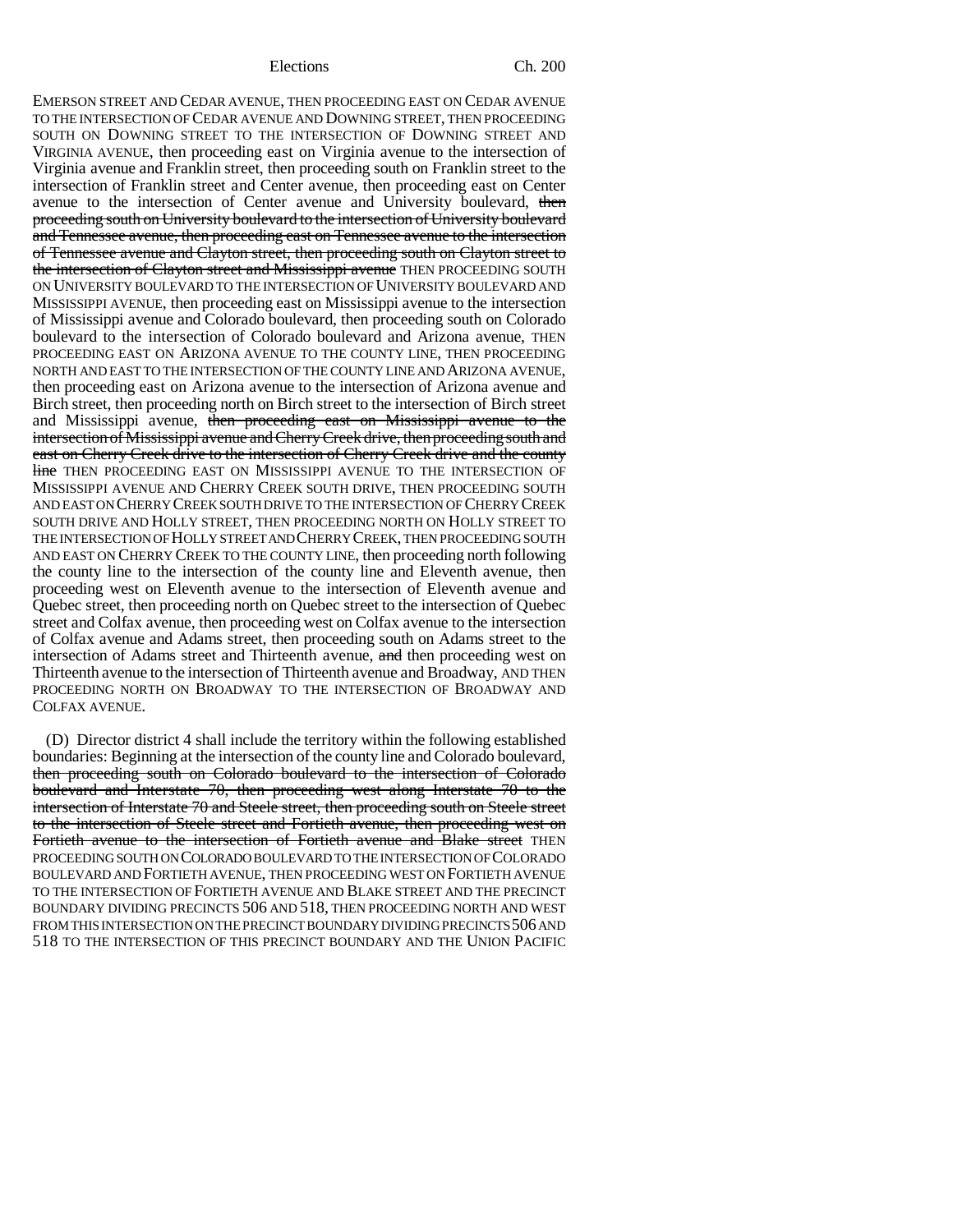RAILROAD, THEN PROCEEDING SOUTH ALONG THE UNION PACIFIC RAILROAD TO THE INTERSECTION OF THE UNION PACIFIC RAILROAD AND THIRTY-EIGHTH STREET THEN PROCEEDING EAST ON THIRTY-EIGHTH STREET TO THE INTERSECTION OF THIRTY-EIGHTH STREET AND BLAKE STREET, then proceeding south on Blake street to the intersection of Blake street and Broadway, then proceeding south on Broadway to the intersection of Broadway and Twentieth avenue, then proceeding east on Twentieth avenue to the intersection of Twentieth avenue and Logan street, then proceeding south on Logan street to the intersection of Logan street and Colfax avenue, then proceeding west on Colfax avenue to the intersection of Colfax avenue and Broadway, then proceeding south on Broadway to the intersection of Broadway and Thirteenth avenue, then proceeding east on Thirteenth avenue to the intersection of Thirteenth avenue and Adams street, then proceeding north on Adams street to the intersection of Adams street and Colfax avenue, then proceeding east on Colfax avenue to the intersection of Colfax avenue and Quebec street, then proceeding south on Quebec street to the intersection of Quebec street and Eleventh avenue, then proceeding east on Eleventh avenue to the intersection of Eleventh avenue and the county line, and then proceeding north and west following the county line to the intersection of the county line and Colorado boulevard.

(E) Director district 5 shall include the territory within the following established boundaries: Beginning at the intersection of Forty-eighth avenue and Sheridan boulevard and proceeding south along the county line to the intersection of Sheridan boulevard and Bayaud street, then proceeding east on Bayaud street to the intersection of Bayaud street and the precinct boundary between Raleigh street and Utica street, then proceeding north on the precinct boundary between Raleigh street and Utica street to the intersection of the precinct boundary between Raleigh street and Utica street and Ellsworth avenue, then proceeding west on Ellsworth avenue to the intersection of Ellsworth avenue and Stuart street, then proceeding north on Stuart street to the intersection of Stuart street and Third avenue, then proceeding west on Third avenue to the intersection of Third avenue and Tennyson street, then proceeding north on Tennyson street to the intersection of Tennyson street and Fourth avenue, then proceeding east on Fourth avenue to the intersection of Fourth avenue and Meade street, then proceeding south on Meade street to the intersection of Meade street and First avenue, then proceeding east on First avenue to the intersection of First avenue and Federal boulevard, then proceeding north on Federal boulevard to the intersection of Federal boulevard and Sixth avenue, then proceeding east on Sixth avenue to the intersection of Sixth avenue and Broadway, then proceeding north on Broadway to the intersection of Broadway and Colfax avenue THEN PROCEEDING NORTH ON BROADWAY TO THE INTERSECTION OF BROADWAY AND CHERRY CREEK, THEN PROCEEDING NORTH AND WEST ON CHERRY CREEK TO THE INTERSECTION OF CHERRY CREEK AND COLFAX AVENUE, then proceeding east on Colfax avenue to the intersection of Colfax avenue and Logan street, then proceeding north on Logan street to the intersection of Logan street and Twentieth avenue, then proceeding west on Twentieth avenue to the intersection of Twentieth avenue and Broadway, then proceeding north on Broadway to the intersection of Broadway and Blake street, then proceeding north on Blake street to the intersection of Blake street and Fortieth avenue, then proceeding east on Fortieth avenue to the intersection of Fortieth avenue and Steele street, then proceeding north on Steele street to the intersection of Steele street and Interstate 70, then proceeding east along Interstate 70 to the intersection of Interstate 70 and Colorado boulevard THEN PROCEEDING NORTH ON BLAKE STREET TO THE INTERSECTION OF BLAKE STREET AND THIRTY-EIGHTH STREET, THEN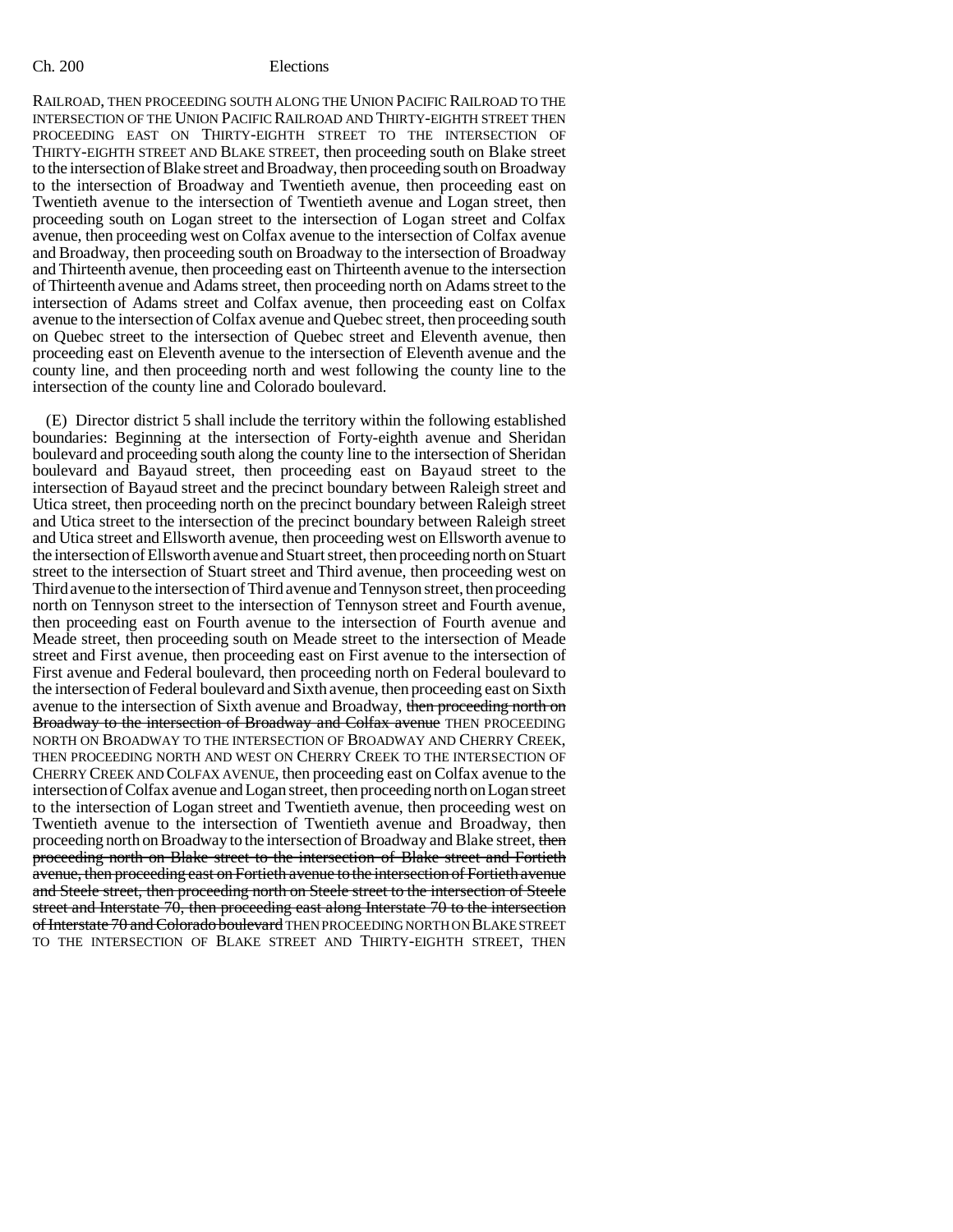PROCEEDING WEST ON THIRTY-EIGHTH STREET TO THE INTERSECTION OF THIRTY-EIGHTH STREET AND UNION PACIFIC RAILROAD, THEN PROCEEDING NORTH ALONG THE UNION PACIFIC RAILROAD TO THE INTERSECTION OF THE UNION PACIFIC RAILROAD AND THE PRECINCT BOUNDARY DIVIDING 1994 PRECINCTS 506 AND 518, THEN PROCEEDING SOUTH AND EAST ON THE PRECINCT BOUNDARY TO THE INTERSECTION OF THIS BOUNDARY AND FORTIETH AVENUE AND BLAKE STREET, THEN PROCEEDING EAST ON FORTIETH AVENUE TO THE INTERSECTION OF FORTIETH AVENUE AND COLORADO BOULEVARD, then proceeding north on Colorado boulevard to the intersection of Colorado boulevard and the county line, and then proceeding along the county line to the intersection of Forty-eighth avenue and Sheridan boulevard

(1.7) (a) IN ORDER TO IMPLEMENT THE CHANGE IN THE DATE FOR HOLDING REGULAR BIENNIAL SCHOOL ELECTIONS, THE FOLLOWING PROVISIONS SHALL APPLY:

(I) ANY SCHOOL DISTRICT DIRECTOR ELECTED AT THE REGULAR BIENNIAL ELECTION HELD IN MAY OF 1991, WHOSE TERM EXPIRES IN MAY OF 1997, SHALL BE SUCCEEDED BY A DIRECTOR APPOINTED IN ACCORDANCE WITH THE PROVISIONS OF PARAGRAPH (b) OF THIS SUBSECTION (1.7) WHO SHALL SERVE UNTIL SUCH APPOINTED DIRECTOR IS SUCCEEDED BY A DIRECTOR ELECTED AT THE REGULAR BIENNIAL SCHOOL ELECTION HELD IN NOVEMBER OF 1997.

(II) ANY SCHOOL DISTRICT DIRECTOR ELECTED AT THE REGULAR BIENNIAL ELECTION HELD IN MAY OF 1993, WHOSE TERM EXPIRES IN MAY OF 1997, SHALL BE SUCCEEDED BY A DIRECTOR APPOINTED IN ACCORDANCE WITH THE PROVISIONS OF PARAGRAPH (b) OF THIS SUBSECTION (1.7) WHO SHALL SERVE UNTIL SUCH APPOINTED DIRECTOR IS SUCCEEDED BY A DIRECTOR ELECTED AT THE REGULAR BIENNIAL SCHOOL ELECTION HELD IN NOVEMBER OF 1997.

(III) ANY SCHOOL DISTRICT DIRECTOR ELECTED AT THE REGULAR BIENNIAL ELECTION HELD IN MAY OF 1995, WHOSE TERM WOULD OTHERWISE EXPIRE IN MAY OF 1999, SHALL SERVE FOR A TERM OF FOUR YEARS AND SIX MONTHS AND SHALL SERVE UNTIL SUCH DIRECTOR IS SUCCEEDED BY A DIRECTOR ELECTED AT THE REGULAR BIENNIAL SCHOOL ELECTION HELD IN NOVEMBER OF 1999.

(b) (I) THE APPOINTMENT OF SCHOOL DISTRICT DIRECTORS FOR SIX-MONTH TERMS AS PROVIDED IN PARAGRAPH (a) OF THIS SUBSECTION (1.7) SHALL BE MADE BY THE BOARD OF EDUCATION OF THE SCHOOL DISTRICT; EXCEPT THAT NO SCHOOL DISTRICT DIRECTOR WHOSE TERM IS EXPIRING AND WHO IS SEEKING APPOINTMENT TO A SIX-MONTH TERM SHALL PARTICIPATE IN PROCEEDINGS CONDUCTED BY THE BOARD CONCERNING THE POSITION HELD BY THAT DIRECTOR PURSUANT TO THE PROVISIONS OF THIS PARAGRAPH (b). A DIRECTOR WHOSE TERM IS EXPIRING MAY NOTIFY THE BOARD IN THE TIME AND MANNER PRESCRIBED BY THE BOARD OF SUCH DIRECTOR'S INTENTION TO BE CONSIDERED FOR THE APPOINTMENT. IF THE DIRECTOR WHOSE TERM IS EXPIRING NOTIFIES THE BOARD AND IS OTHERWISE QUALIFIED UNDER THIS ARTICLE, THE BOARD MAY APPOINT SUCH DIRECTOR. IF THE BOARD IS NOT NOTIFIED WITHIN THE TIME PROVIDED THAT THE DIRECTOR WHOSE TERM IS EXPIRING INTENDS TO SEEK THE APPOINTMENT OR SUCH DIRECTOR IS NOT APPOINTED TO THE SIX-MONTH TERM, THE SECRETARY OF THE BOARD OF EDUCATION SHALL CAUSE NOTICE OF THE APPOINTMENT TO BE PUBLISHED FOR NO LESS THAN TWO CONSECUTIVE WEEKS IN SOME NEWSPAPER HAVING GENERAL CIRCULATION IN THE SCHOOL DISTRICT, THE FIRST PUBLICATION OF SUCH NOTICE TO BE MADE NOT LESS THAN THIRTY DAYS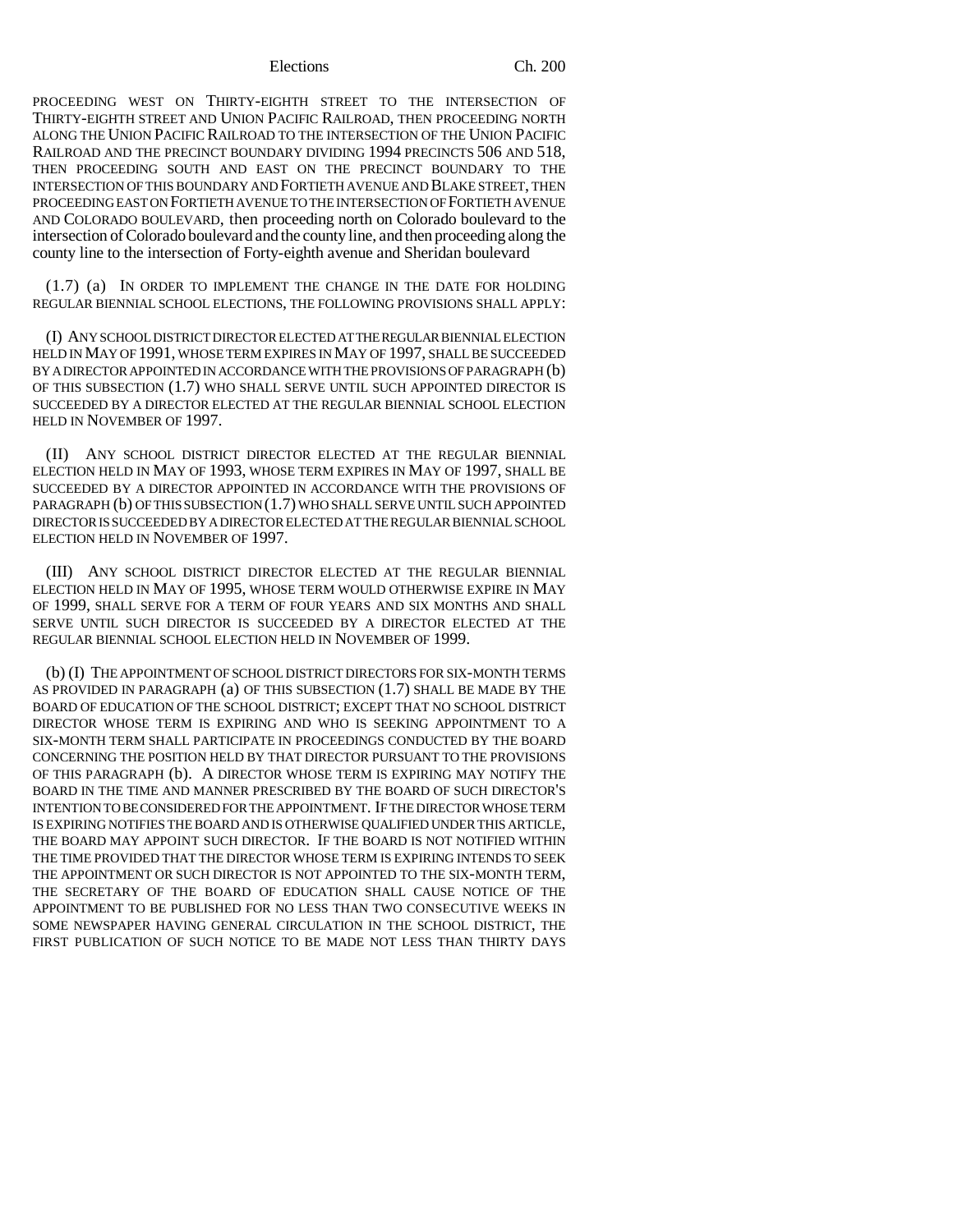BEFORE THE EXPIRATION OF THE TERM OF OFFICE OF THE DIRECTOR IN MAY OF 1997. ANY PERSON WHO MEETS THE QUALIFICATIONS OTHERWISE REQUIRED BY THIS ARTICLE FOR THE ELECTION OF DIRECTORS AND WHO DESIRES TO BE CONSIDERED FOR THE APPOINTMENT SHALL FILE A WRITTEN NOTICE OF SUCH INTENTION WITH THE SECRETARY OF THE BOARD OF EDUCATION WITHIN THE TIME AND IN THE MANNER PRESCRIBED BY THE BOARD. THE BOARD SHALL CONSIDER ALL APPLICANTS AND SHALL MAKE THE APPOINTMENT NO LATER THAN TEN DAYS FOLLOWING THE EXPIRATION OF THE TERM OF OFFICE OF THE DIRECTOR IN MAY OF 1997. IN THE EVENT THAT THE NUMBER OF QUALIFIED APPLICANTS IS LESS THAN THE NUMBER OF APPOINTMENTS TO BE MADE, THE BOARD MAY APPOINT ANY QUALIFIED PERSON TO ANY POSITION FOR WHICH THERE IS NO QUALIFIED APPLICANT.

(II) AN APPOINTMENT MADE PURSUANT TO THIS PARAGRAPH (b) SHALL BE EVIDENCED BY AN APPROPRIATE ENTRY IN THE MINUTES OF THE MEETING OF THE BOARD OF EDUCATION AND THE DELIVERY OF THE CERTIFICATE OF APPOINTMENT TO THE PERSON SO APPOINTED WITH A COPY OF SUCH CERTIFICATE FORWARDED TO THE DEPARTMENT OF EDUCATION.

**SECTION 80.** 22-32-104 (1), Colorado Revised Statutes, 1988 Repl. Vol., is amended to read:

**22-32-104. Organization of board of education.** (1) Within ten FIFTEEN days after each regular biennial school district election, the incumbent secretary of such THE school district shall call a special meeting of the board of education of such THE district for the purpose of selecting officers of the board. At such THE meeting the incumbent president of the board shall preside until a successor shall have been elected and qualified.

**SECTION 81.** 22-42-102 (2) (c), Colorado Revised Statutes, 1988 Repl. Vol., as amended, is amended to read:

**22-42-102. Bonded indebtedness - elections.** (2) (c) Any special election called pursuant to this section shall be held on the first Tuesday after the first Monday in February, May, October, November, or December GENERAL ELECTION DAY IN EACH EVEN-NUMBERED YEAR OR ON THE FIRST TUESDAY IN NOVEMBER OF EACH ODD-NUMBERED YEAR and shall be conducted pursuant to the provisions of articles 1 to 13 of title 1, C.R.S.

**SECTION 82.** 29-1-302 (3), Colorado Revised Statutes, 1986 Repl. Vol., as amended, is amended to read:

**29-1-302. Increased levy - submitted to people at election.** (3) Due notice of submission of the question of whether to grant the increased levy shall be given  $\frac{1}{y}$ the appropriate official designated by law starting at least thirty days in advance of the date set for the general or special election by publication in a newspaper published within the taxing entity, and, if there is no newspaper published within the taxing entity, then by publication in a newspaper published within the county which has general circulation within the taxing entity. The notice required by this subsection (3) shall appear at least three times in such newspaper, shall not be less than ten column inches in size, and shall be placed once in that portion of the newspaper in which legal notices and classified advertisements appear and twice in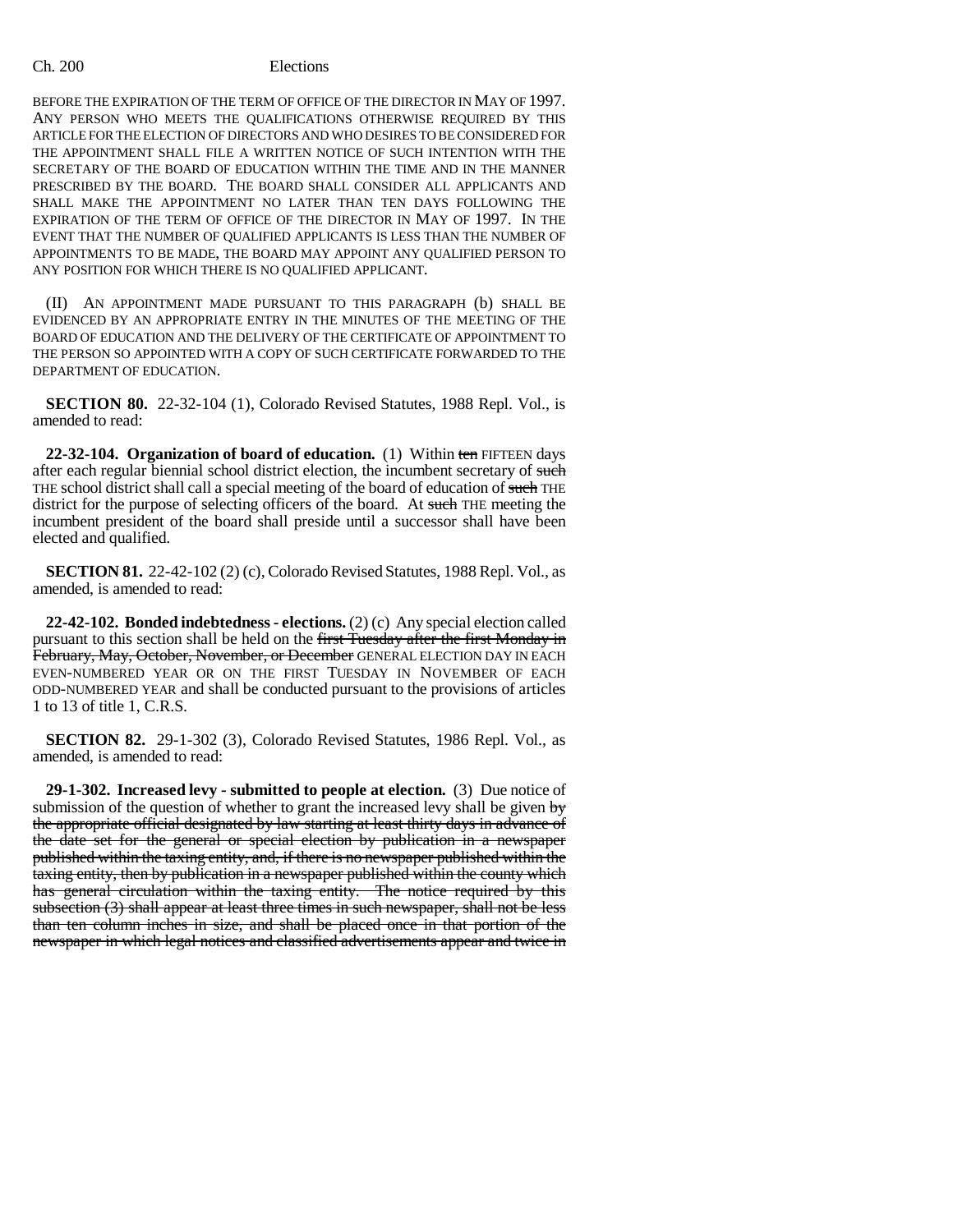that portion of the newspaper in which legal notices and classified advertisements do not appear but shall otherwise be subject to the rates established in section  $24-70-107$ , C.R.S. AS REQUIRED BY ARTICLES 1 TO 13 OF TITLE 1, C.R.S. If a majority of the votes cast at any such election is in favor of the increased levy, as named in said election notice then the officers charged with levying taxes may make such increased levy for the year OR YEARS voted upon.

**SECTION 83.** 29-8-129 (1), Colorado Revised Statutes, 1986 Repl. Vol., as amended, is amended, and the said 29-8-129 is further amended BY THE ADDITION OF THE FOLLOWING NEW SUBSECTIONS, to read:

**29-8-129. Issuance of bonds.** (1) After the expiration of thirty days from the effective date of the resolution levying the assessments, the governing body may borrow money and issue negotiable interest-bearing bonds in a principal amount not exceeding the unpaid balance of the assessments levied. Said THE bonds shall be authorized by resolution of the governing body. without the necessity of submitting the question of their issuance to the registered electors of the district, or at all. Said THE resolution shall prescribe the form of said bonds, the manner of their execution, which may be effected by the use of the facsimile signatures of the officers of the governing body in accordance with the laws of the state in effect at the time of their execution, shall provide for the terms thereof, including the maximum net effective interest rate for the issue of bonds, and may direct that said THE bonds shall be sold at public or private sale at or below par. Such THE bonds shall not be sold at a price such that the net effective interest rate of the issue of bonds exceeds the maximum net effective interest rate authorized.

(5) IN CONNECTION WITH THE ISSUANCE OF BONDS PAYABLE SOLELY FROM SPECIAL ASSESSMENTS, THE GOVERNING BODY MAY PROVIDE FOR THE SUBMISSION OF THE QUESTION OF ISSUING SUCH BONDS TO THE REGISTERED ELECTORS ELIGIBLE TO VOTE ON THE QUESTION. FOR LOCAL IMPROVEMENT DISTRICTS CREATED BY THE GOVERNING BODY OF ANY COUNTY PURSUANT TO THIS ARTICLE, THE GOVERNING BODY MAY PROVIDE THAT ALL REGISTERED ELECTORS OF THE COUNTY SHALL BE ELIGIBLE TO VOTE ON THE QUESTIONS OR THAT ONLY REGISTERED ELECTORS WHO ARE OWNERS OF PROPERTY WITHIN OR RESIDENTS OF THE DISTRICT SHALL BE ELIGIBLE TO VOTE. FOR LOCAL IMPROVEMENT DISTRICTS CREATED BY THE GOVERNING BODY OF ANY CITY OR TOWN PURSUANT TO THIS ARTICLE, THE GOVERNING BODY MAY PROVIDE THAT ALL REGISTERED ELECTORS OF THE CITY OR TOWN SHALL BE ELIGIBLE TO VOTE ON THE QUESTION OR THAT ONLY REGISTERED ELECTORS WHO ARE OWNERS OF PROPERTY WITHIN OR RESIDENTS OF THE DISTRICT SHALL BE ELIGIBLE TO VOTE.

(6) IN CONNECTION WITH THE ISSUANCE OF BONDS PAYABLE FROM SPECIAL ASSESSMENTS WHICH ARE ADDITIONALLY SECURED BY A PLEDGE OF ANY OTHER FUNDS OF THE COUNTY, CITY, OR TOWN, THE GOVERNING BODY MAY PROVIDE FOR THE SUBMISSION OF THE QUESTION OF ISSUING THE BONDS TO ALL REGISTERED ELECTORS OF THE COUNTY, CITY, OR TOWN.

**SECTION 84.** 30-11-406.5, Colorado Revised Statutes, 1986 Repl. Vol., as amended, is amended to read:

**30-11-406.5. Procedure for levying property tax - public disclosure - county assessor's duties.** (1) No later than September 15 of each year, each county assessor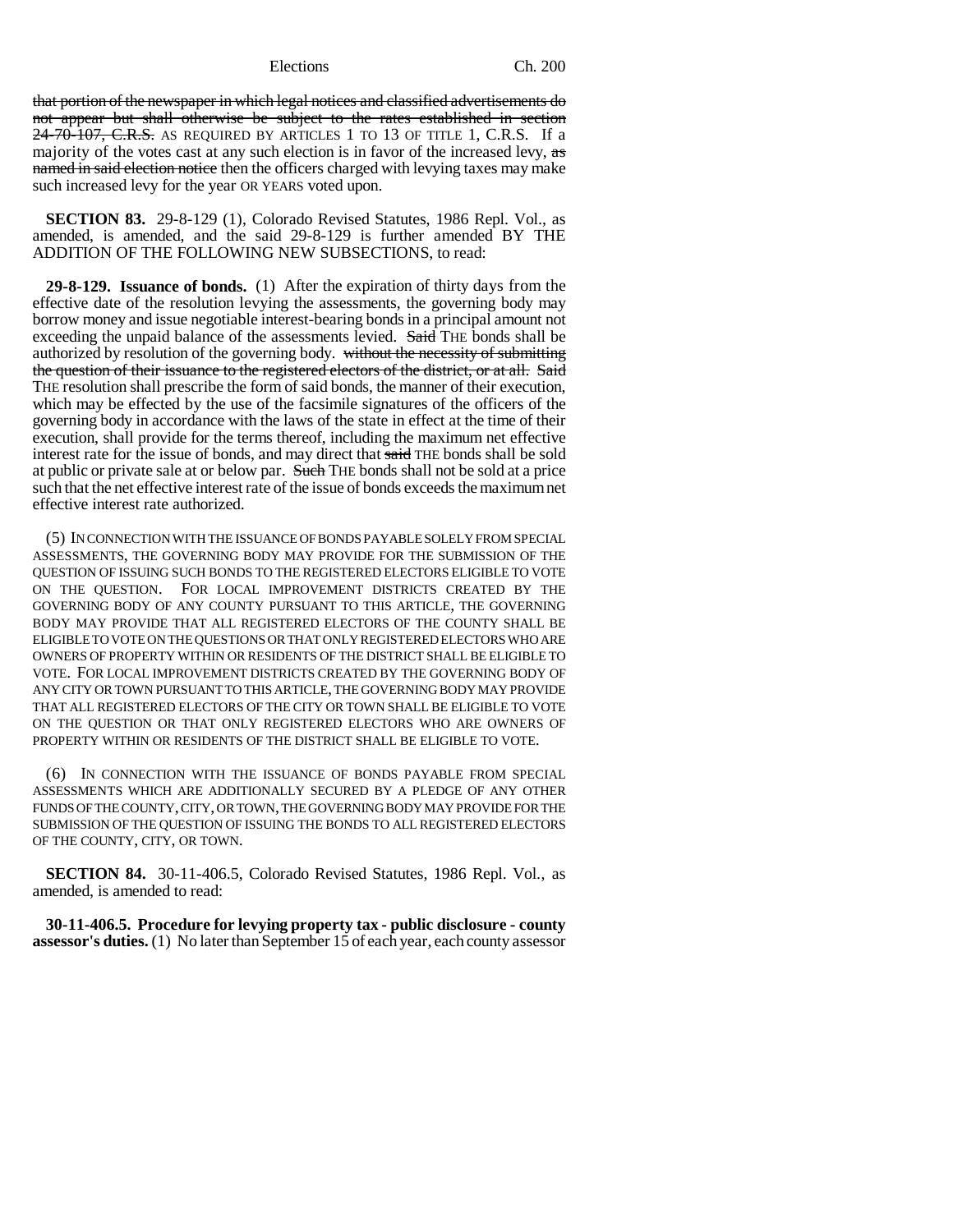shall certify to each authority within his county the total valuation for assessment of all taxable property located within the territorial limits of the authority and the mill levy which when applied to such valuation for assessment, exclusive of the increased valuation for assessment attributable to annexation or inclusion of additional land, the improvements thereon, and personal property connected therewith within the authority for the preceding year, or attributable to new construction and personal property connected therewith within the authority for the preceding year, or attributable to increased volume of production for the preceding year by a producing mine if said mine is wholly or partially within the authority and if such increase in volume of production causes an increase in the level of services provided by the authority, or attributable to previously legally exempt federal property which becomes taxable if such property causes an increase in the level of services provided by the authority, will raise the same property tax revenue as was raised the previous year. For the purposes of this section, such mill levy shall be known as the "certified mill levy".

(2) Any authority which proposes to impose a mill levy in excess of the certified mill levy computed pursuant to subsection  $(1)$  of this section FOR THE PREVIOUS YEAR shall SUBMIT SUCH PROPOSAL AT AN ELECTION IN ACCORDANCE WITH SECTION 20 OF ARTICLE  $X$  OF THE STATE CONSTITUTION AND TITLE 1, C.R.S. hold a public hearing on such increased mill levy prior to imposing such increased mill levy. No local government may impose a mill levy which is in excess of such certified mill levy until a resolution has been approved, at a public hearing, by the governing board of the authority, which resolution shall be approved by such board according to the procedure set forth in this section.

(3) The governing board of the authority shall advertise the intent of the authority to exceed the certified mill levy in the two newspapers having the largest circulation in the county. Such advertisement shall appear twice, and the second such appearance shall not be more than four days prior to the date upon which the public hearing is to be held. The advertisement shall be no less than one-quarter page in size, shall be in a type of no smaller than eighteen-point, and shall not be placed in that portion of the newspaper in which legal notices and classified advertisements appear. Such advertisement shall state that such board will hold a public hearing, at a time and place fixed in the advertisement, for the purpose of considering an increased mill levy and explaining the reasons for such increase and shall apprise the general public of its right to attend the hearing and make comments regarding the proposed increase. The advertisement shall set forth the amount of the budget and the amount of the property tax revenue for the prior budget year, the current budget year, and the proposed budget year and, in addition, shall set forth the percentage increases between such budget years.

(4) The public hearing held pursuant to this section shall be open to the general public. An opportunity shall be provided for all persons to present oral testimony within such reasonable time limits as shall be set by the board conducting the hearing.

 $(5)$  Prior to the conclusion of the public hearing or at a subsequent public hearing after advertising such hearing as provided in subsection  $(3)$  of this section, the governing board of the authority shall determine the mill levy to be imposed and publicly announce the percent, if any, by which the adopted mill levy exceeds the certified mill levy computed pursuant to subsection (1) of this section. Prior to the conclusion of the hearing at which such determination and announcement are made,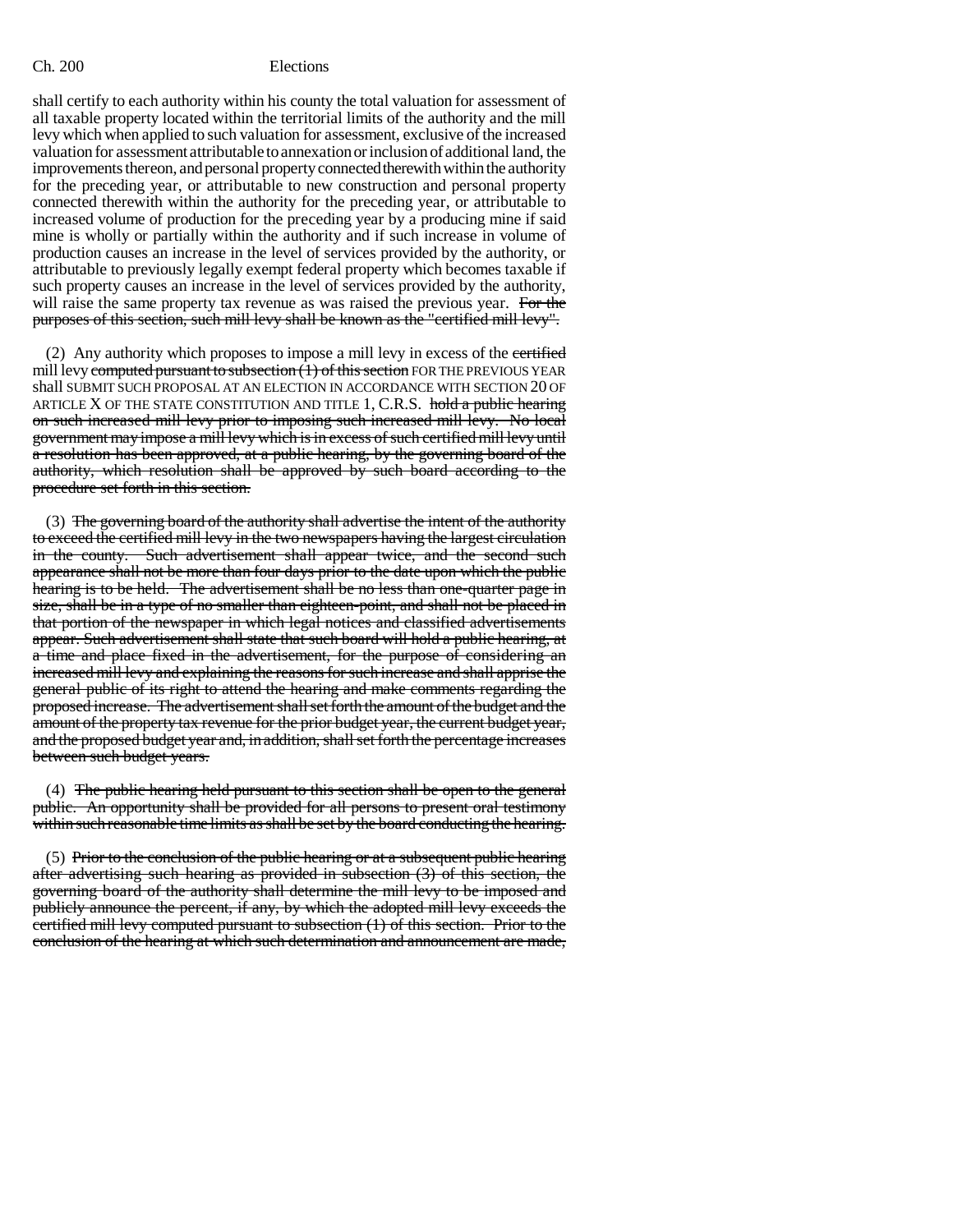such board shall adopt a resolution setting such mill levy. The mill levy set in the resolution shall be the mill levy which is certified pursuant to section 39-5-128, C.R.S.

(6) If, after the adoption of the resolution pursuant to subsection  $(5)$  of this section, changes occur in the valuation for assessment, the governing board of the authority shall make such adjustment in the mill levy set in such resolution as is necessary in order to raise the approved amount of revenue.

**SECTION 85.** 30-20-619, Colorado Revised Statutes, 1986 Repl. Vol., as amended, is amended BY THE ADDITION OF THE FOLLOWING NEW SUBSECTIONS to read:

**30-20-619. Issuing bonds - property specially benefited.** (5) IN CONNECTION WITH THE ISSUANCE OF BONDS PAYABLE SOLELY FROM SPECIAL ASSESSMENTS AS PROVIDED IN SUBSECTION (1) OF THIS SECTION, THE BOARD MAY PROVIDE BY RESOLUTION FOR THE SUBMISSION OF THE QUESTION OF ISSUING SUCH BONDS TO THE REGISTERED ELECTORS ELIGIBLE TO VOTE ON THE QUESTION. IN THAT CASE, THE BOARD MAY PROVIDE BY RESOLUTION THAT ALL REGISTERED ELECTORS OF THE COUNTY SHALL BE ELIGIBLE TO VOTE ON THE QUESTION OR THAT ONLY REGISTERED ELECTORS WHO ARE OWNERS OF PROPERTY WITHIN OR RESIDENTS OF THE DISTRICT SHALL BE ELIGIBLE TO VOTE ON THE QUESTION.

(6) IN CONNECTION WITH THE ISSUANCE OF BONDS PAYABLE FROM SPECIAL ASSESSMENTS WHICH ARE ADDITIONALLY SECURED AS PROVIDED IN SUBSECTION (2), (3), OR (4) OF THIS SECTION, THE BOARD MAY PROVIDE BY RESOLUTION FOR THE SUBMISSION OF THE QUESTION OF ISSUING THE BONDS TO ALL REGISTERED ELECTORS OF THE COUNTY.

**SECTION 86.** 31-2-101, Colorado Revised Statutes, 1986 Repl. Vol., as amended, is amended BY THE ADDITION OF A NEW SECTION to read:

**31-2-101. Petition to district court.** (1.5) THE PETITION MAY INCLUDE A REQUEST FOR SUBMISSION TO THE ELECTORS OF THE PROPOSED MUNICIPALITY AT THE INCORPORATION ELECTION OF ANY MATTER PERMITTED TO BE SUBMITTED AT THE ELECTION PURSUANT TO SECTION 31-2-102 (1.5).

**SECTION 87.** 31-2-102, Colorado Revised Statutes, 1986 Repl. Vol., as amended, is amended BY THE ADDITION OF A NEW SUBSECTION to read:

**31-2-102. Incorporation election.** (1.5) AT ANY ELECTION FOR THE INCORPORATION OF A NEW MUNICIPALITY, THE COMMISSIONERS SHALL ALSO PLACE UPON THE BALLOT ANY LOCAL GOVERNMENT MATTERS ARISING UNDER SECTION 20 OF ARTICLE X OF THE STATE CONSTITUTION, AS DEFINED IN SECTION 1-41-103 (4), C.R.S., AS APPLIED TO THE NEW MUNICIPALITY, IF THE PETITION FILED PURSUANT TO SECTION 31-2-101 REQUESTS THAT SUCH MATTERS BE SUBMITTED AT THE INCORPORATION ELECTION. NOTWITHSTANDING THE PROVISIONS OF SUBSECTION (5) OF THIS SECTION, ANY INCORPORATION ELECTION AT WHICH A LOCAL GOVERNMENT MATTER ARISING UNDER SECTION 20 OF ARTICLE X OF THE STATE CONSTITUTION IS SUBMITTED SHALL BE CONDUCTED AT THE TIME AND IN THE MANNER REQUIRED BY SECTION 20 OF ARTICLE X OF THE STATE CONSTITUTION.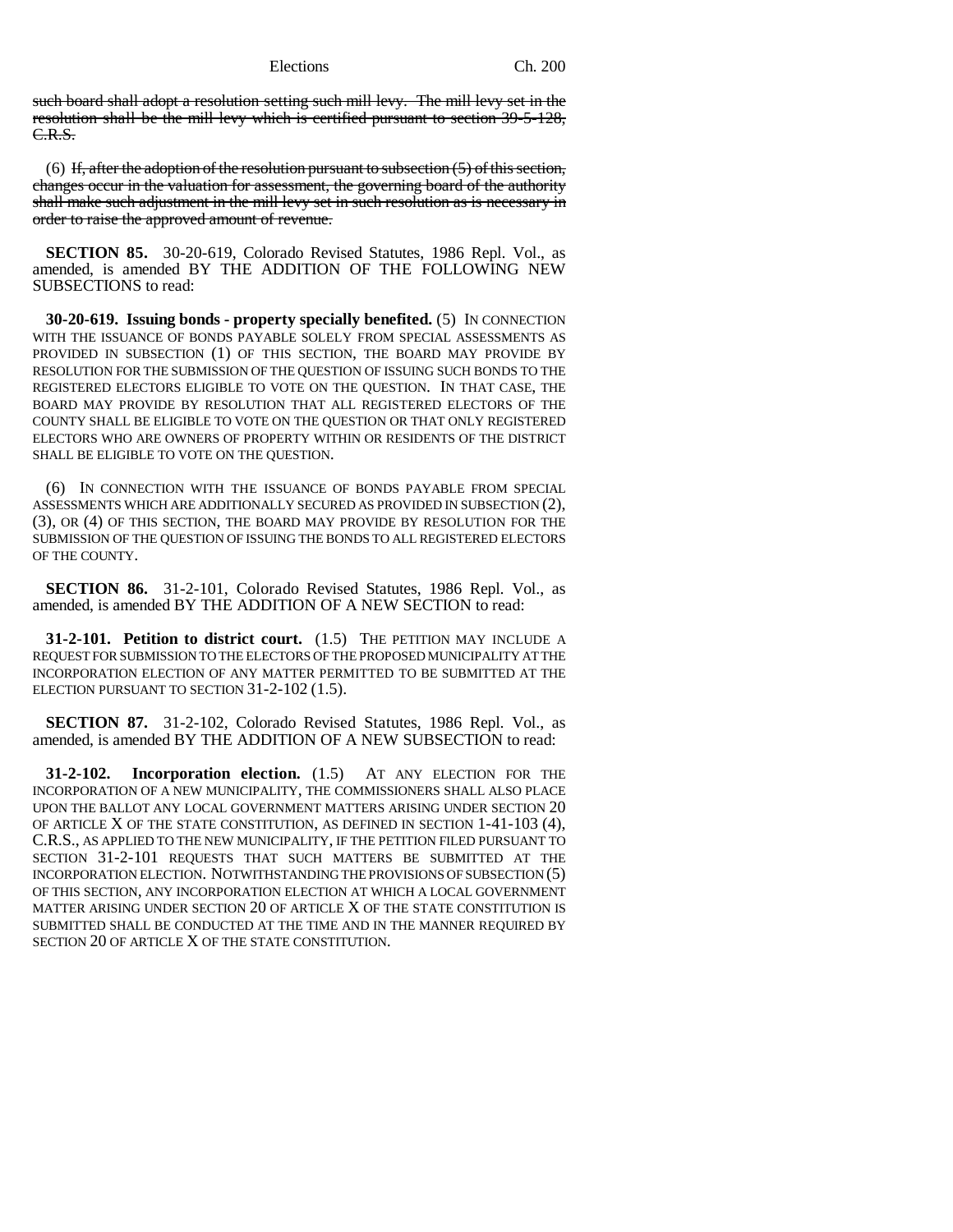**SECTION 88.** 31-2-202, Colorado Revised Statutes, 1986 Repl. Vol., is amended to read:

**31-2-202. Legislative declaration.** The general assembly declares that the policies and procedures contained in this part 2 are enacted to implement section 9 of article XX of the state constitution, adopted at the 1970 general election, by providing statutory procedures to facilitate adoption and amendment of municipal home rule charters, and to this end this part 2 shall be liberally construed. THE PROVISIONS OF THIS PART 2 SHALL SUPERSEDE THE REQUIREMENTS OF ARTICLE XX OF THE STATE CONSTITUTION, AS THEY RELATE TO PROCEDURES FOR THE INITIAL ADOPTION OF HOME RULE CHARTERS AND FOR THE AMENDMENT OF EXISTING HOME RULE CHARTERS, AS PROVIDED IN SECTION 9 (3) OF ARTICLE XX OF THE STATE CONSTITUTION.

**SECTION 89.** 31-2-206 (1), Colorado Revised Statutes, 1986 Repl. Vol., is amended to read:

**31-2-206. Charter commission.** (1) The charter commission shall be comprised as follows:

(a) In municipalities having a population of less than two thousand, nine members;

(b) In municipalities having a population of at least two thousand, but less than five thousand, nine members unless the initiating ordinance or petition establishes a higher odd-number of members not to exceed twenty-one members.

(c) In municipalities having a population of five thousand or more, twenty-one members.

**SECTION 90.** 31-4-105, Colorado Revised Statutes, 1986 Repl. Vol., is amended to read:

**31-4-105. Election of officers - terms.** The registered electors of each city shall elect, at the regular election, a mayor, a clerk, and a city treasurer from the city at large. At the same election the registered electors of each ward of such THE city shall elect two members of the city council. Such THE election shall be conducted in accordance with the provisions of the "Colorado Municipal Election Code of 1965". Such THE officers shall hold their respective offices for a term of two years, commencing AT THE FIRST MEETING OF THE GOVERNING BODY FOLLOWING THE SURVEY OF ELECTION RETURNS, UNLESS THE GOVERNING BODY PROVIDES BY ORDINANCE OR RESOLUTION THAT TERMS SHALL COMMENCE on the first Monday after the first Tuesday in January following their election.

**SECTION 91.** 31-4-107 (1) and (2) (a), Colorado Revised Statutes, 1986 Repl. Vol., are amended to read:

**31-4-107. Appointment of officers - terms.** (1) The members of the city council elected for each city, on the first Monday after the first Tuesday of January following their election, AT THE MEETING AT WHICH THEIR TERMS COMMENCE, AS PROVIDED IN SECTION 31-4-105, shall meet and organize the city council. A majority of the total number of members is necessary to constitute a quorum for the transaction of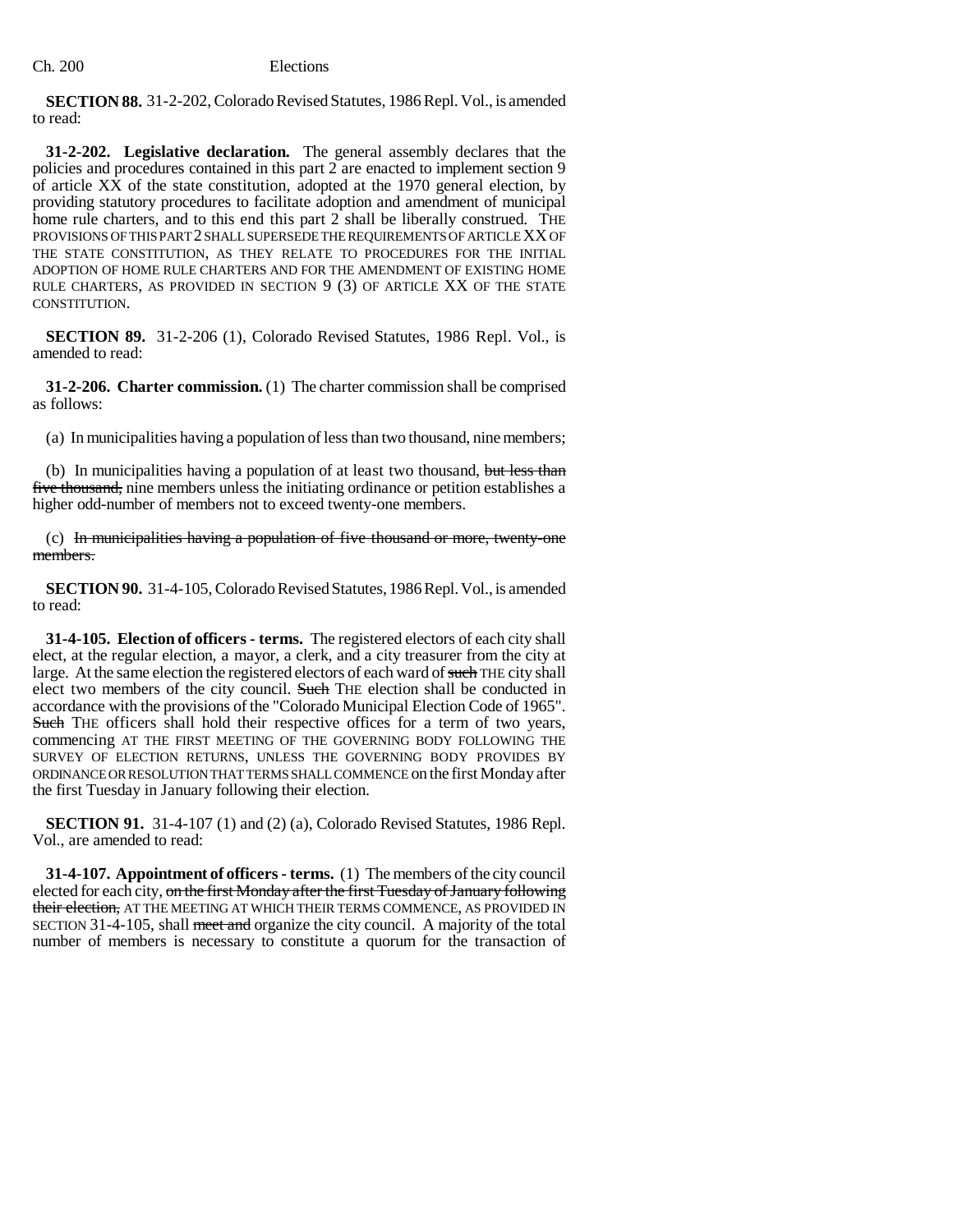business. They shall be judges of the election returns and qualification of their own members, and they shall determine the rules of their own proceedings. The city clerk shall keep a record of the proceedings, in such form as determined by the city council, which shall be open to the inspection and examination of any citizen. The councilmen may compel the attendance of absent members in such manner and under such penalties as they think fit to prescribe and shall elect from their own body a temporary president.

(2) (a) Upon taking office, OR AT SUCH OTHER TIME AS MAY BE PROVIDED BY ORDINANCE OR RESOLUTION, the city council shall appoint a city attorney and shall appoint or provide for the appointment of such other officers as may be required by statute or ordinance and may appoint such other officers, including a city administrator, as may be necessary or desirable. One or more municipal judges shall be appointed in accordance with section 13-10-105 (1), C.R.S.

**SECTION 92.** 31-4-207 (1), Colorado Revised Statutes, 1986 Repl. Vol., as amended, is amended to read:

**31-4-207. Mayor - selection.** (1) If the mayor is to be elected by and from among the members of the city council, then at the meeting of the city council on the first Monday after the first Tuesday of January following the regular election, AT WHICH THEIR TERMS COMMENCE, AS PROVIDED IN SECTION 31-4-105, the city council shall choose, by a majority vote, for a term of two years, one of its members as chairman CHAIRPERSON, who shall have the title of mayor, and shall also choose, by a majority vote, for a term of two years, one of its members as vice-chairman VICE-CHAIRPERSON, who shall act as mayor pro tem. In case of a vacancy in the office of the mayor, the city council shall choose his A successor for the unexpired term.

**SECTION 93.** Part 5 of article 10 of title 31, Colorado Revised Statutes, 1986 Repl. Vol., as amended, is amended BY THE ADDITION OF A NEW SECTION to read:

**31-10-501.5. Ballot issue notice.** ANY BALLOT ISSUE NOTICE, AS DEFINED IN SECTION 1-1-104(2.5),C.R.S., RELATING TO A MUNICIPAL BALLOT ISSUE, AS DEFINED IN SECTION 1-1-104 (2.3), C.R.S., SHALL BE PREPARED AND DISTRIBUTED IN A MANNER CONSISTENT WITH PART 9 OF ARTICLE 7 OF TITLE 1, C.R.S.

**SECTION 94.** 31-10-1308, Colorado Revised Statutes, 1986 Repl. Vol., is amended to read:

**31-10-1308. Ballot questions - how contested.** (1) The results of an election on any ballot question may be contested in the manner provided by this part 13. The grounds for such contest shall be those grounds set forth in section 31-10-1301 (1) (b), (1) (c), and (1) (d). The contestee shall be the appropriate election official. In addition to other matters required to be set forth by this part 13, the statement of intention to contest the election shall set forth the question contested.

(2) ANY CONTEST ARISING OUT OF A BALLOT ISSUE OR BALLOT QUESTION, AS DEFINED IN SECTION 1-1-104 (2.3) AND (2.7), C.R.S., CONCERNING THE ORDER ON THE BALLOT OR THE FORM OR CONTENT OF ANY BALLOT TITLE, SHALL BE CONDUCTED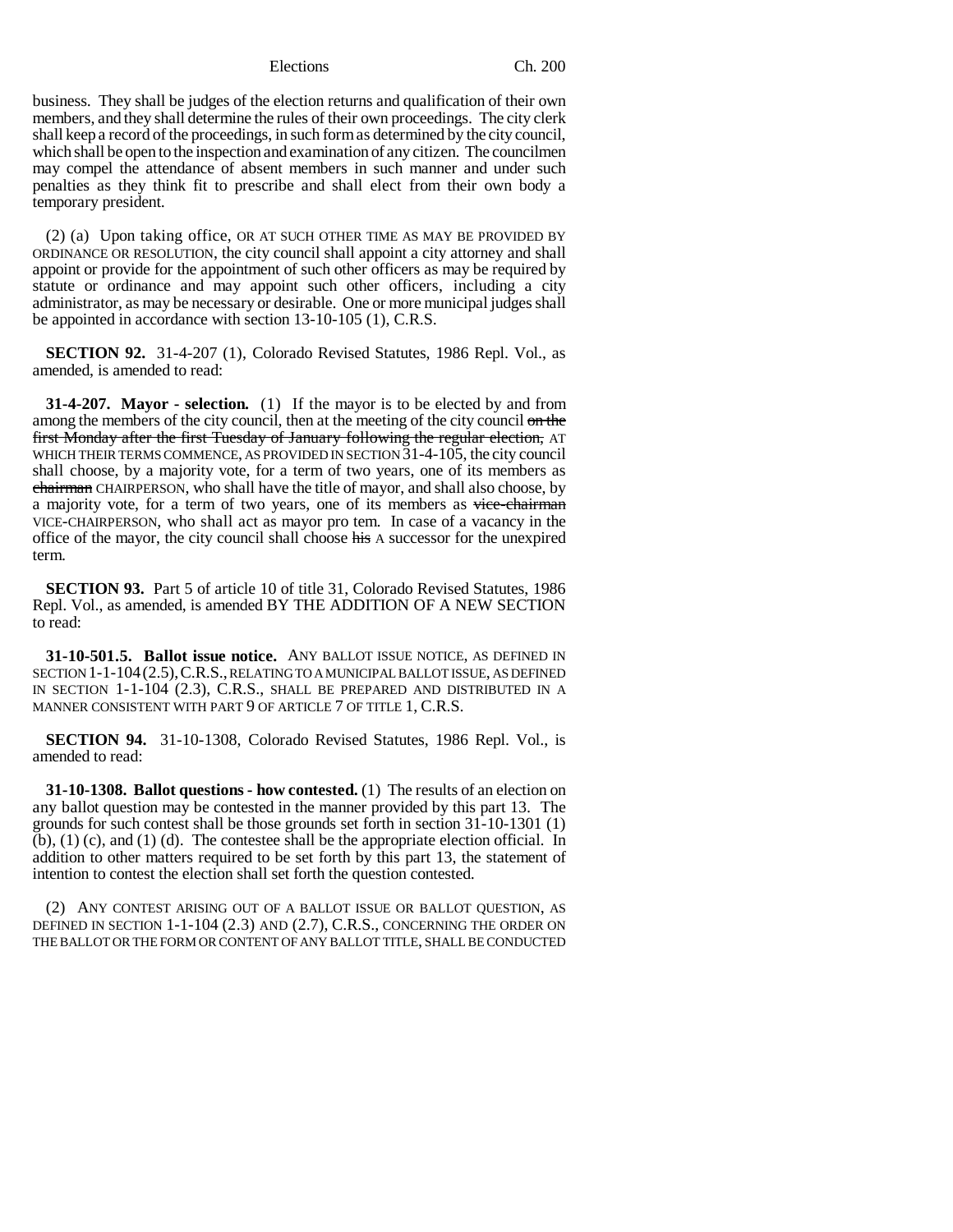AS PROVIDED IN SECTION 1-11-203.5, C.R.S.

**SECTION 95.** 31-25-534, Colorado Revised Statutes, 1986 Repl. Vol., is amended BY THE ADDITION OF THE FOLLOWING NEW SUBSECTIONS to read:

**31-25-534. Issuing bonds - property specially benefited.** (3) IN CONNECTION WITH THE ISSUANCE OF BONDS PAYABLE SOLELY FROM SPECIAL ASSESSMENTS, THE GOVERNING BODY OF THE MUNICIPALITY MAY PROVIDE BY ORDINANCE OR RESOLUTION FOR THE SUBMISSION OF THE QUESTION OF ISSUING SUCH BONDS TO THE REGISTERED ELECTORS ELIGIBLE TO VOTE ON THE QUESTION. THE GOVERNING BODY OF THE MUNICIPALITY MAY PROVIDE BY ORDINANCE OR RESOLUTION THAT ALL REGISTERED ELECTORS OF THE MUNICIPALITY SHALL BE ELIGIBLE TO VOTE ON THE QUESTION OR THAT ONLY REGISTERED ELECTORS WHO ARE OWNERS OF PROPERTY WITHIN OR RESIDENTS OF THE DISTRICT SHALL BE ELIGIBLE TO VOTE ON THE QUESTION.

(4) IN CONNECTION WITH THE ISSUANCE OF BONDS PAYABLE FROM SPECIAL ASSESSMENTS WHICH ARE ADDITIONALLY SECURED BY A PLEDGE OF ANY OTHER FUNDS OF THE MUNICIPALITY, INCLUDING THE SURPLUS AND DEFICIENCY FUND, THE GOVERNING BODY OF THE MUNICIPALITY MAY PROVIDE BY ORDINANCE OR RESOLUTION FOR THE SUBMISSION OF THE QUESTION OF ISSUING THE BONDS TO ALL REGISTERED ELECTORS OF THE MUNICIPALITY.

**SECTION 96.** 31-25-804 (1), Colorado Revised Statutes, 1986 Repl. Vol., is amended to read:

**31-25-804. Organizational procedure - election.** (1) When the governing body of a municipality determines it is necessary to establish a downtown development authority for the public health, safety, prosperity, security, and welfare and to carry out the purposes of an authority as stated in section 31-25-801, it shall by ordinance submit, at the next regular election or at a special election called for that purpose, the question of the establishment of a downtown development authority. In the ordinance submitting said question, the governing body shall state the boundaries of the downtown development district within which the authority shall exercise its powers and MAY PROVIDE FOR SUBMISSION TO THE VOTERS OF ANY LOCAL GOVERNMENT MATTERS ARISING UNDER SECTION 20 OF ARTICLE X OF THE STATE CONSTITUTION, AS DEFINED IN SECTION 1-41-103 (4), C.R.S. IF ANY SUCH MATTERS ARE TO BE SUBMITTED TO THE VOTERS, THE ELECTION SHALL BE CONDUCTED AT THE TIME AND IN THE MANNER REQUIRED BY SECTION 20 OF ARTICLE X OF THE STATE CONSTITUTION. that an ad valorem tax or sales tax, or both, to finance the operations of the authority shall be assessed, levied, and collected by the governing body for the use and benefit of the authority. If a majority of the qualified electors voting on said question at such THE election vote for the establishment of a downtown development authority, such THE authority shall be established pursuant to the provisions of this part 8.

**SECTION 97.** 32-1-103 (14.5) and (15), Colorado Revised Statutes, as amended, are amended to read:

**32-1-103. Definitions.** As used in this article, unless the context otherwise requires: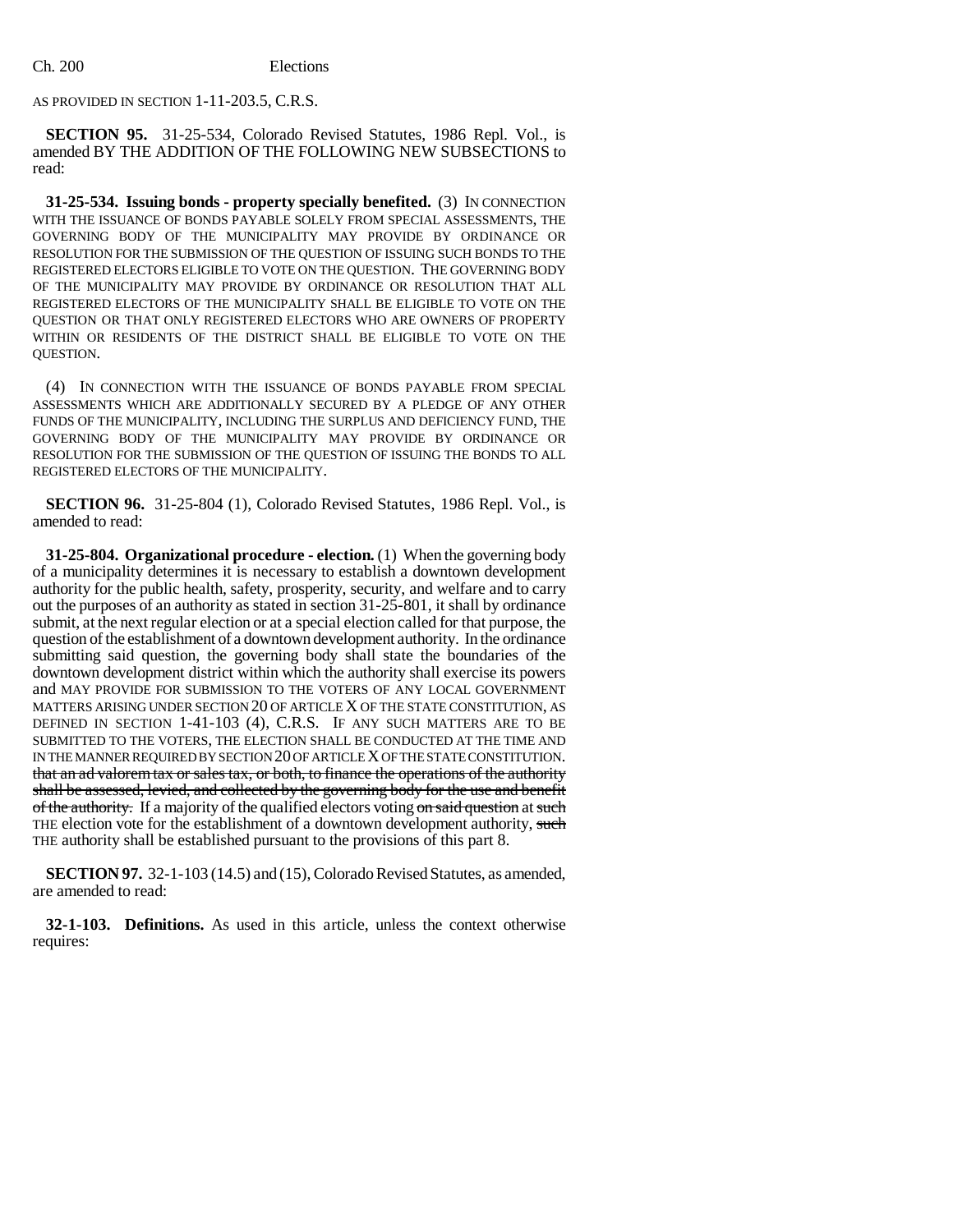(14.5) "Property owners' list" means the list of property owners within the special district furnished at cost by the county assessor at least ten days before the A special district election at the expense of the district, SHOWING EACH PROPERTY OWNER WITHIN THE DISTRICT, AS SHOWN ON A DEED OR CONTRACT OF RECORD.

(15) "Publication" means printing once a week for three consecutive weeks, by three publications ONE TIME, in one newspaper of general circulation in the special district or proposed special district if there is such a newspaper, and, if not, then in a newspaper in the county in which the special district or proposed special district is located. It is not necessary that publication be made on the same day of the week in each of the three weeks, but not less than twelve days, excluding the day of the first publication but including the day of the last publication, shall intervene between the first publication and the last publication, and publication shall be complete on the date of the last publication. FOR A SPECIAL DISTRICT WITH TERRITORY WITHIN MORE THAN ONE COUNTY, IF PUBLICATION CANNOT BE MADE IN ONE NEWSPAPER OF GENERAL CIRCULATION IN THE SPECIAL DISTRICT, THEN ONE PUBLICATION IS REQUIRED IN A NEWSPAPER IN EACH COUNTY IN WHICH THE SPECIAL DISTRICT IS LOCATED AND IN WHICH THE SPECIAL DISTRICT ALSO HAS FIFTY OR MORE ELIGIBLE ELECTORS.

**SECTION 98.** 32-1-104 (1), Colorado Revised Statutes, as amended, is amended to read:

**32-1-104. Establishment of a special districts file.** (1) The division shall promptly establish and maintain on a current basis, as a public record, a file listing by name all special districts, listing the names and addresses of all the members of the boards of the special districts, and recording all changes in the boundaries of the special districts. The file shall also list the names of the officers of each special district and a business address, a telephone number, and the name of a contact person for each district. Annually, the division shall compile and maintain a current and revised list of special districts for public inspection. Each special district shall register its business address, its telephone number, and the name of a contact person with the division when certifying the results of a district election pursuant to section  $1-10-203$  (1) SECTION 1-11-103, C.R.S.

**SECTION 99.** 32-1-106, Colorado Revised Statutes, as amended, is amended to read:

**32-1-106. Repetitioning of elections - time limits.** (1) If, after any election for the organization or dissolution of any special district or for the inclusion of territory into a special district pursuant to section 32-1-401 (2) or for the exclusion of property within a municipality from a special district pursuant to section 32-1-502, it appears that the proposal was defeated, no new petition for the organization or dissolution, as the case may be, of such a special district embracing the same or substantially the same area and no new petition for inclusion or exclusion, as the case may be, of territory pursuant to said sections  $32-1-401$  (2) and  $32-1-502$  shall be submitted again until the expiration of twelve EIGHT months after the date of the election at which the proposal was defeated.

(2) If, after any election submitting to the electors of any special district the proposition of creating any indebtedness of the special district, it appears that the proposition was defeated, no new proposition for creating such indebtedness of the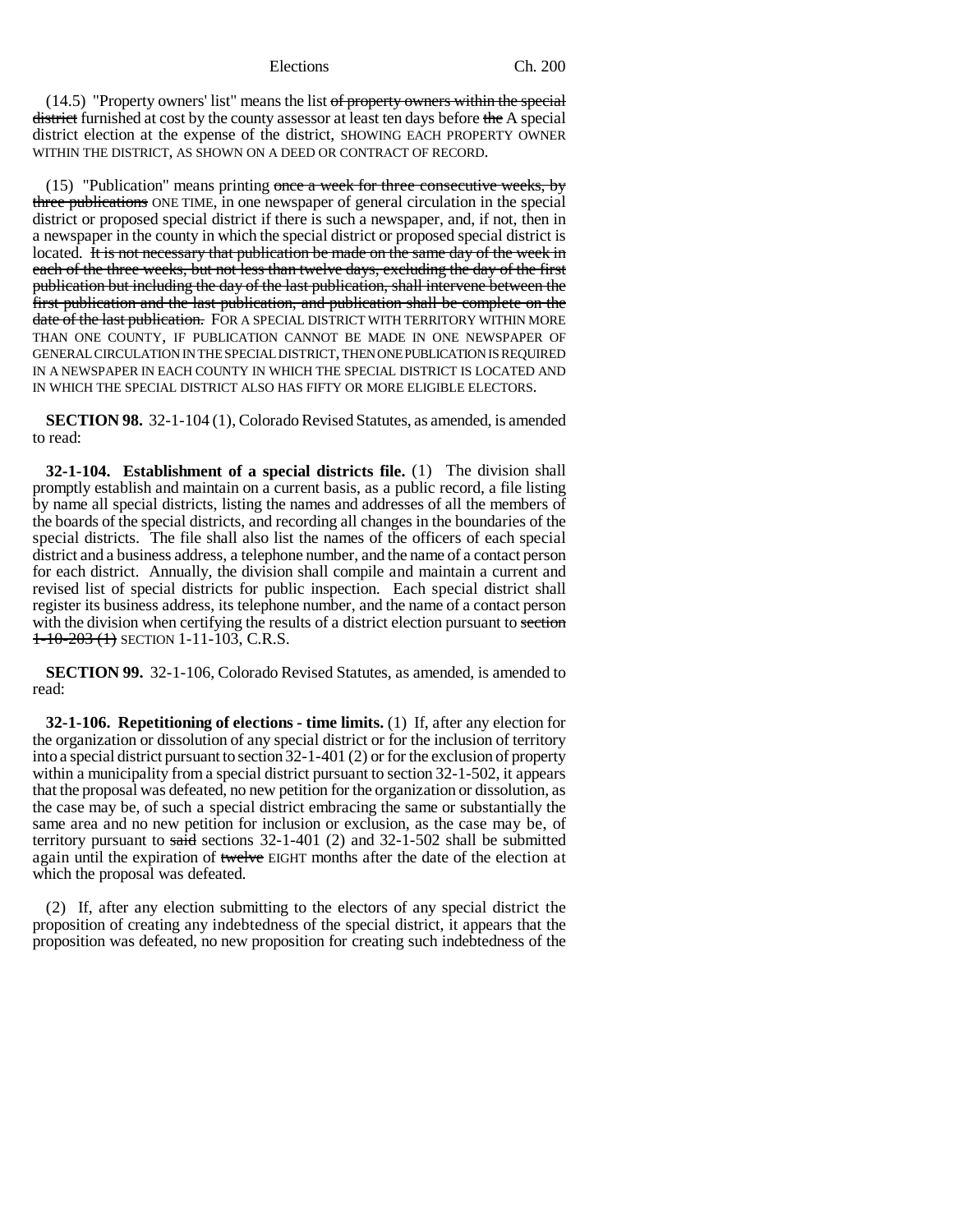special district shall be submitted until the expiration of one hundred twenty days FIVE MONTHS after the date of the election at which the proposal was defeated.

**SECTION 100.** 32-1-805 (2), Colorado Revised Statutes, as amended, is amended to read:

**32-1-805. Time for holding elections.** (2) Special elections may be held on the first Tuesday after the first Monday in February, May, October, or December; EXCEPT FOR BALLOT ISSUE ELECTIONS, WHICH MAY BE HELD ONLY IN A STATE GENERAL ELECTION OR ON THE FIRST TUESDAY IN NOVEMBER OF ODD-NUMBERED YEARS.

**SECTION 101.** 32-1-806 (2), Colorado Revised Statutes, as amended, is amended to read:

**32-1-806. Persons entitled to vote at special district**

**elections.** (2) Any person desiring to vote at any election as an eligible elector pursuant to section  $32-1-103$  (5) (a) (II) shall sign an affidavit that the person is an elector of the special district. The affidavit shall be on a form that contains in substance the following:

 "I, (printed name) , who resides at (address) , am an elector of this (name of special district) district and desire to vote at this election. I am registered to vote in the state of Colorado and qualified to vote in this special district election as:

- \_ A RESIDENT OF THE DISTRICT OR AREA TO BE INCLUDED IN THE DISTRICT FOR NOT LESS THAN TWENTY-FIVE DAYS; OR
- The owner of taxable real or personal property situated within the boundaries of the special district or area to be included within the special district; or
- \_ A person who is obligated to pay taxes under a contract to purchase taxable property in the special district or the area to be included within the special district; or

The spouse of (NAME OF SPOUSE) who is the owner of taxable real or personal property situated within the boundaries of the special district or area to be included within the special district.

I have not voted previously at this election. Date  $\_$ Signature of elector \_."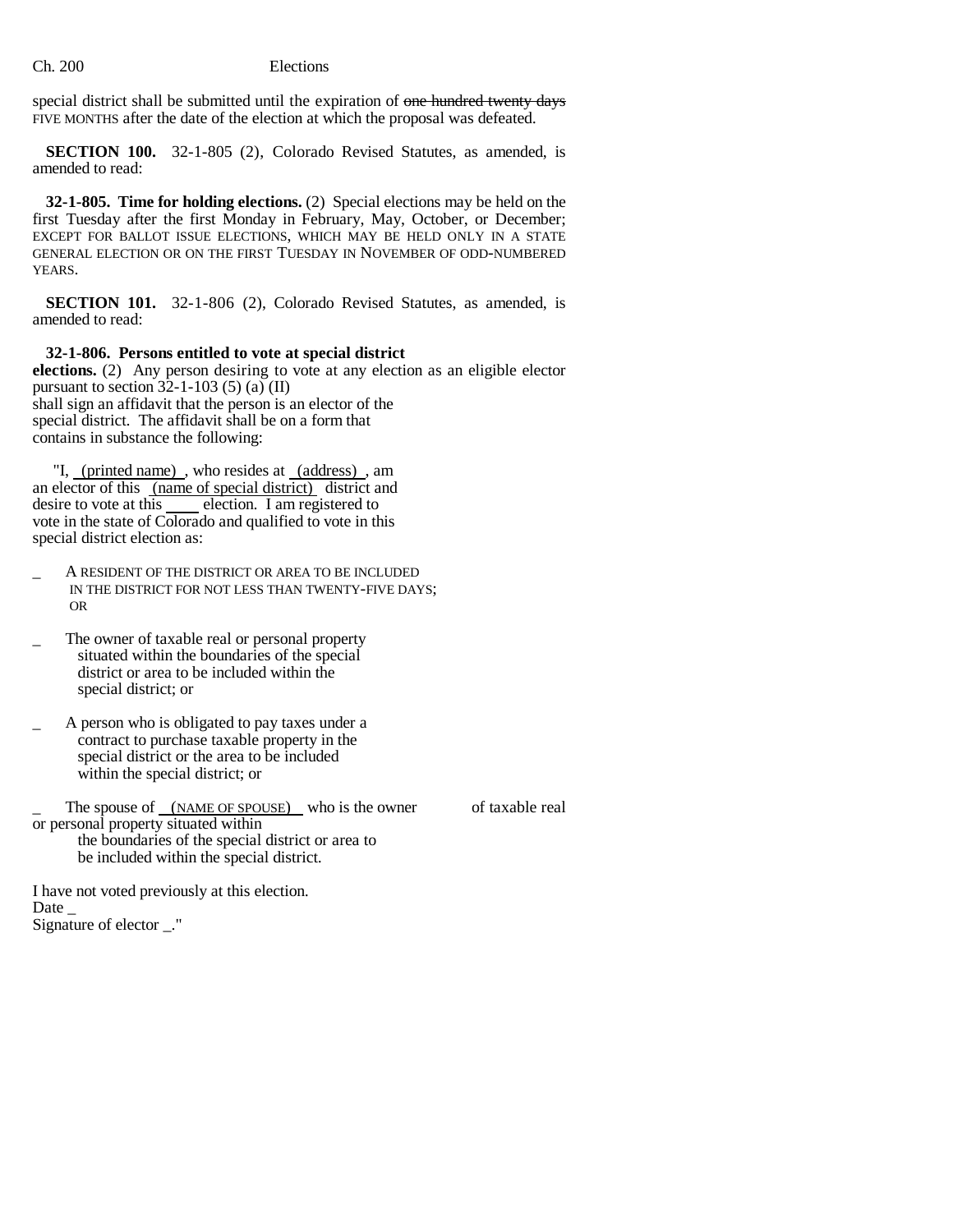**SECTION 102.** 32-1-1101 (2), Colorado Revised Statutes, as amended, is amended to read:

**32-1-1101. Common financial powers.** (2) Whenever the board determines, by resolution, that the interest of the special district and the public interest or necessity demand the acquisition, construction, installation, or completion of any works or other improvements or facilities or the making of any contract with the United States or other persons or corporations to carry out the objects or purposes of such district, requiring the creation of a general obligation indebtedness exceeding one and one-half percent of the valuation for assessment of the taxable property in the special district, the board shall order the submission of the proposition of issuing general obligation bonds or creating other general obligation indebtedness, except the issuing of revenue bonds, at an election held for that purpose. The resolution shall also fix the date upon which the election will be held. The election shall be held and conducted as provided in articles 1 to 13 of title 1, C.R.S. Prior to such election, the secretary shall send a letter or postcard notification of the election to each eligible elector and property owner in the special district as listed on the records of the county clerk and recorder and the county assessor. Such letter or postcard notification shall state the date the election will be held and the times during which the polls will be open and the purpose and amount of the debt. The mailing of the letter or postcard notification to all addresses within the special district, except post office box addresses, shall constitute a good faith effort to comply with the notification requirements. Any election may be held separately or may be held jointly or concurrently with any other election authorized by this article. If the issuance of general obligation bonds is approved at an election held pursuant to this subsection (2), the board shall be authorized to issue such bonds for a period not to exceed the later of five years following the date of the election or, subject to the provisions of section 32-1-1101.5, for a period not to exceed twenty years following the date of the election if the issuance of such bonds is in material compliance with the financial plan set forth in the service plan, as that plan is amended from time to time, or in material compliance with the statement of purposes of the special district. After the specified period has expired, the board shall not be authorized to issue bonds which were authorized but not issued after the initial election unless the issuance is approved at a subsequent election; except that nothing in this subsection (2) shall be construed as limiting the board's power to issue refunding bonds in accordance with statutory requirements.

**SECTION 103.** 39-1-121 (1) (a), Colorado Revised Statutes, 1982 Repl. Vol., as amended, is amended to read:

**39-1-121. Expression of rate of property taxation in dollars per thousand dollars of valuation for assessment.** (1) As used in this section, unless the context otherwise requires:

(a) "Communication" includes, but is not limited to, MEANS any tax statement pursuant to section 39-10-103. <del>or any public notice of increased levy pursuant to</del> section 22-40-102 or 29-1-302, C.R.S.

**SECTION 104. Effective date.** This act shall take effect July 1, 1994.